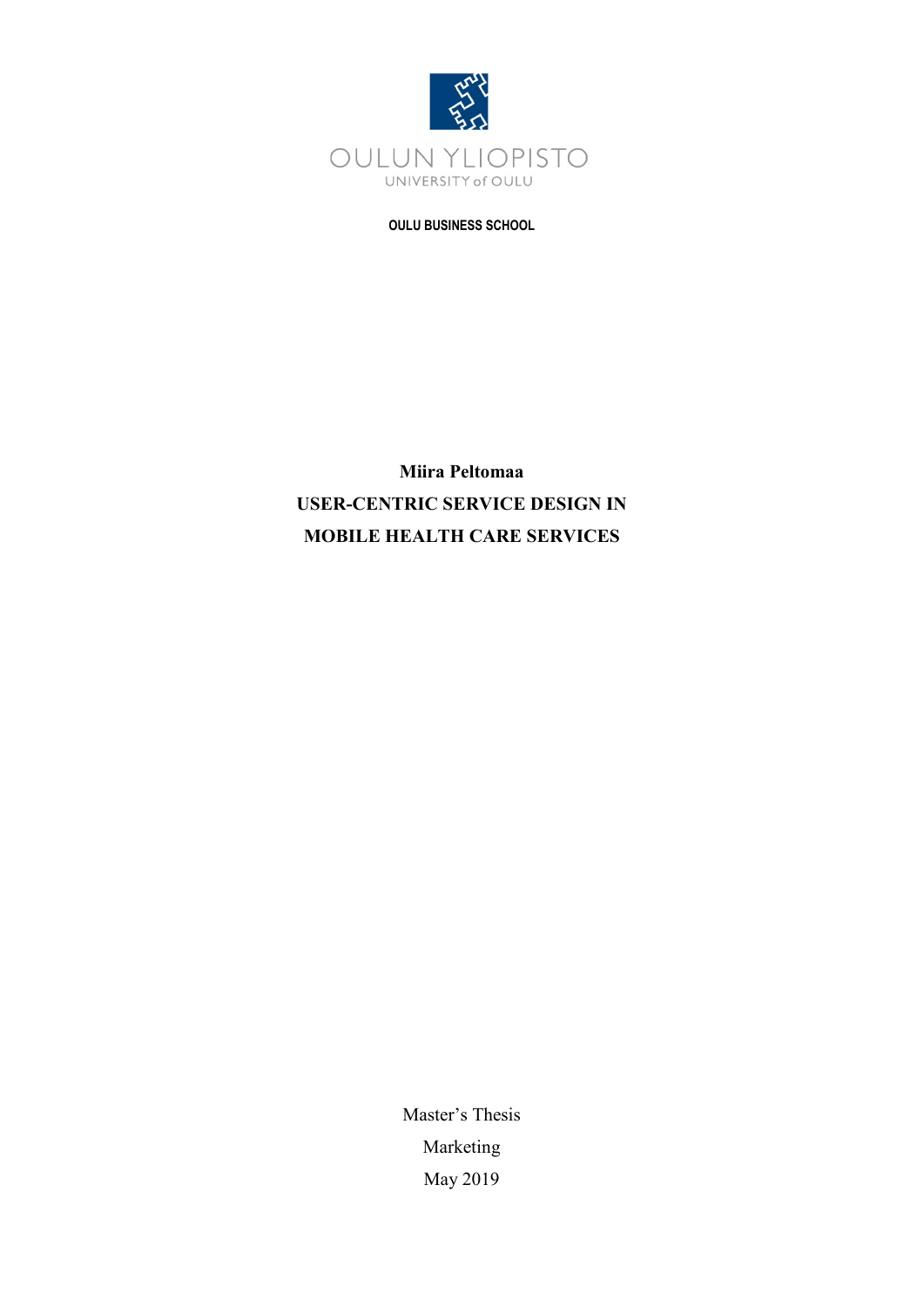### UNIVERSITY OF OULU ABSTRACT OF THE MASTER'S THESIS

#### Oulu Business School

| Unit                                                       |                    |                                       |                 |  |
|------------------------------------------------------------|--------------------|---------------------------------------|-----------------|--|
| Oulu Business School, Department of Marketing              |                    |                                       |                 |  |
| Author                                                     |                    | Supervisors                           |                 |  |
| Miira Peltomaa                                             |                    | Pauliina Ulkuniemi, Timo Pohjosenperä |                 |  |
| Title                                                      |                    |                                       |                 |  |
| User-centric service design in mobile health care services |                    |                                       |                 |  |
| Subject                                                    | Type of the degree | Time of publication                   | Number of pages |  |
| Marketing                                                  | Master's Thesis    | May 2019                              | $53 + 3$        |  |
| Abstract                                                   |                    |                                       |                 |  |

The growing age of populations brings widespread problems for a range of services, including health care services. Another challenge is the areas of dispersed settlement and decreasing population in rural areas. Urbanization and movement to the larger cities after employment, education, and services has led to decreasing the services in the remote areas even further. In the changing needs of the requirements and challenges of health care entities the use of mobile health care services may provide many benefits to the systems to develop flexible and adjustable health services to citizens. With the help of mobile health care services, the requirements of ever-changing service needs may be responded more efficiently than traditional onsite health care centers.

The purpose of this study is to understand the opportunities of user-centric service design and practices in the design processes of mobile health care services. In the future, mobile health care services may potentially be a medium for implementing the health and social service delivery as one of the standard mediums in order to reduce inconsistencies between habitant areas in Finland. By designing user-centric services with methods that leave room for ongoing development and improvement of mobile health care services.

The nature of the study is a qualitative case study. The research phenomenon is approached by semistructured interviews, to define practicalities in the planning of a mobile health care services. The target group of the interview is particularly chosen participants from representative organizations from both private and public health sector.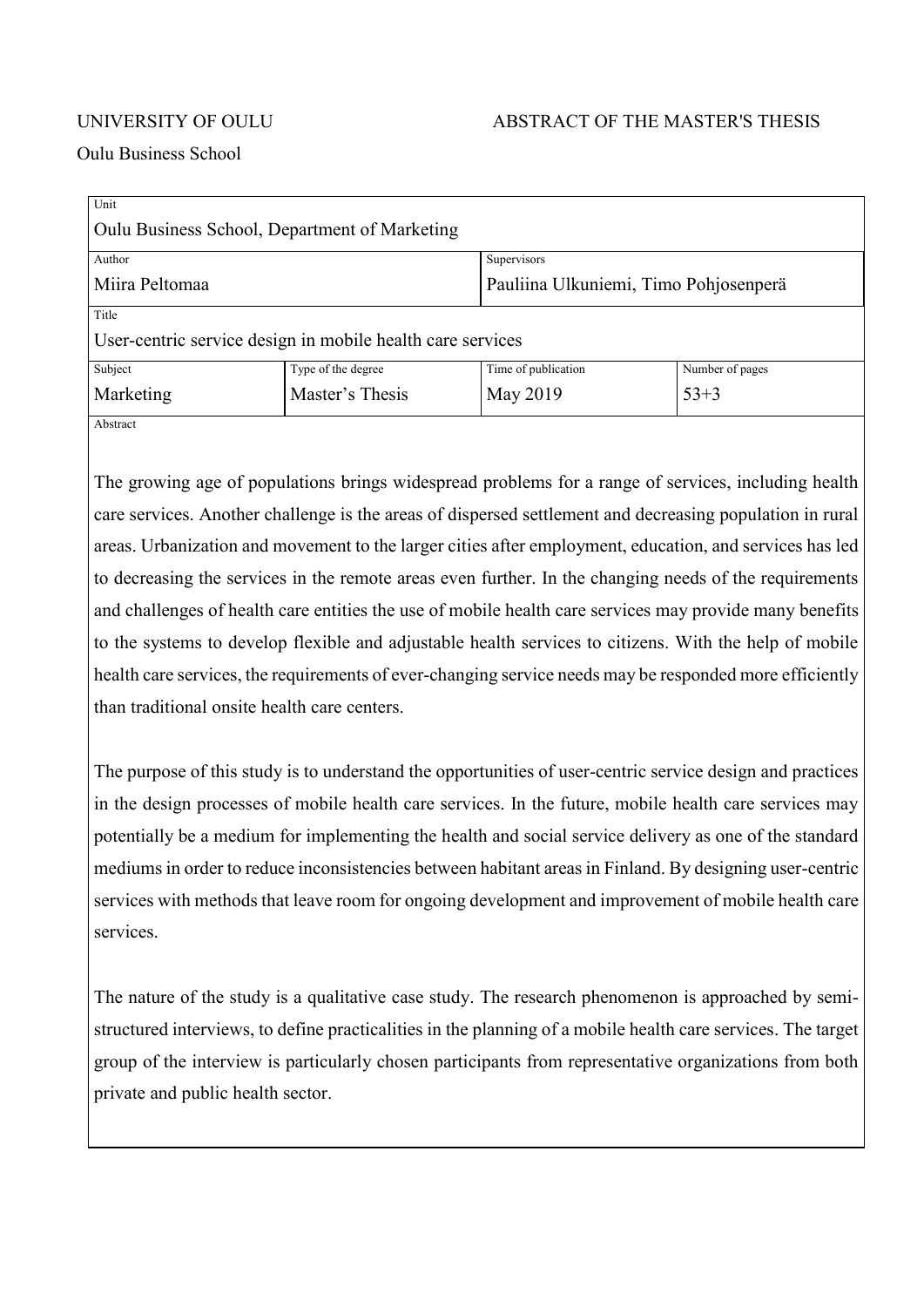The results of the study confirm the adaptability of user-centric service design in mobile health care services. It also reveals many practical aspects regarding the design process and the possibilities in codesign activities. More precisely, this study suggests that the user of the service can be included in all stages of service design process of mobile health care services in several ways – from defining the need to the implementation and ongoing development. The user-centricity in the context of this study means the users of the service that are involved in the service operations along its way – including employees and other encounters to the service.

The results of the study contributed to the model of service design by assessing its suitability to designing mobile health care services with user-centric approach, and gathering concrete practices of those methods.

Keywords

service design, mobile health care services, user-centricity

Additional information

This study is part of a SOLOG research project at the University of Oulu and Oulu Business School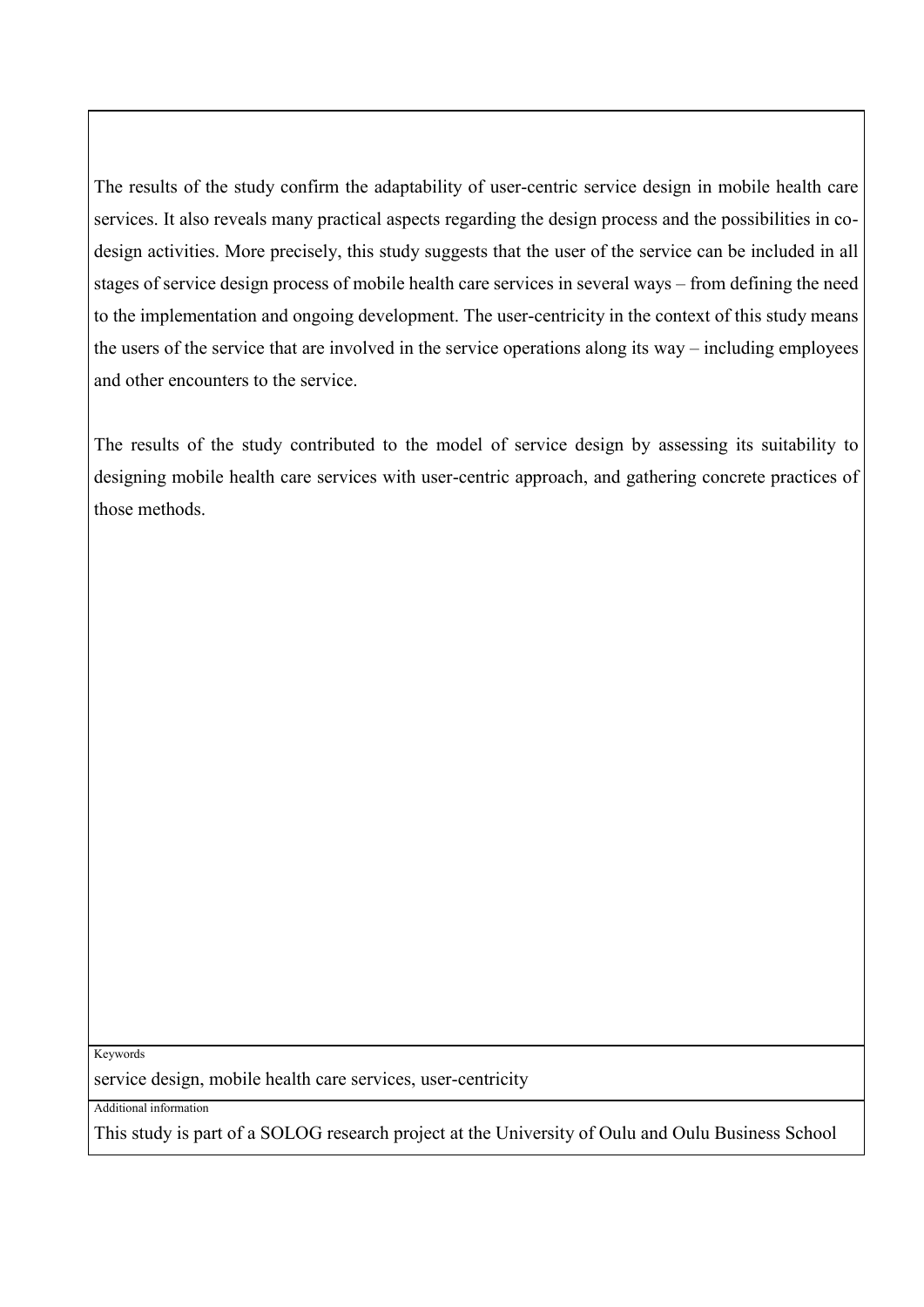### **CONTENTS**

|                         | 1.1           |                                                                         |
|-------------------------|---------------|-------------------------------------------------------------------------|
|                         | 1.2           |                                                                         |
|                         | 1.3           |                                                                         |
|                         | 1.4           |                                                                         |
|                         | 1.5           |                                                                         |
| $\overline{2}$          |               |                                                                         |
|                         | 2.1           |                                                                         |
|                         |               |                                                                         |
|                         |               |                                                                         |
|                         | $2.2\,$       |                                                                         |
|                         |               |                                                                         |
|                         |               |                                                                         |
|                         | $2.3^{\circ}$ |                                                                         |
| $\mathbf{3}$            |               |                                                                         |
|                         | 3.1           |                                                                         |
|                         | 3.2           |                                                                         |
| $\overline{\mathbf{4}}$ |               | USER-CENTRIC SERVICE DESIGN IN MOBILE HEALTH CARE                       |
| 5                       |               |                                                                         |
|                         | 5.1           |                                                                         |
|                         | 5.2           |                                                                         |
| 6                       |               | EMPIRICAL RESEARCH ON SERVICE DESIGN ACTIVITIES IN                      |
|                         | 6.1           | Service design activities in the design processes of mobile health care |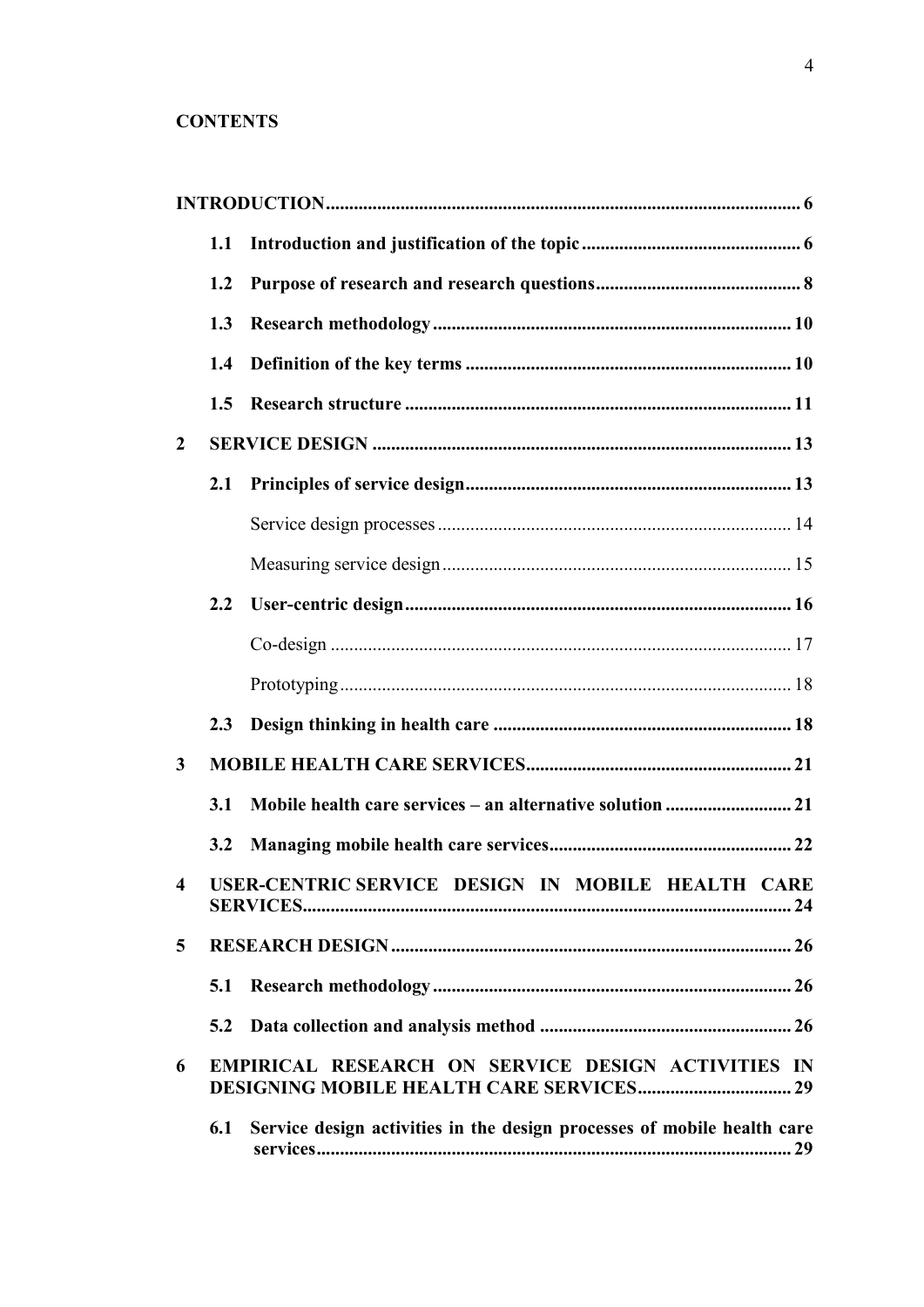|                | 6.2 | Analysis of designing user-centric mobile health care services  35 |  |
|----------------|-----|--------------------------------------------------------------------|--|
|                |     |                                                                    |  |
|                |     |                                                                    |  |
|                |     |                                                                    |  |
|                |     |                                                                    |  |
|                |     |                                                                    |  |
| $\overline{7}$ |     |                                                                    |  |
|                | 7.1 |                                                                    |  |
|                | 7.2 |                                                                    |  |
|                | 7.3 |                                                                    |  |
|                | 7.4 |                                                                    |  |
|                |     |                                                                    |  |
|                |     |                                                                    |  |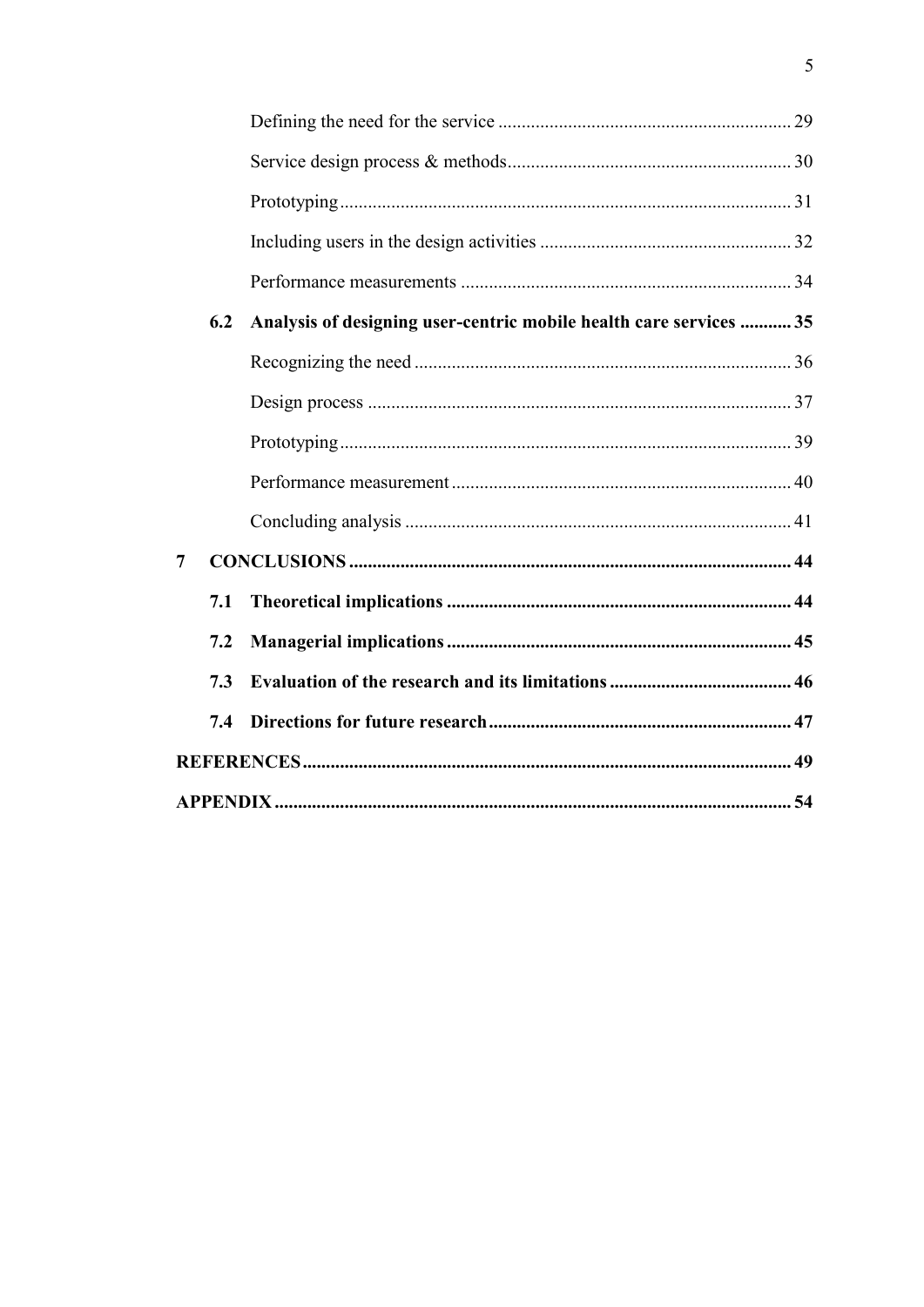#### <span id="page-5-0"></span>**INTRODUCTION**

#### <span id="page-5-1"></span>1.1 Introduction and justification of the topic

The growing age of populations brings widespread problems for a range of public services, including health and social services around the world (Politt et al, 2007). Another challenge to delivering care to citizens is the areas of dispersed settlement and decreasing population in rural areas. Urbanization and movement to the larger cities after employment, education, and services has led to decreasing the services in the remote areas even further.

In Finland, citizens outside major cities are forced to travel long distances to access health care and other services (Karsisto, 2014). Due to merges of municipalities, the distances are growing even larger. Major services, including health services are being centralized to the larger cities. The government is obligated to maintain a certain level in providing public health care services to the citizens regardless of their residence. It requires new innovations from the service providers to fulfill those requirements.

Long distances are not only affecting the citizens but causing significant costs to the society. A research by Helsingin Sanomat in 2013, the transportation of patients was compensated to citizens for 298 million euros in the previous year (HS 23.01.2013). The number is growing as the demand is growing larger. An ongoing reformation in the industry of health care and social services in Finland is also causing pressure to deliver customer-orientated and good quality services to all areas in the country with a reasonable cost. Securing health care services to rural areas has especially identified as a challenge. One of the solutions to providing the required service need are suggested being mobile health services, a form of health care that delivers care close to the patients' homes offsite from the health centers. (Sirviö et al., 2017.)

A research conducted by The National institute for health and welfare which resulted that the Finnish citizens expect fluency in health care services and an equal accessibility to care (Aalto et al., 2016). Mobile health care services are providing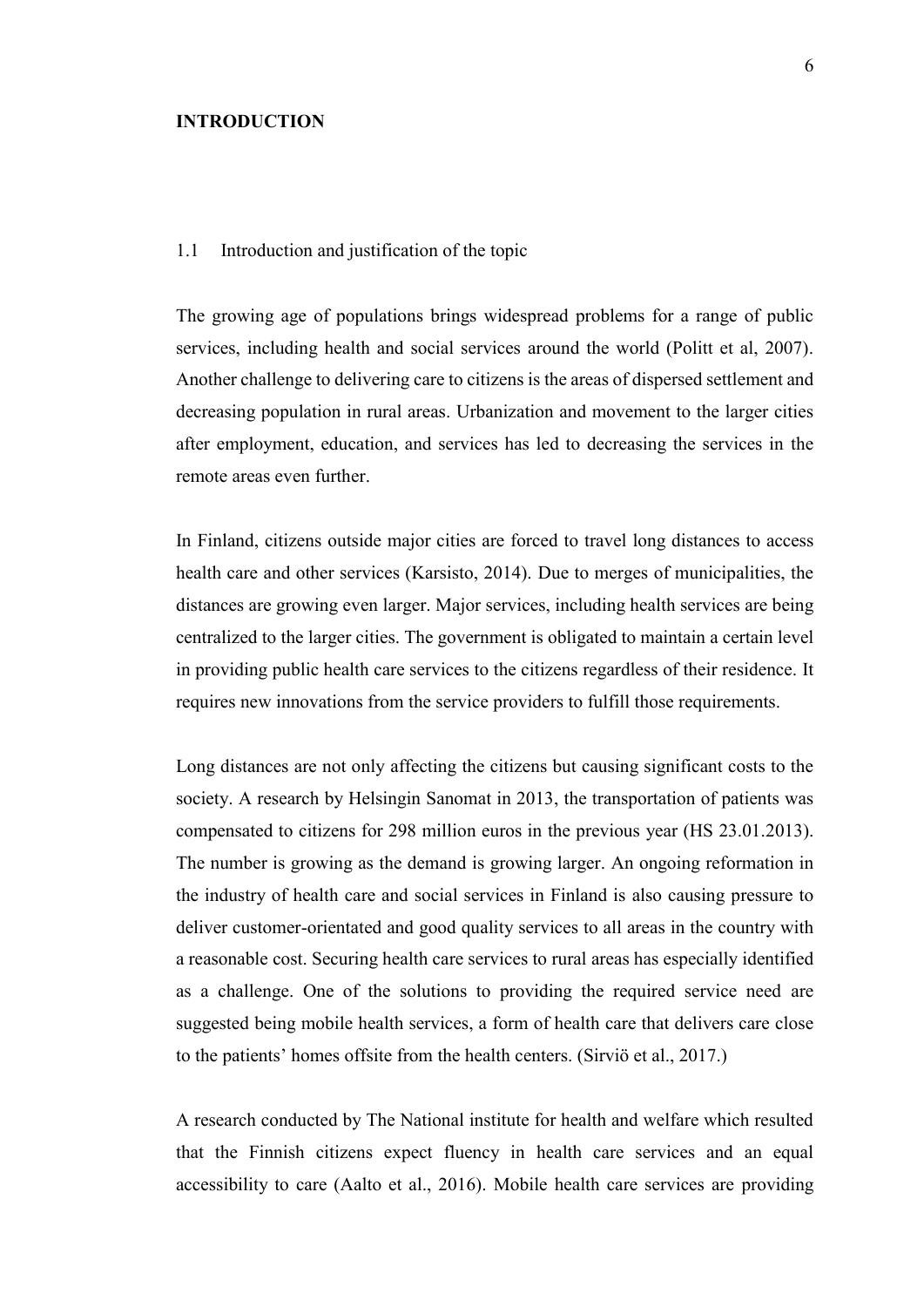solutions that increases the access to care by people with geographic, structural and social barriers, therefore decreasing the inequality for the people around the world (Jit et al., 2011; Collinson and Ward, 2010; Morano et al., 2013b; Vyas et al., 2011; Gibson, 2014). The service concept of mobile health care services may be part of a solution in providing equal care to all citizen regardless of their habitual residency also in Finland (Sirviö et al., 2017). According to research, service users of mobile health care services have been generally positive experiences due to customer-centricity of the experiences, good quality of the received services, short waiting times and accessibility of the service. Especially convenient the mobile health care services have been to the individuals that suffer from the complexity of health care systems. (Sirviö et al., 2017.) Efficient and timely access to health care has a profound impact on the well-being of individuals (Bhandari et al., 2012).

In health care, user-centricity means designing services to the existing need of the citizens and moving the emphasis of the development from provider orientation to user orientation. User-orientated services can be produced for example in the means of service design. Today, citizens are becoming more and more motivated in participating in the decision-making activities that involves them and their community. The benefits of user-centricity can be seen both in customer and service producers' employee feedback. User-centricity is stated to be improving both quality and economical aspect of the service, as it can help reduce unnecessary services, overlapping logistics and the services offered will meet the expectations of the customers more efficiently. (Jäppinen & Sallinen 2012; Jäppinen & Nieminen 2014.)

In the changing needs of the requirements and challenges of health care entities the use of mobile health care services may provide many benefits to the systems to develop flexible and adjustable health services to citizens. With the help of mobile health care services, the requirements of ever-changing service needs may be responded more efficiently than traditional onsite health care centers. It offers a wide range of opportunities to the service entity of health care services and enables various innovative development in collaboration with the private and third sector services (Sirviö et al., 2017).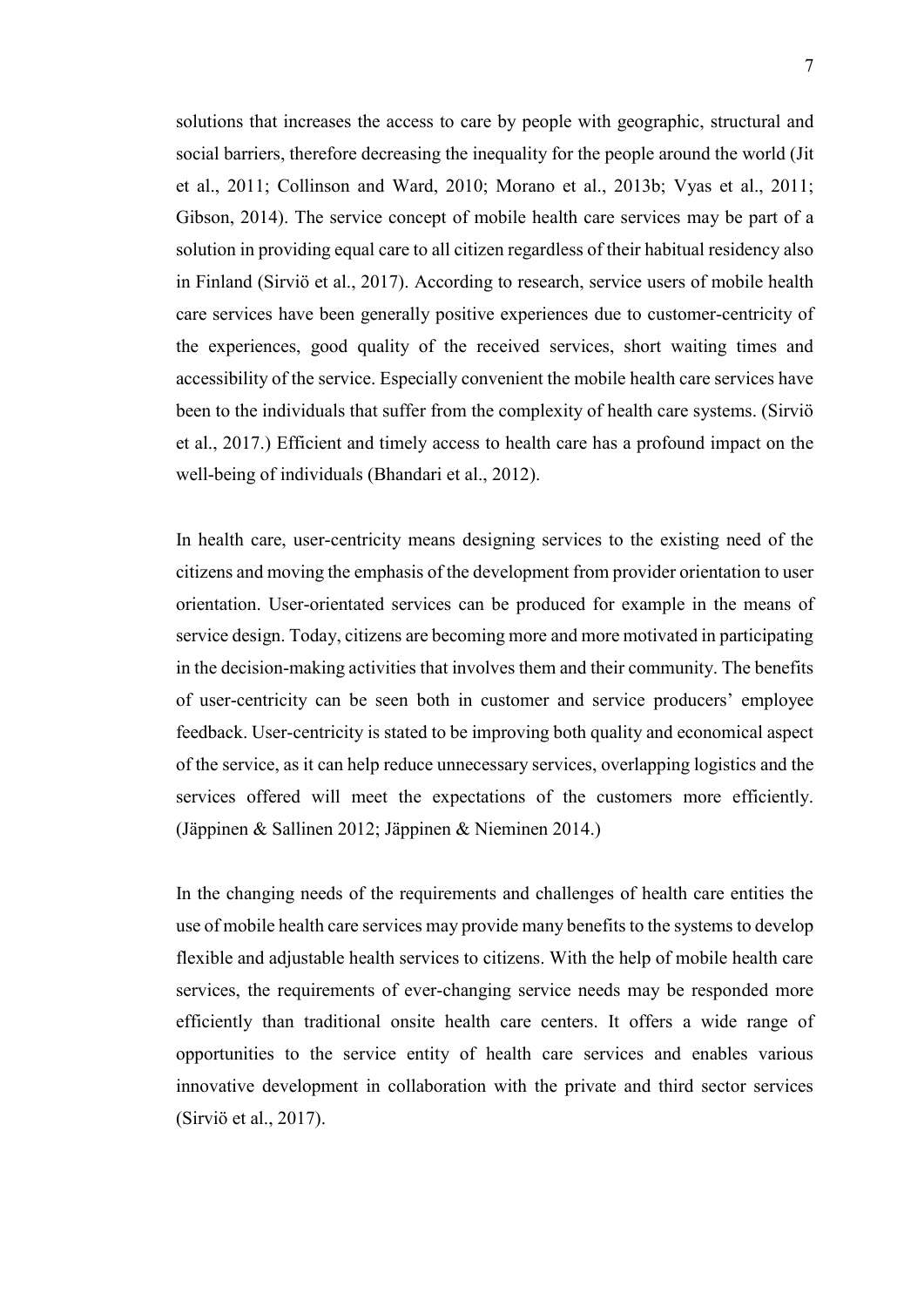The management of mobile health care services needs to be conducted in a strongly strategic manner (Sirviö et al., 2017). Design thinking has been adopted as an approach to the development of businesses, innovations, public services and recently various of health care services. The growing complexity of the previously hierarchical health care industry has led to examination of service design in the industry and various research on the matter (see i.e. Freire & Sangiorgi, 2010; Alhonsuo et al., 2017). Central to such redesign initiatives is the idea that services should be designed more around the needs of the customers' than around professional's intrests (McNulty & Ferlie, 2002; Powell & Davies, 2001; Hyde, 2004).

Service design is stated to be beneficial when developing health care services because of its human-centered approach, which is considered ideal for sensitive subjects. Service design can make sense of complex, multi-level processes in health care, while bringing people together in a co-design atmosphere. As a participatory approach, service design provides tools to start a conversation about personal experiences and creates an environment for open communication. (Alhonsuo, 2016.)

The purpose of this study is to understand the opportunities of user-centric service design and practices in the design processes of mobile health care services. In the future, mobile health care services may potentially be a medium for implementing the health and social service delivery as one of the standard mediums in order to reduce inconsistencies between habitant areas in Finland. By designing user-centric services with methods that leave room for ongoing development and improvement of mobile health care services. Further justification for the theoretical framework of service design and design thinking can be read in chapter two of this study.

#### <span id="page-7-0"></span>1.2 Purpose of research and research questions

The purpose of this study is to advance knowledge in opportunities for user-centric service design in the context of mobile health care services. Mobile health care services have been adopted in many institutions in Finland, yet research focused on those services is minor excluding some projects and reports that have been conducted around them (see i.g. Immonen et al., 2012; Sirviö & Äijö, 2012; Järvi et al., 2013; Meinilä, 2014). The project overviews are widely focused on the accessibility to services for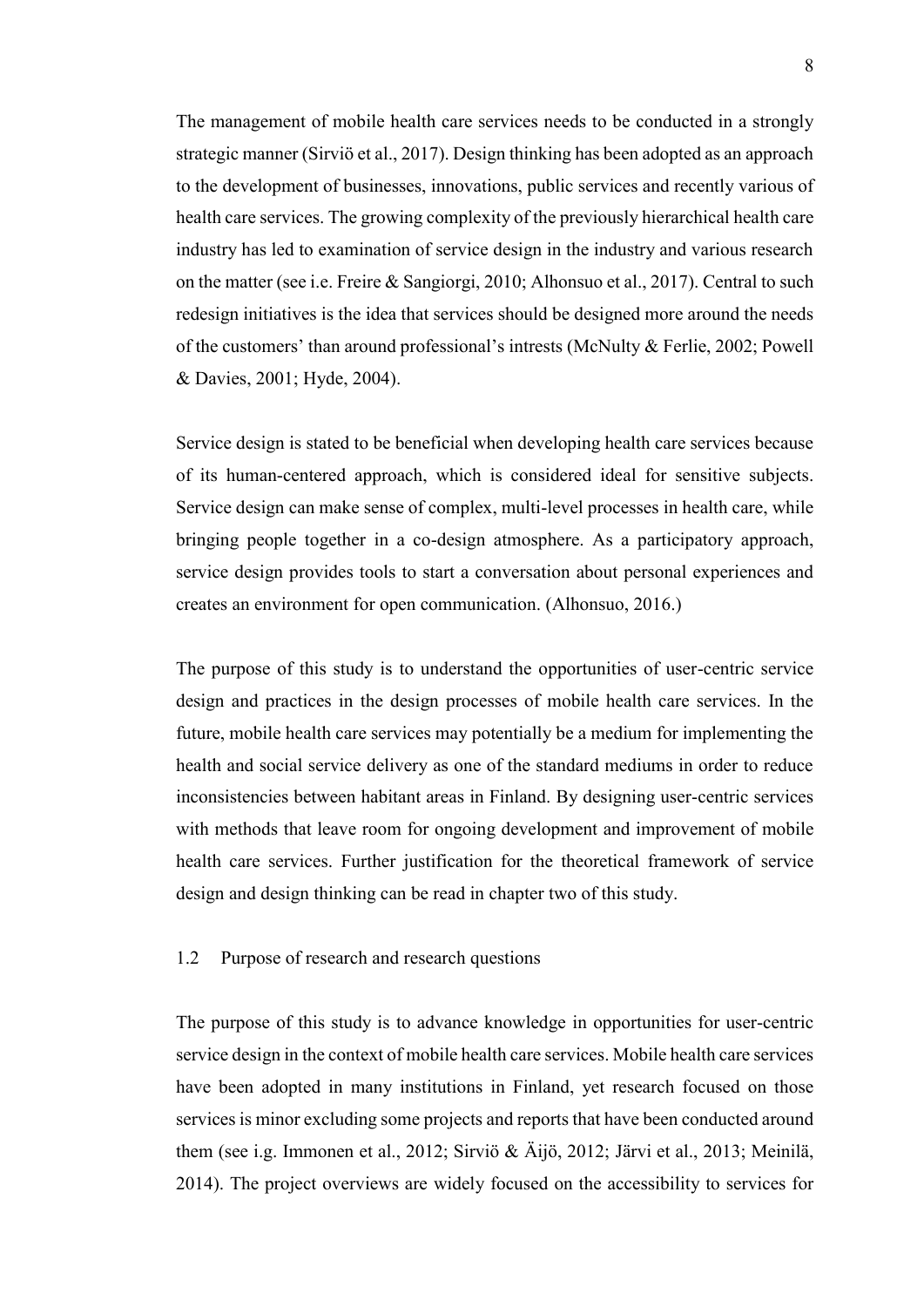the elderly and cooperating with educational institutions in providing mobile health care to citizens. In some surveys of the mobile health care services, customer experience of the service users have been reported (i.e. Immonen et al., 2012;  $\tilde{A}$ ijö & Sirviö, 2013; Länsman & Sulila, 2014). The general feedback from the service users on the mobile health care services has been positive (Sirviö et al., 2017).

Internationally, service design has been examined in research in the health care industry and has recently been adopted to the mobile health care systems as digital services and health care mobile applications and other digital platforms. Research on service design in mobile health care units so far are little or non-existent. In Finland, Karsisto (2014) has conducted a Master's Thesis on mobile health care services, where service design is a small part of his study, yet the research is mainly based on the industrial design of the service.

International research show that mobile health care services can be beneficial in various purposes. The opportunities are adjustable and they fit in various different customer segments in health care. To be able to provide similar solutions in Finland as a part of the health care services effectively, further research and knowledge on the development opportunities of mobile health care services needs to be conducted. (Sirviö et al., 2017.)

In order design the processes in the mobile health care service to meet the user requirements and expectations, it can be beneficial for both the service provider and the citizen. To discover potential practices for the design process of mobile health care services, this study aims to understand the opportunities of user-centric service design and implement those findings in the design processes of mobile health care services. In addition, empirical examples of such practices are collected.

The study does not limit the focus on either the public or private services as it is not seen as necessary in terms of determine the ideal solutions for service providers. The outcome of this study aims to be beneficial for both public and private sector operators in mobile health care service industry.

The research is approached by the primary research question: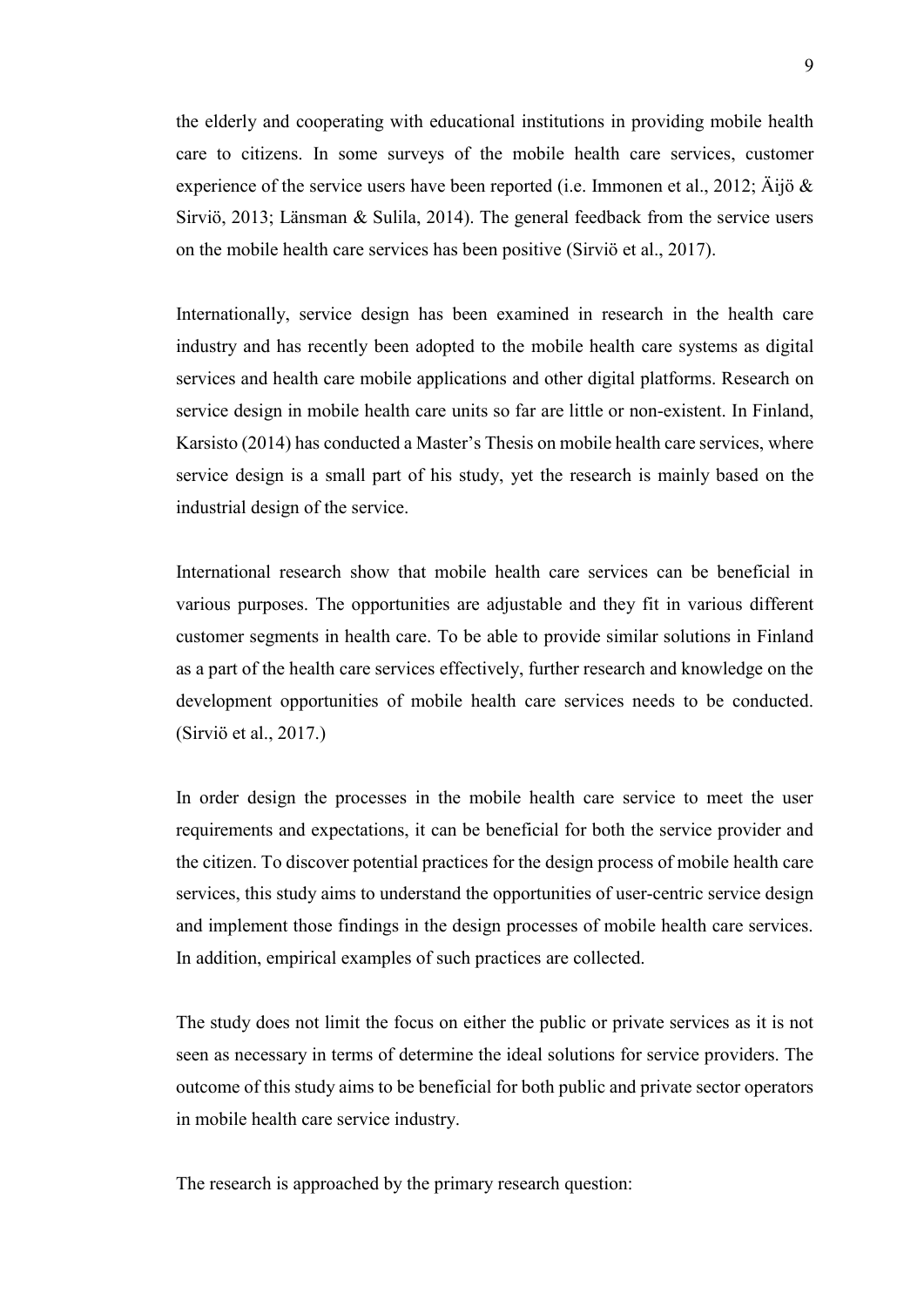*How to design user-centric mobile health care services through service design framework?*

The supporting sub-questions to comprehend the learnings of the study are:

*What are the core stages of service design process?*

*How to include the user in the design process of mobile health care services?*

#### <span id="page-9-0"></span>1.3 Research methodology

The nature of this study is a qualitative case study. By semi-structured interviews, the study aspires to find practicalities in the planning of a mobile health care services. The target group of the interview is particularly chosen participants from representative organizations from both private and public health sector. The methodology of the study with data collection and analysis is discussed further in chapter five.

#### <span id="page-9-1"></span>1.4 Definition of the key terms

#### Service design

Service design is an evolving field of study that consists of designing services with design orientated methods (Maffei et al., 2005; Mager, 2009) where the user of the service is in a key role in the designing process (Maffei et al, 2005; Nerur & Balijepally, 2007; Moritz, 2005; Sauvola et al., 2016).

#### Mobile health care service

Mobile healthcare clinics are an alternative solution to delivering care to people with transportable healthcare units that enable healthcare offsite from institutions and healthcare agencies to underserved populations that might be difficult to reach (Guruge et al. 2009). The services provided with the moving vehicles can also be called *mobile health clinics* or other similar setting. The mobile health care service in the context of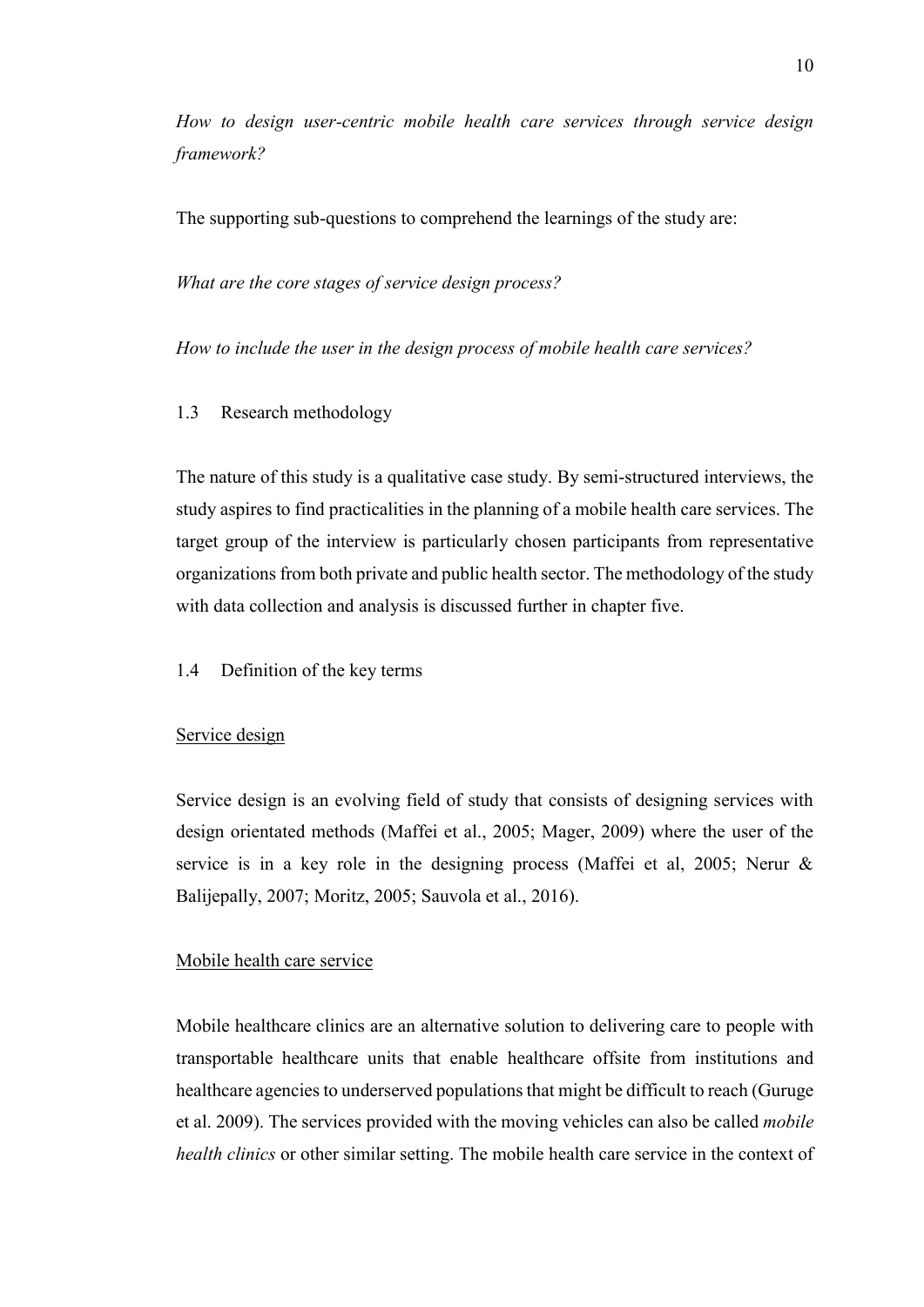this study means the delivery of transportable care with a vehicle and covers all alternatives in that area.

#### User-centricity

User-centricity is a mean of designing services to the existing need of the citizens and moving the emphasis of the development from provider orientation to user orientation (Jäppinen & Sallinen 2012; Jäppinen & Nieminen 2014).

#### Customer

Although the term *patient* is widely used in the health care context, the more appropriate term in marketing and business research is the term *customer,* when addressing the end-user of the service. In this study, the use of *customer* represents the patient, service user, buyer, end-user and the consumer of the service. Sometimes, *citizen* is used in the research to express a population that is not in the immediate need of care, but a population which services needs to be delivered to. As an exception, in some occasions of the study, *patient* is used if the context requires it for clarity.

#### User

Unlike in some contexts, where the term *user* simply indicates the customer of the service, this study, uses *user* or *service user* to express all potential users involved in the service process including management, employees, designers and also customers of the service.

#### <span id="page-10-0"></span>1.5 Research structure

The study consists of seven chapters. The introducing chapter provides the reader an insight of the context and relevance of the study and presents the required research questions to draw focus for the subject. Methodology is also discussed shortly in the introduction chapter and more precisely in chapter five. After introduction, framework of service design is presented with sufficient depth to provide understanding to the phenomena studied in this work and a brief discussion of the role of design thinking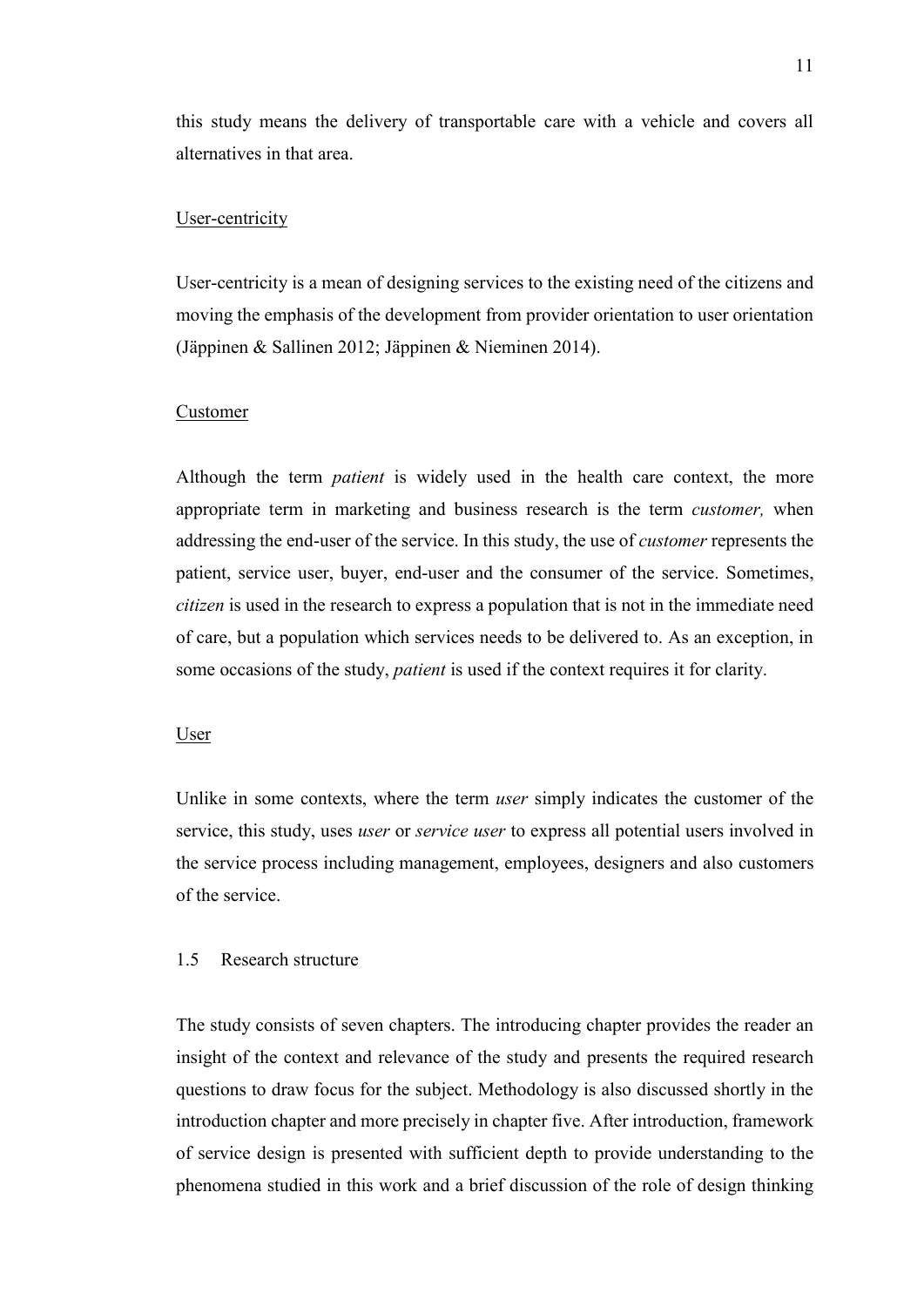in health care is followed. The theoretical concept of mobile health care as a context is addressed after service design with some management related issues for extra value for the literature review. Chapter four summarizes the aforementioned aspects to a suggested theoretical framework. After the fifth chapter, the empirical introduction and research with deeper analysis follows, which leads to concluding chapter with managerial implications and suggestions for future research which is drawn based on the analysis. The results will also be observed in a critical manner in the concluding chapter.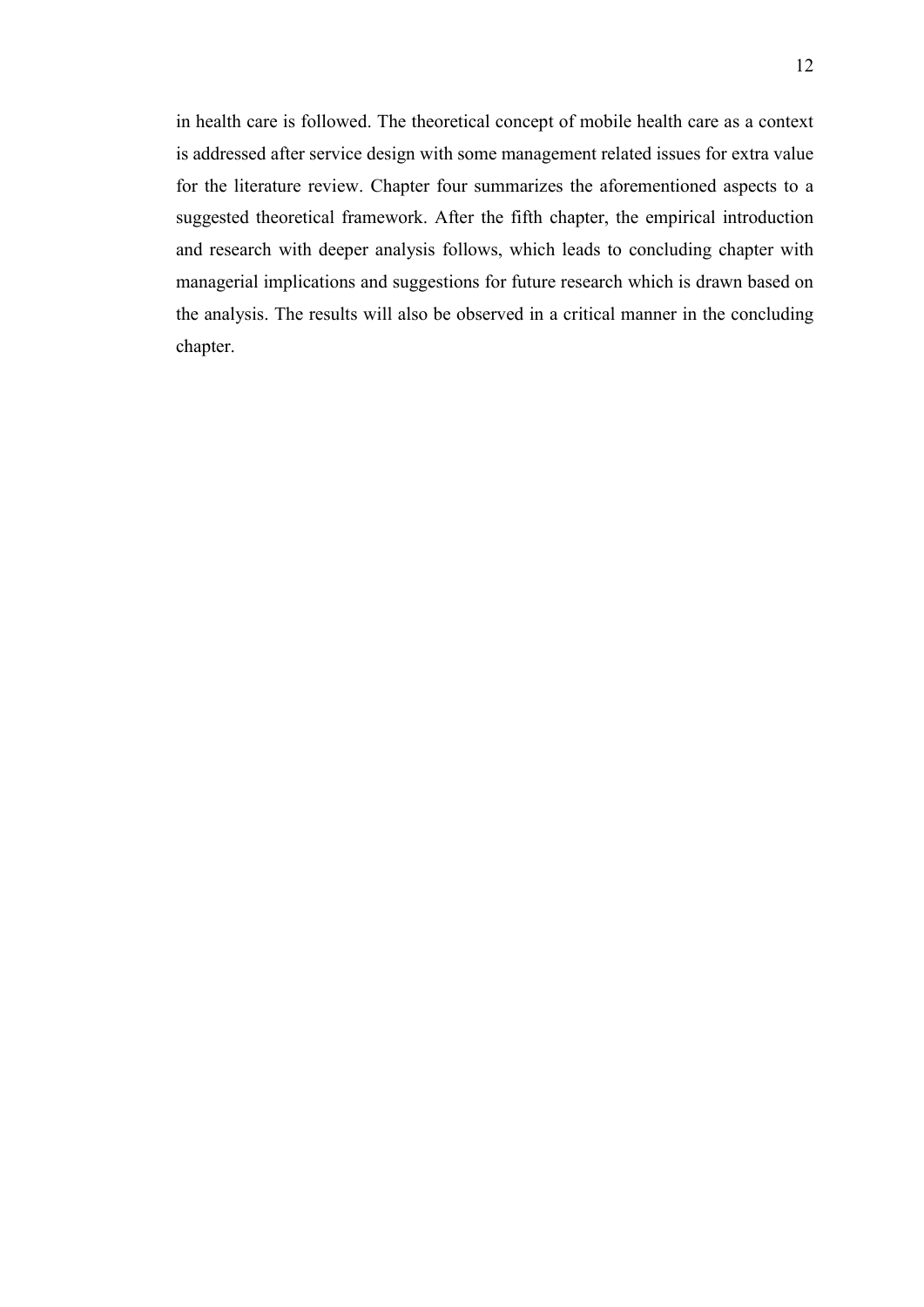#### <span id="page-12-1"></span><span id="page-12-0"></span>**2 SERVICE DESIGN**

#### 2.1 Principles of service design

Service design is an evolving field of study that consists of designing services with design orientated methods (Maffei et al., 2005; Mager, 2009) where the user of the service is in a key role in the designing process (Maffei et al, 2005; Nerur & Balijepally, 2007; Moritz, 2005; Sauvola et al., 2016). Service design methods are observing functions of the interfaces of a service from the service user's perspective and aims to ensure that the wholeness is both useful and desirable (Mager, 2009; Moritz, 2005; Stickdorn & Schneider, 2012). It extends the definition of design from product centricity to holistic planning of the systems, processes and experiences of a service (Maffei et al, 2005; Moritz, 2005; Nerur & Balijepally, 2007).

The service design thinking emphasis strong social skills and empathy towards users of the service. The concepts, solution and experiences are designed for the users, not service providers. The designers work together to coordinate the design developments between the stakeholders of the service throughout the process. Designers are especially trained to see the systems from the perspectives of the users. The design orientation or design thinking has been discussed as a medium of giving strategic direction. (Miettinen, 2009.)

Implementation of service design requires understanding of the existing market, the customer and the organization, to ensure ongoing development opportunities and a lasting life-cycle for the service. The service design outcomes should respond to needs and requirements of an organization and transform into business practicalities (Moritz, 2005). The aim is to observe the entire customer journey before, during and after the service in order to design the process fluently and support goals of both the customers and the service providers (Nerur & Balijepally, 2007).

By designing adaptable services with service design, they can be adjusted more effortlessly to changing situations and needs and developed further in the future. It is more of a process than anything else, and during that process it is an ongoing cycle of design, testing and redesigning (Miettinen et. al, 2014). Simplifying complex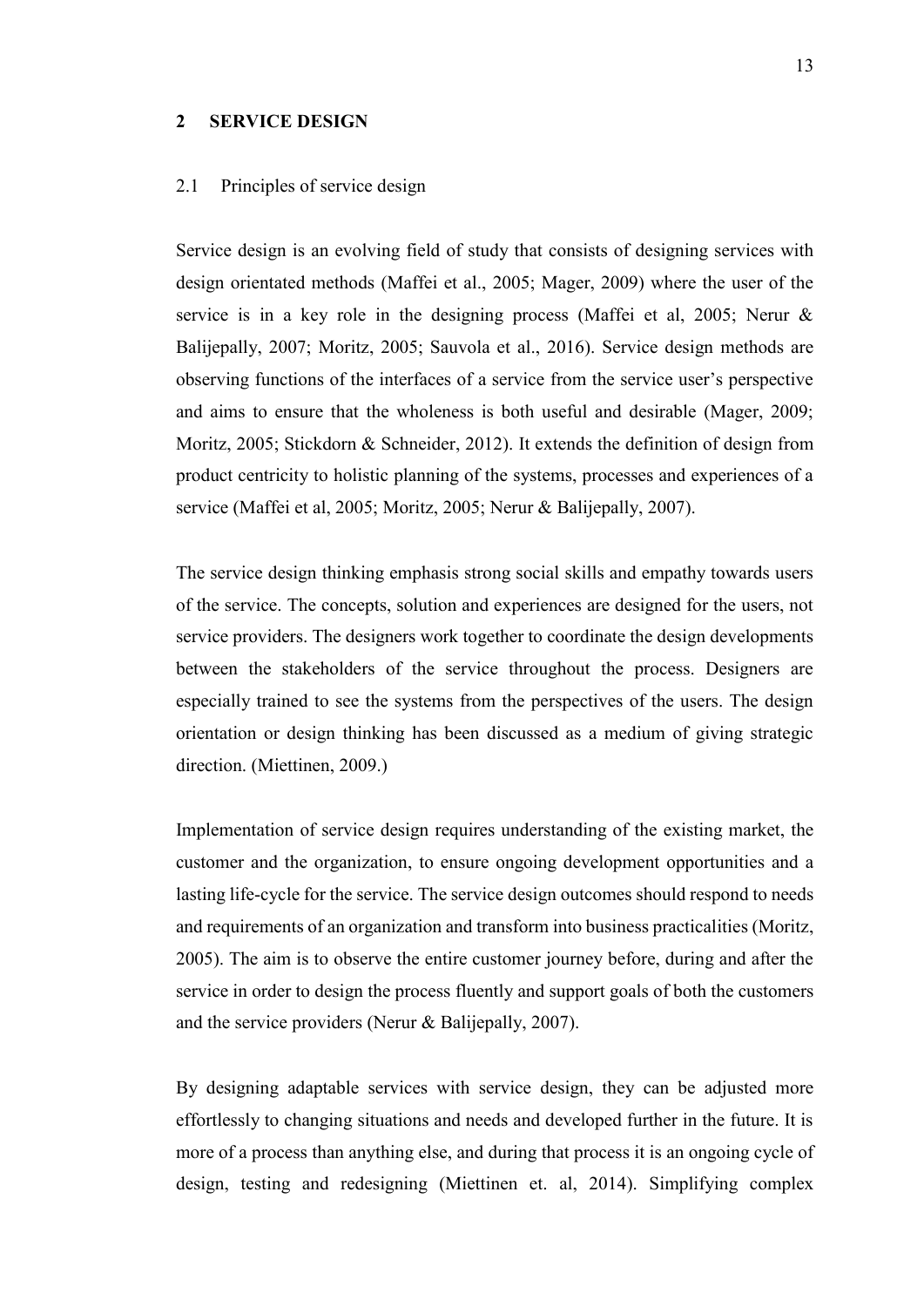experiences and modifying them by a certain design it is possible to fulfill the needs of the customer more efficiently. As a result, it will be more effective in the management of resources, such as human, capital and natural ones. (Polaine, 2012.)

The practices of service design have been applied to number of fields around service industries, such as transport, banking, education, retail and health, including public and social services. Businesses world-wide have started to recognize the potentials service design has to offer for their services and the number of investments is increasing in the design and development research, when new roles and departments are created to serve these aspects for the benefit of the service offerings of a company. According to Mager (2009), the more innovative and successful the company is, the more likely it is for it to be adopting this paradigm amongst the first. (Mager 2009.)

The methods and ideology in service design are recommended to be connected to the decision-making processes to enable the possibilities from theory to practices. (Jäppinen & Sorsimo, 2014.) It may mean resources from the management and acknowledgements of service design in regards to operations within the organization. By investigating design processes more closely, it can be possible to draw common elements and general principles that are transportable and discussable (Pollitt et al., 2007).

#### <span id="page-13-0"></span>**Service design processes**

Design is a creative process and cannot be fitted in single formula. However, '*best practises*' can be identified and frameworks created according to them (Pollitt et al., 2007). Methods commonly used in service design are mediums to understand the customers and consumers, their expectations, the market and resource requirements across the touchpoints of the service (Moritz, 2005; Tuulaniemi, 2011). Touchpoints of a service represent the surfaces that the users of the service go through when using the service, and they are designed to direct the user experience in the right direction. It can consist of interfaces such as phone service, personal interactions and communication, social media, service venues, prints and brochures, equipment, and any physical components that interconnect with the service user. (Sauvola et. al., 2016.)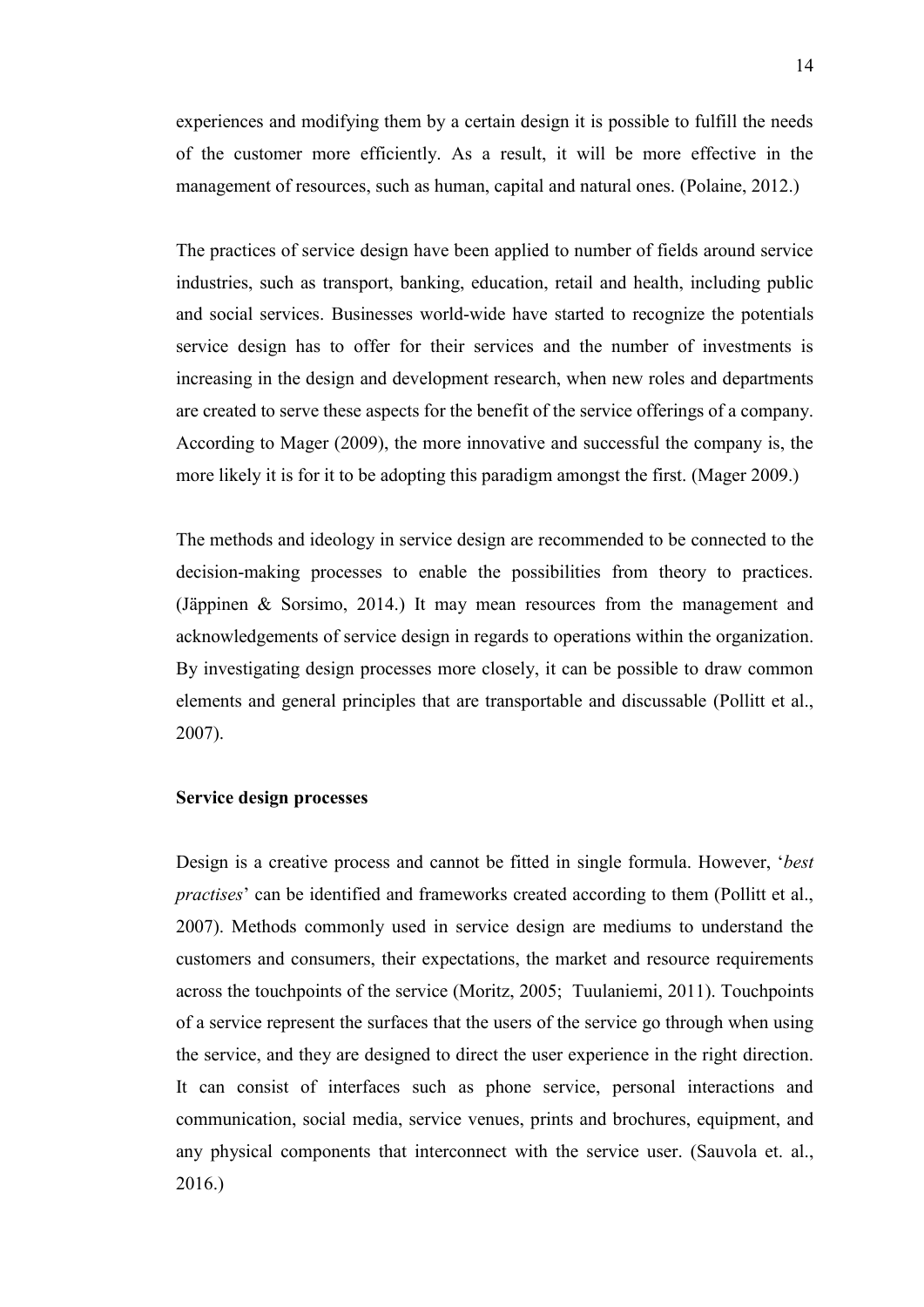According to Tuulaniemi (2011) service design as a process can be divided in five steps; definition, research, design, production and evaluation. Moritz (2005) suggests that service design is a process across four D's – discovering, defining, developing and delivering. Many suggestions are provided in literature. The similarities of suggestions of the researchers studied is the defining the need or an idea of a product or service before design, and prototyping or testing the design before implementation. An ongoing, circular method is often suggested, emphasizing that the process does not finish at implementation but is more of an ongoing development of the service with the service design philosophy. (Moritz, 2005; Van Oosterom, 2009; Mager, 2009; Tuulaniemi, 2011; Miettinen et. al. 2014.)

The design process itself for services should always be starting from the need for the service. According to Pollitt et al., (2007), initiatives for changes are often not expected from the middle or lower employees, and generally aren't welcome. The assumption is, that changes are coming from the top of the organization and therefore will be implemented in the strategy of that organization. The outside suggestions are ranked to be in the bottom in terms of receptance, and will not be addressed at all. The responsibility is on the managers to create supportive attitude towards suggestions and ideas for improvement. In the case study reported in 2007, Pollitt et al. found that simple feedback collection was a medium which informed the case organization of development needs. (Pollitt, 2007.)

Regardless of the concept of design target, an early search on others have done by using references in the sector or outside, and in or out of the operating country. It means the observation of other service providers and their services to learn from the best practicalities and redesign those further for personal, customized purposes. (Pollitt, 2007).

#### <span id="page-14-0"></span>**Measuring service design**

The measurement of the performance as value in service design equals the measurement of value of the service. According to Miettinen et al. (2014), the service design approach should measure the performance of the service experience throughout the customer journey and touchpoints of the service. The measurement simply answers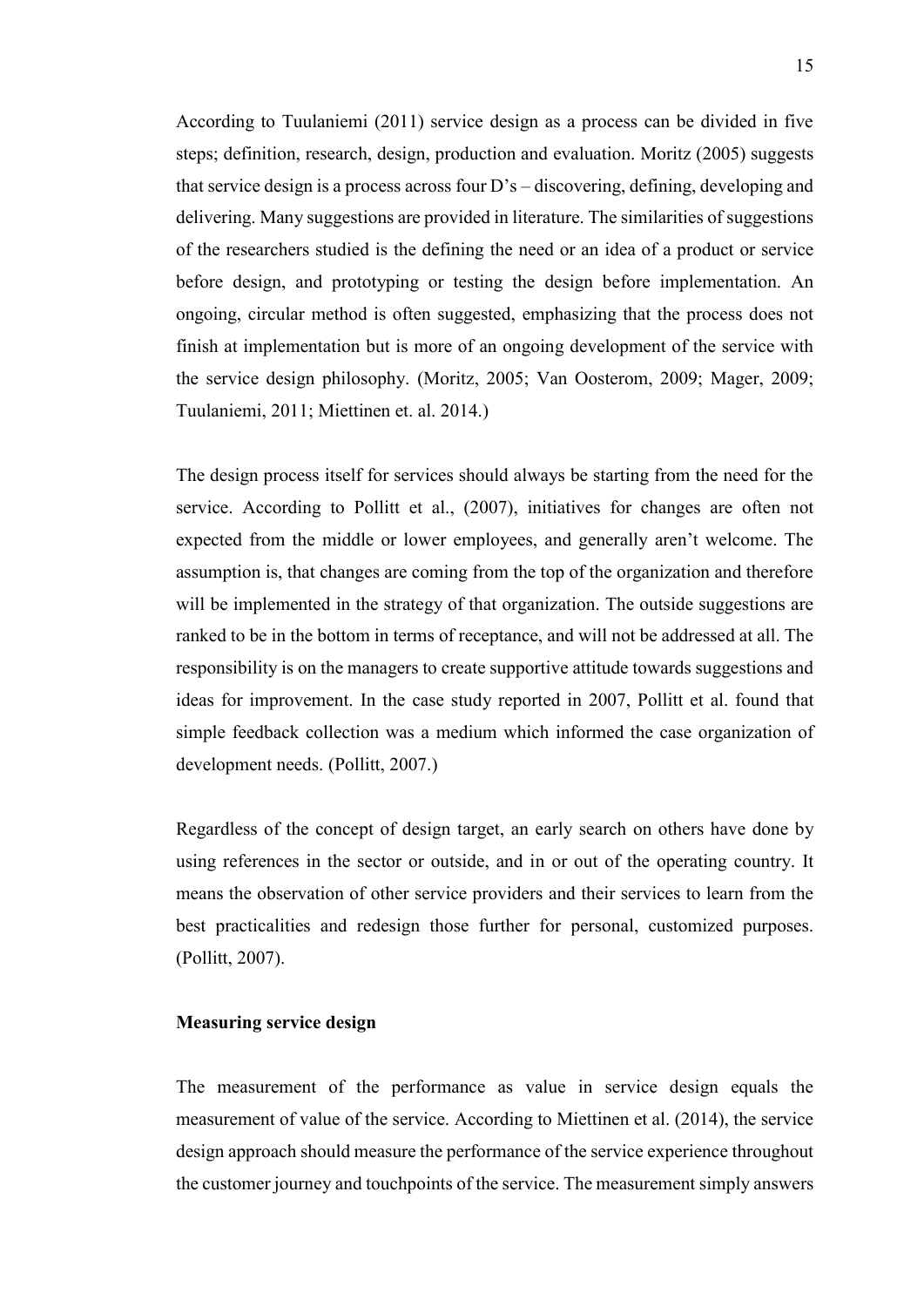the question of how well the service is performing. It can be divided in two measurement categories – inward and outward facing measurement. The inward facing value measurement is indicating how the value is delivered to the organization that is providing the service. For instance, how cost effective the service is for the company. (Miettinen et al. 2014.)

The outward facing measures the results for the service user, also known as customer satisfactory. The performance measurement is called cold & hard metrics of the business whereas service designers are more focusing on the aspects and experiences of the service users and the people using them. The performance measurements are useful for the service design creation and experience design. (Polaine et. al, 2013.) According to Pollitt (2007), the design process and innovations should always be evaluated and a wide spectrum of views is ideal to the development and that the *"evaluation is not just for the managers".*

Working with experiences to service design is important. The current and future experiences of all users is the context in which service design works. Services should be offering positive experiences by ensuring that they meet or exceed the users' expectations. (Polaine et. al, 2013)

To ensure a long life-cycle and high quality in services, service providers should invest in strategies of participation and knowledge on needs and performance. It means that the service provider must change their perspective from organization-centered to networking and change focus from internal to external output and outcome participating the stakeholders and citizens in every stage of the service design, and measure those experiences throughout. (Politt et al., 2007.)

#### <span id="page-15-0"></span>2.2 User-centric design

User-centric design aims to emphasize and understand the user of the service, the service context, and the service environment from the user's perspective to ensure a meaningful service solutions (Keinonen & Jääskö 2003). User-centered designers engage actively with customers to gather insights that drive design from the earliest stages of product and service development, throughout the design processes.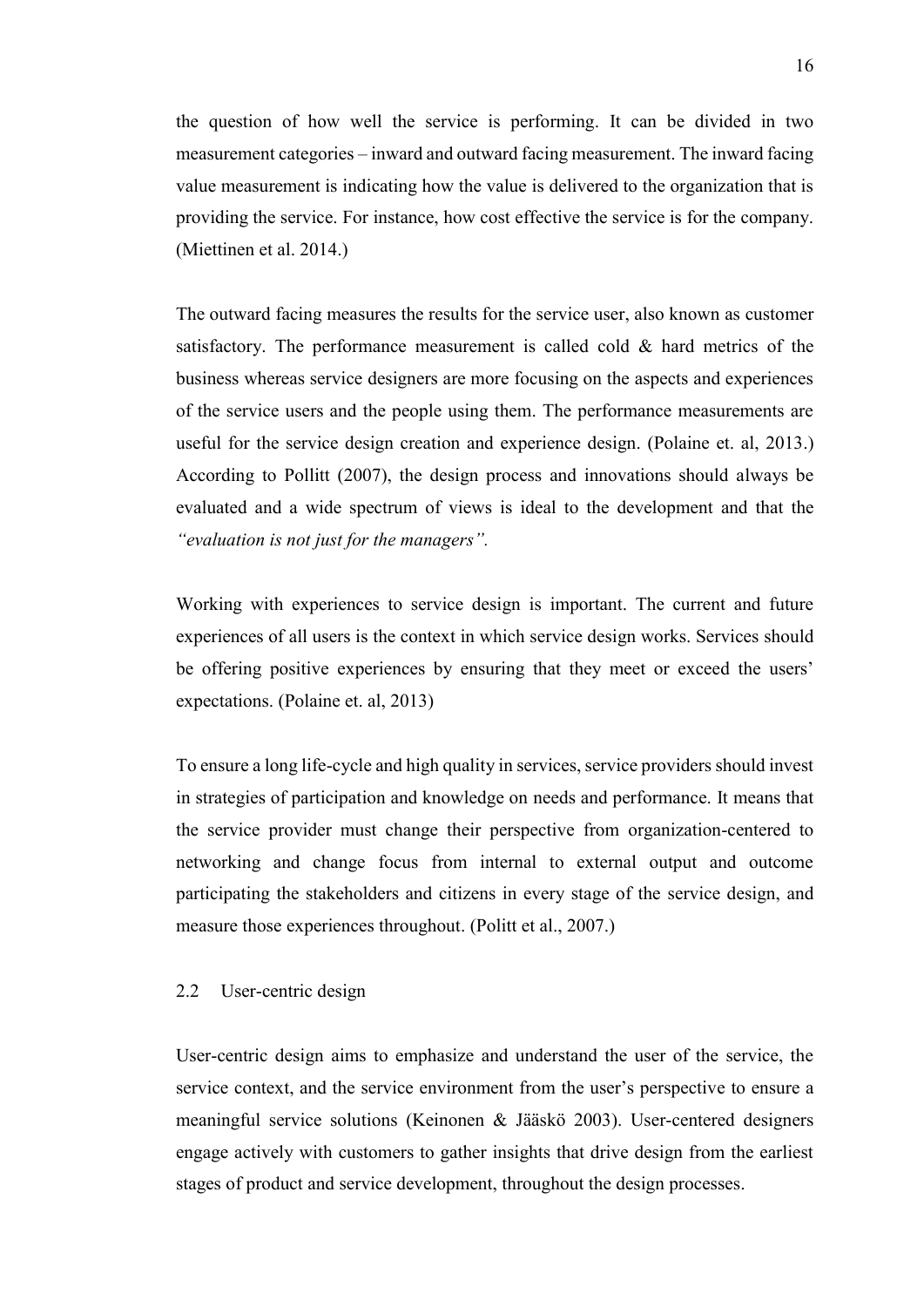#### <span id="page-16-0"></span>**Co-design**

Co-design is strongly highlighted in the field of service design, and it refers to the process in which users and stakeholders are involved as producers of the design tasks. The service users are not seen as only feedback informants but as active designing participants from the beginning to the end of the design process. They might be included as targets of qualitative methods in forms of interviews and observation, or they can be asked to produce data by using self-documentation methods such as design probes. Workshops are often included in the process, and they typically include collaborative prototyping as a medium of expressing the information. (Sauvola et. al., 2016.) The design process and the final solution is hosted and implemented by the professionals (Sauvola et. al., 2016; Freire & Sangiorgi, 2010). Co-design in for example, healthcare services, implies a partnership between patients, professionals and community working together in the design (development) process (Sanders & Stappers, 2008).

The actors included in the design process can be either citizens in general, or potential customers as individuals representing their occupation or sociological status, for instance as parents. Including orgaizations in the design process is possible and can be of a third sector or private sector. The involvement can be either permanent or temporary. (Pollitt et al. 2007)

Politt et al. (2007) state that it is crucial to be stop to observe qualities of outputs and outcomes to maintain the right direction. They emphasize that the involvement of the stakeholders, particularly service users and citizens are fundamental in each phase of the cycle of the service. Their cycle of service contains the design of service, its decision, production and importantly, evaluations. It is acknowledged, that the theoretical phases are not always proceeding in the planned way in practice. Experiences in evaluation can lead back to making changes in the design, and some findings can have an effect on all stages. What is important, is the commitment of stakeholders in each decision process, that occur in all phases of the service cycle. (Politt et al., 2007.)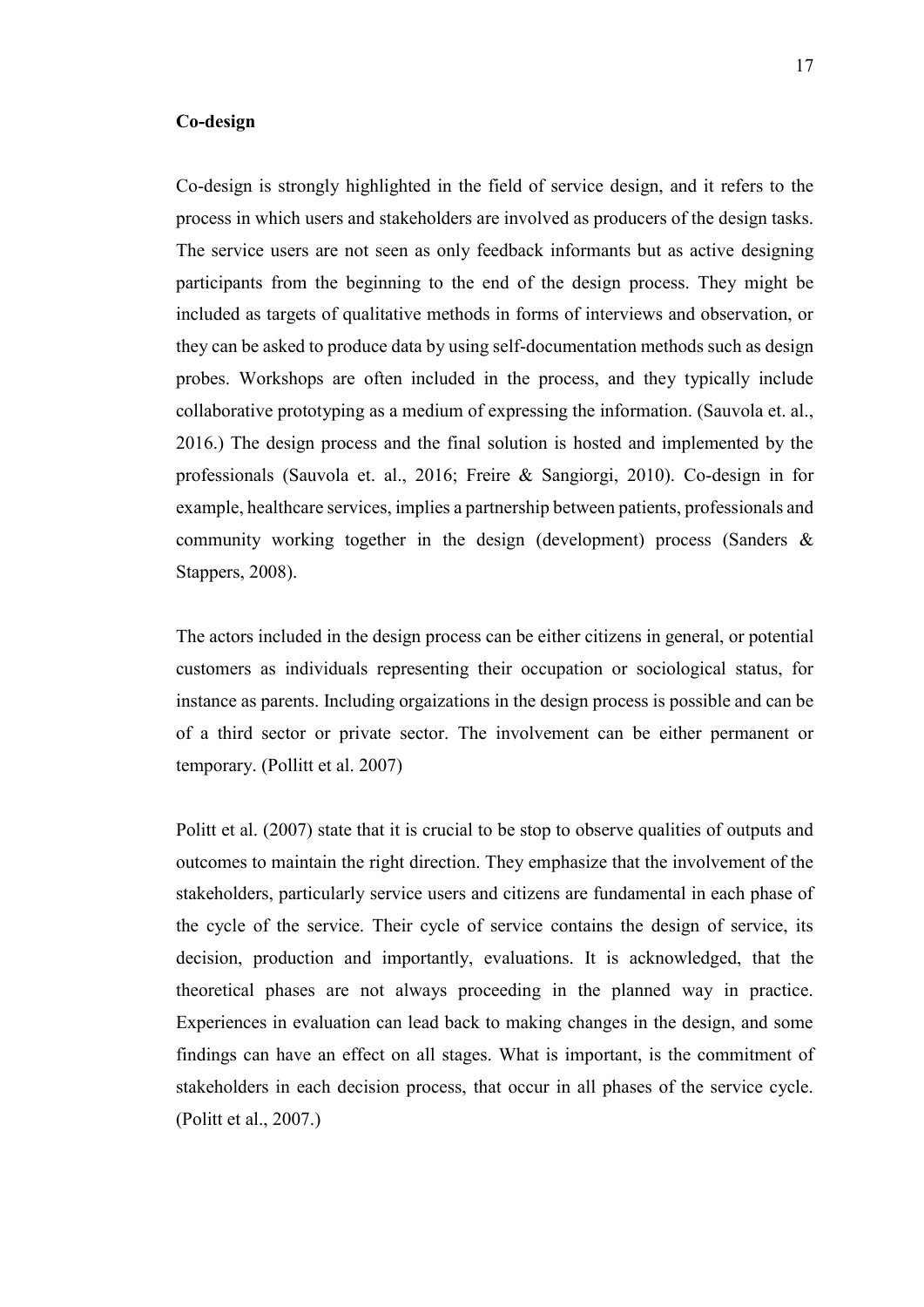#### <span id="page-17-0"></span>**Prototyping**

Experience prototyping is one of the key methods in user-centric co-design, serving as an efficient medium for concretizing the customer insight. The purpose of experience prototyping is to represent and test different design concepts and ideas in practice. Prototypes are defined as the representations of a design made before final service exist. It makes it possible for designers, customers and service users to reach a common understanding of the forthcoming results of the ongoing project.

There are a number of methods developed to enhance the implementation of prototyping (Sauvola et al., 2016). Experience prototyping has three roles in the design process; understanding customer insight findings, exploring new ideas, and communicating concepts to others (Buchenau & Fulton, 2000; Sauvola et al., 2016.) Service prototyping can add valuable insight into the service design process from the customers and help evaluating the service concepts. In technology-orientated prototyping, the purpose is to focus the prototyping on the touch points, service moments, service paths and customer journeys of the service. Together these two prototyping methods can be an efficient way to create different scenarios for testing the created service and developing them further (Miettinen & Kuure, 2013; Miettinen et al, 2014).

#### <span id="page-17-1"></span>2.3 Design thinking in health care

The value-creation model in health care, has shifted from the traditional serial and centralized chain to open end and paradigms, where the customers of the services are co-creating their own wellbeing. The mass production model of healthcare is the traditional model where illnesses and diseases are treated by experts, such as doctors, with their specialized knowledge and is considered an efficient approach. The masscustomization is a model which delivers a much more personalized healthcare services and is a later form of the aforementioned mass-production model. The masscustomization is a related to the phenomena where public health care sectors started to implement and apply market research techniques to have a better understanding of their customers. (Freire & Sangiorgi, 2010.)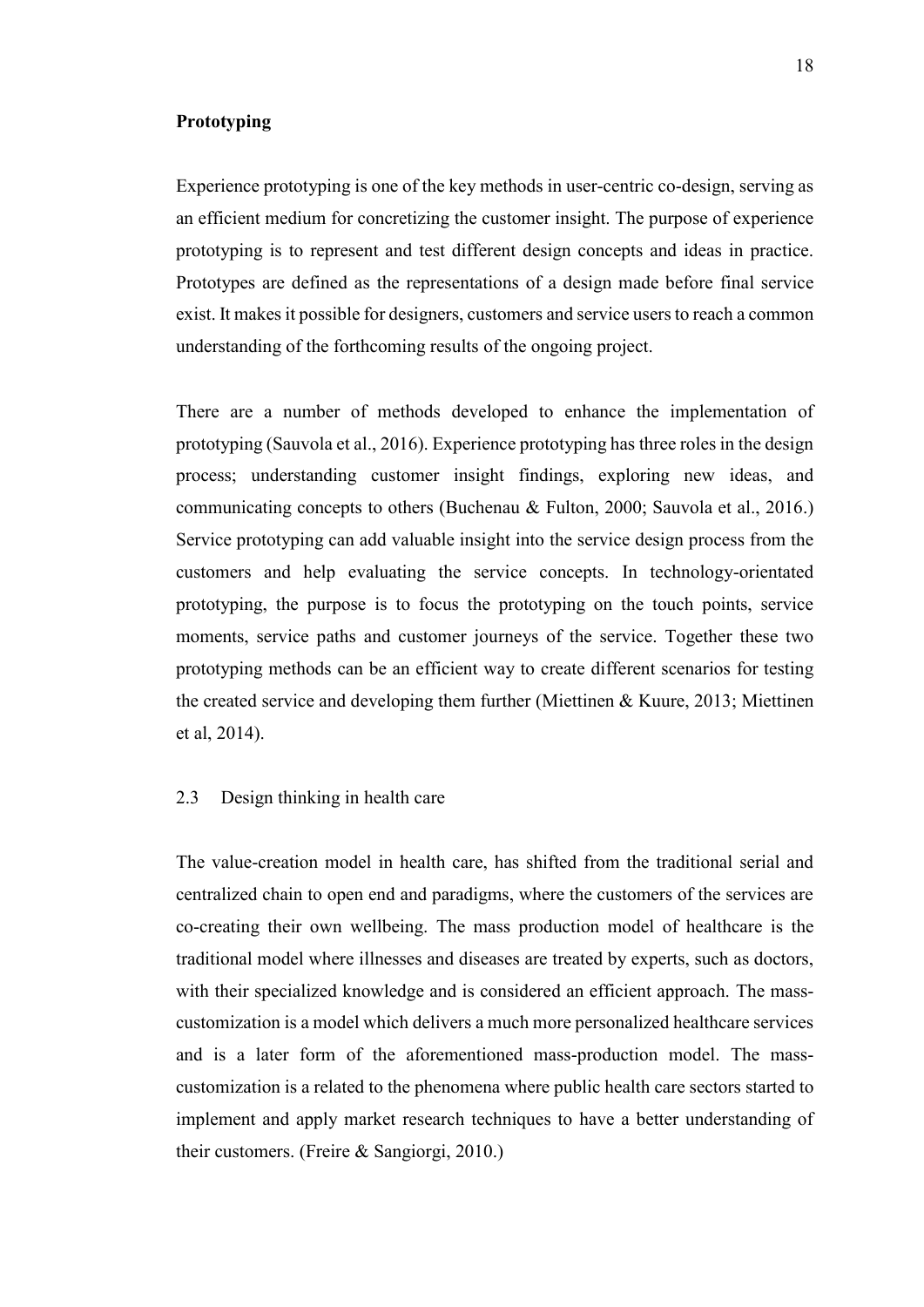The health care industry is one of the fastest growing areas in the service economy and service quality has become a critical element of strategy for health care organizations (Andaleeb, 2001). Design thinking has brought fresh perspective to the development of user-centric (public) services. Useful practices are most often results of understanding the users of the services throughout and observing the operations of the service with the service design methods. The design thinking can be extended to the strategies and decision making of (public) services to move the focus from operationscentricity to understanding the user of the service. (Jäppinen & Sorsimo, 2014.)

Service design is stated to be beneficial when developing health care services because of its human-centered approach, which is considered ideal for sensitive subjects. Service design can make sense of complex, multi-level processes in health care, while bringing people together in a co-design atmosphere. As a participatory approach, service design provides tools to start a conversation about personal experiences and creates an environment for open communication. Visualizing working processes are effective for pointing out gaps and lacks in communication and missing links within stakeholders. Visualized processes also work as a platform for further development. (Alhonsuo, 2016.)

There are number of issues to consider when designing efficient processes for healthcare professionals or better healthcare services for customers because of the complexity, diverse processes are challenging to design. The service design approach applies process-based models that use design tools to make things less complex and more understandable. It also conducts the co-design methods, the creating and developing existing or new services with users, as well as concrete prototypes to clarify the processes and ideas (Kimbell, 2009; Segelström, 2009; Alhonsuo, 2016).

In health care, user-centricity means designing services to the existing need of the citizens and moving the emphasis of the development from provider orientation to user orientation. User-orientated services can be produced in the means of service design. Today, citizens are becoming more and more motivated in participating in the decision-making activities that involves them and their community. The benefits of user-centricity can be seen both in customer and service producers' employee feedback. User-centricity is stated to be improving both quality and economical aspect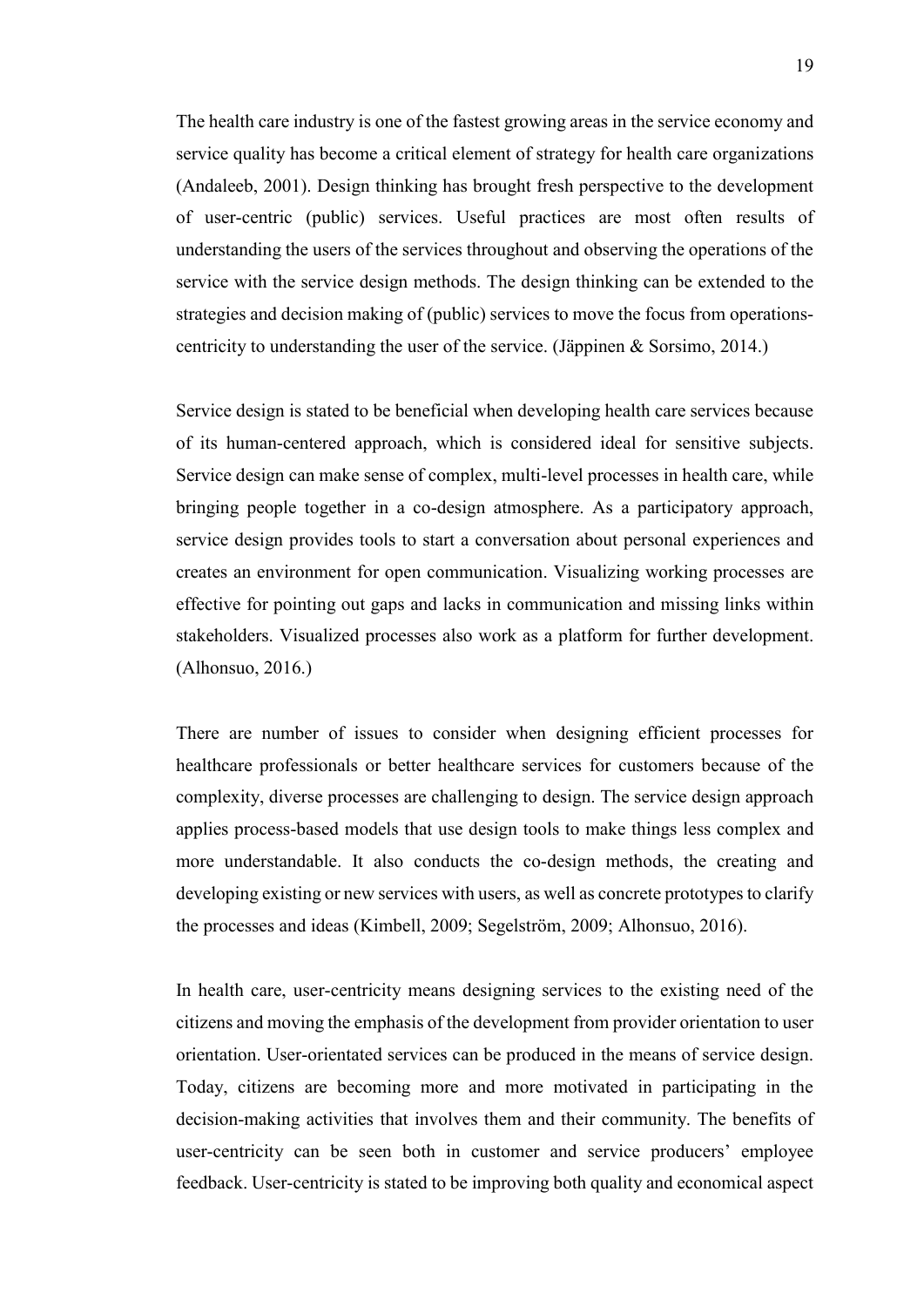of the service, as it can help reduce unnecessary services and the services offered will meet the expectations of the customers more efficiently. (Jäppinen & Sallinen 2012; Jäppinen & Nieminen 2014.)

One of the main obstacles in service design in health care innovations is the deeply rooted model of patient-doctor relationship, which is preventing the bigger reformations in the norms of the industry (Shove, 2003; Freire & Sangiorgi, 2010). Working against the pre-assumptions of traditional health care solutions, one can design a more sustainable and radical modification (Freire & Sangiorgi, 2010). A trend in a greater recognition is the realization that patients and other service users need to be more actively involved in their own care (Kendall, 2003). This conception expects that service users will contribute, through redesign of organizational structures and processes, to the production and design of their own care (Hyde & Davies, 2004).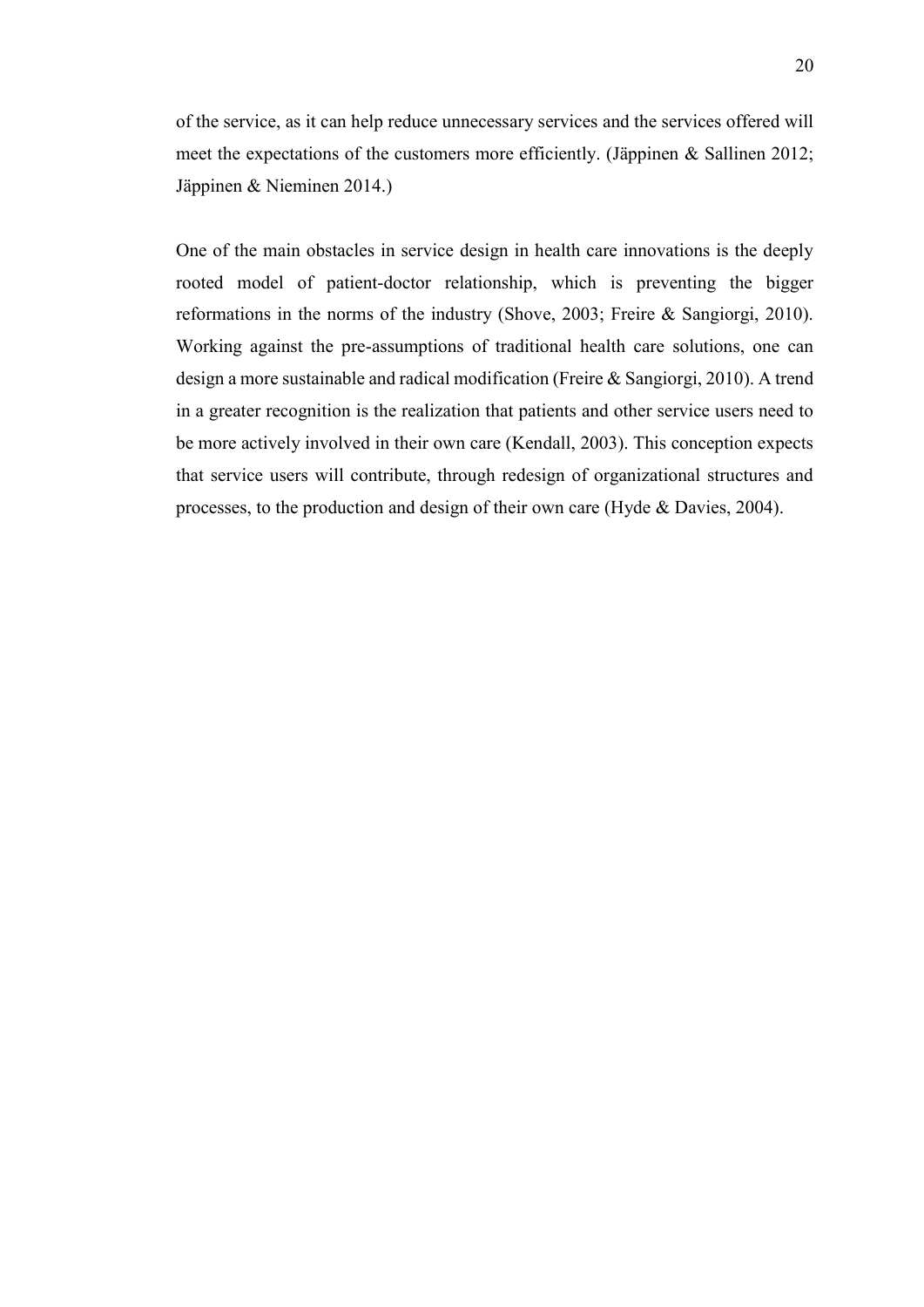#### <span id="page-20-0"></span>**3 MOBILE HEALTH CARE SERVICES**

#### <span id="page-20-1"></span>3.1 Mobile health care services – an alternative solution

Mobile service is a concept that means a service or a part of a service entity being delivered to the customer in the medium of a transportable platform, i.e. a vehicle to deliver it as close as possible to the customer's home (Immonen et al., 2012). The mobile service does not have to necessarily be its own service content, but it can be a fracture of a larger network of services in more ways than just delivering service equipment or materials. Interactivity in the process between mobile and onsite services is something that has been neglected in the Finnish models (Lehtola, 2008; Immonen et al., 2012).

*Mobile health care* (Caires, 2017) or *Mobile health clinics* (Guruge et al., 2009; Gibson, 2014; Kojima, 2017) represent transportable healthcare and can also be called *Mobile medical clinics* or *Mobile clinics* (Lafuente et al., 2007; Pitt et al., 2012). Mobile health care can also be understood in some cases as wireless communications solutions such as health care applications in mobile phones and other wireless interfaces (Mangu, 2017). *The mobility of health care professionals* on the other hand means the movement of the doctors and other health care occupants to provide the demand of health care services (Ribeiro, 2014).

Mobile healthcare clinics are an alternative solution to delivering care to people with transportable healthcare units that enable healthcare offsite from institutions and healthcare agencies to underserved populations that might be difficult to reach (Guruge et al. 2009). They are healthcare strategies that increase the access to care by people with geographic, structural and social barriers, therefore decreasing the inequality for the marginal groups by implementing the traditional, fixed healthcare mediums of healthcare (Jit et al., 2011; Collinson and Ward, 2010; Morano et al., 2013b; Schwarz et al., 2009; Vyas et al., 2011; Gibson, 2014). Mobile healthcare clinics make it possible to deliver healthcare at a reasonable distance of groups that are restricted by location (Leese et al., 1993; Sarnquist et al., 2011; Gibson, 2014) or other obstacles such as limited access to transportation (Hastings et al., 2007; Shannon et al., 2008; Collinson and Ward, 2010; Gibson, 2014). They are sometimes described as non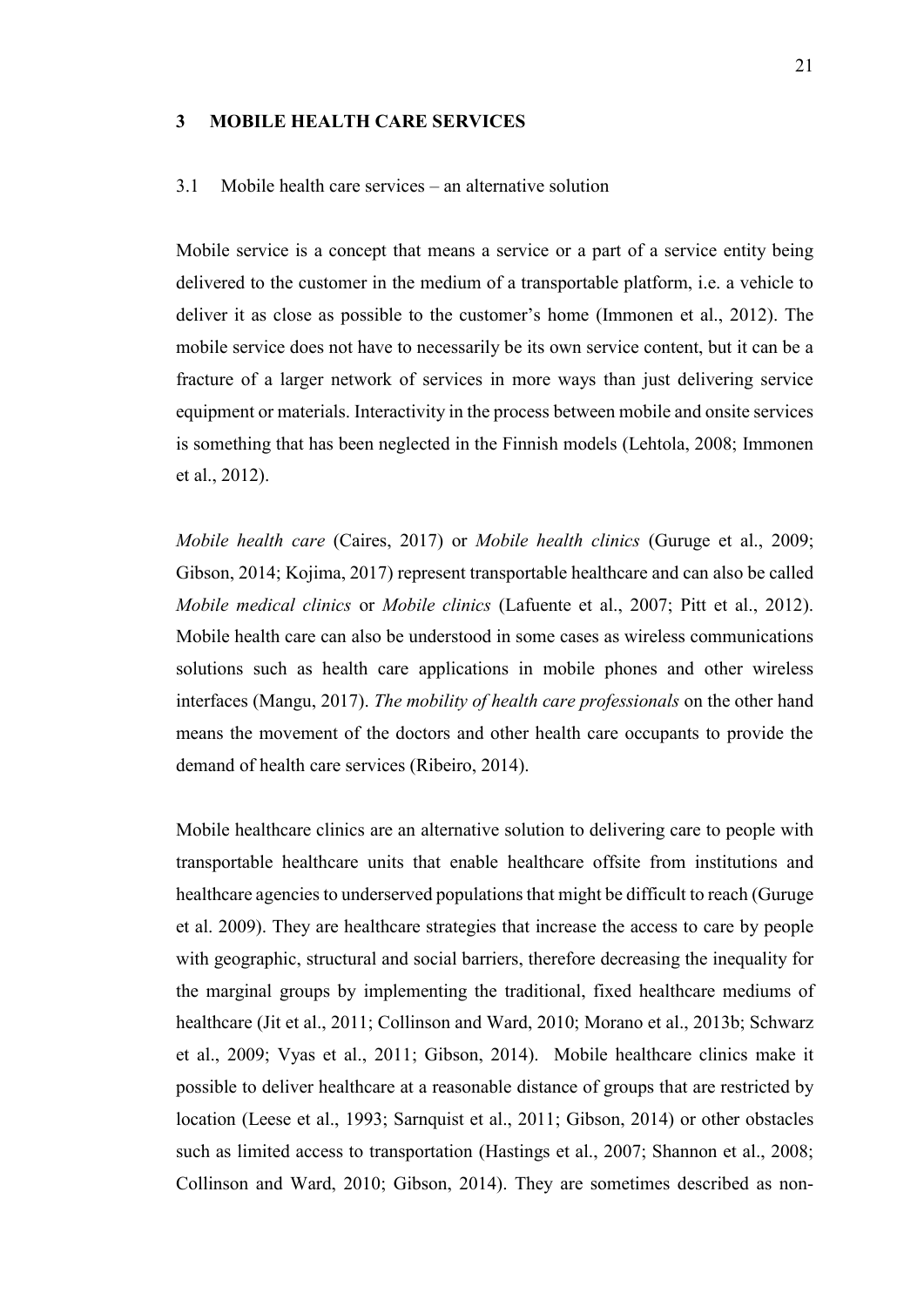traditional health care strategies. (Gibson, 2014.) Study finds that mobile medical clinics have been successful especially in delivering services to rural (Peritogiannis et al., 2011; Sarnquist et al., 2011) and urban minorities (Daiski, 2005). Mobile healthcare can also be favorable for the populations that are vulnerable due to poor traditional healthcare. (Gibson, 2014.)

A literature view by Guruge et al. (2009) reveals that mobile health care has been implemented for a large variety range of health-related services, including the increase of access to services for the elderly living in rural areas, screening at-risk-populations such as drug-users and the homeless, providing maternal health care services, screening for sexually transmitted infections, preventive health care such as dental care, screening for breast and/or cervical cancers and providing crisis care for mental illness. (Guruge et al. 2009.) Mobile health clinics can be a sufficient way of delivering health care, health promotion and education. They have a tendency of using fewer operators for larger areas in comparison to traditional health care centers, which is extremely practical in areas where the geographical distribution of patients is widespread. (Kojima et al., 2017.)

According to Pitt et al. (2012), there is strong evidence that mobile clinics that provide relatively skilled services even on intermittent basis can make a helpful influence with preventing activities such as health counselling, vaccinations, hygiene services and education. Also, specific curative services for chronic diseases have a positive health impact, according to the research. A mobile service chain can be beneficial where the service providers are widespread and also sum up to overlapping logistics. It can also play a part as complementing variety of fixed services by adding to them. Ideally, they can provide and deliver services to places where people tend to go on daily places, such as stores at a certain hour. (Immonen et al., 2012.)

#### <span id="page-21-0"></span>3.2 Managing mobile health care services

The management of multi-staged, multi-operative and interdisciplinary design and development has been studied to be in major role in development of the mobile health care services. A starting point in the design process should always be the need of the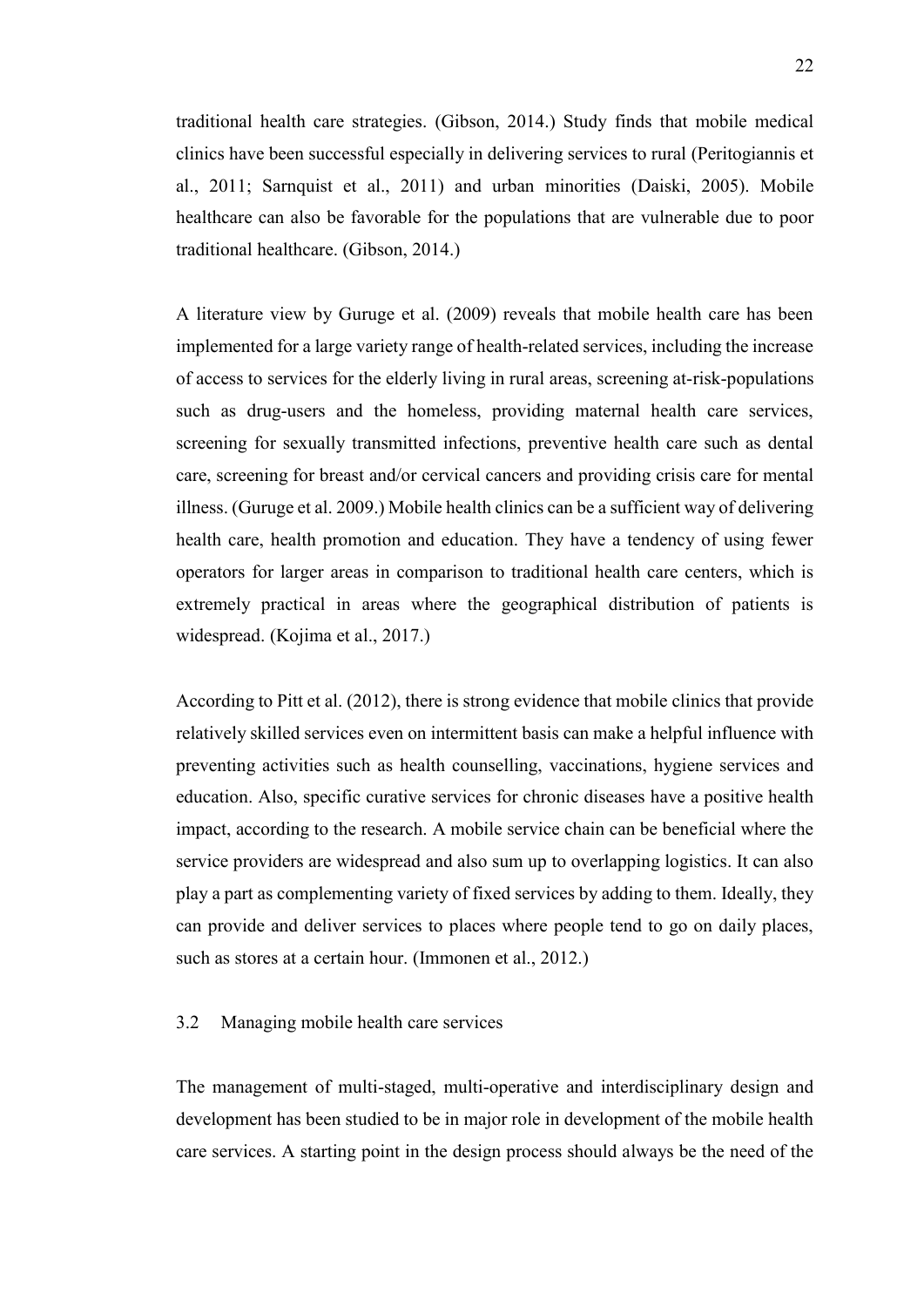customer and defining that need. It ensures the continuum and utilization rate if the service. (Sirviö et al. 2017.)

The approachable health care personnel, personal encounter and customer-centricity are studied to be in key in positive experiences in research by Daiski (2005). A study by Sirviö et al. (2017) declared experiences and views on the benefits of mobile health care services and requirements for their development, and also challenges in the designers, managers and employees of the service. The research also issued the importance of the user-centricity in the design process of the service, declaring the need for the service in order to design those services and ongoing, user-centric development. The study also highlighted the importance of the feedback gathering and follow-up of the service. (Sirviö et al. 2017.)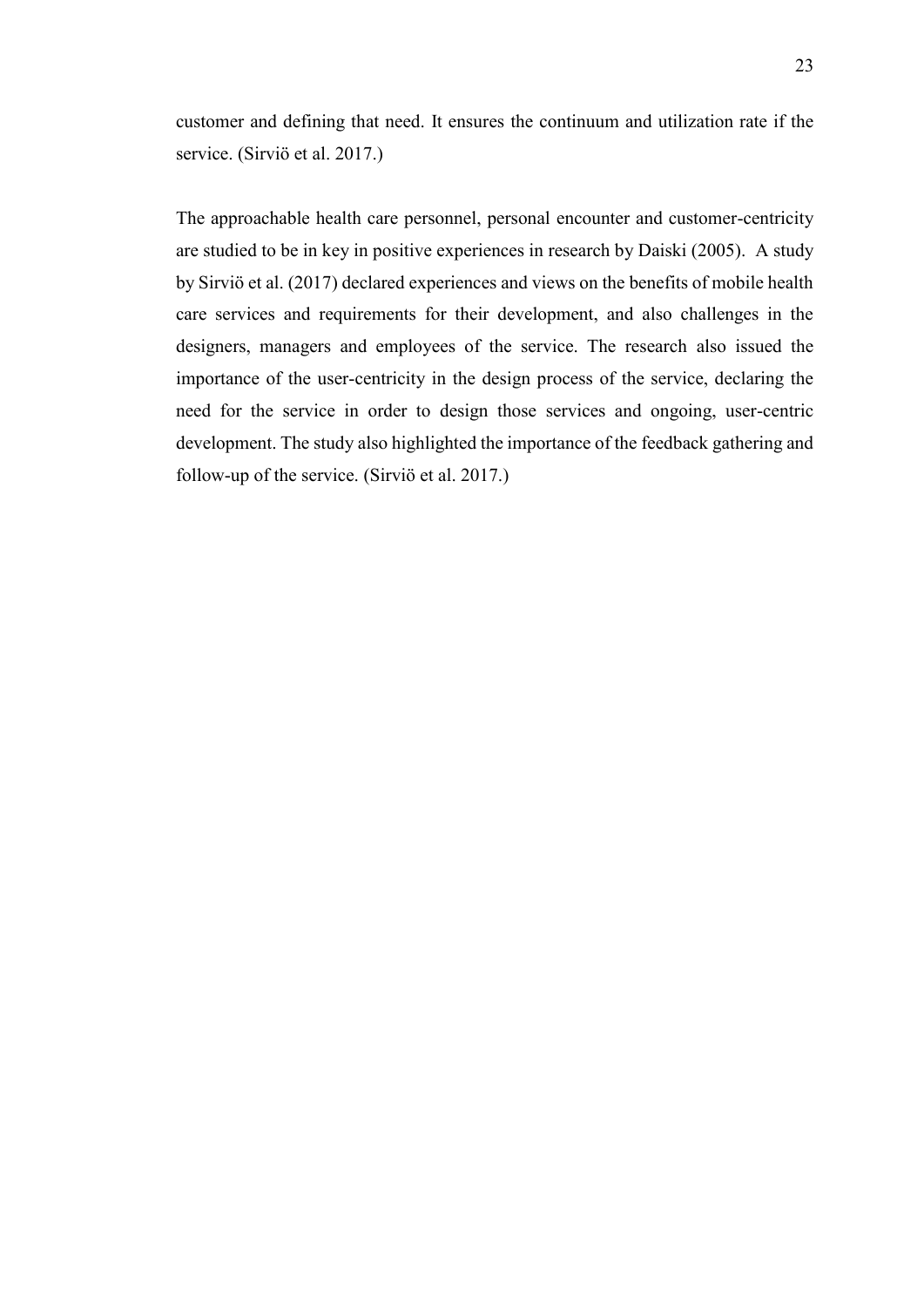## <span id="page-23-0"></span>**4 USER-CENTRIC SERVICE DESIGN IN MOBILE HEALTH CARE SERVICES**

Studies show that mobile health care services can be implemented in numerous of health-related services and delivered to areas where the need is present. They are an alternative solution to delivering care for people who might not be able to access it without sacrificing personal resources. (Leese et al., 1993; Guruge et al., 2009; Sarnquist et al., 2011; Gibson, 2014.) Designing affluent mobile health care services, they are not only fertile to the service provider but the minorities that are in need.

One of the central suggestions in the framework of service design is the participation of the user in the design processes and it is often emphasized that they should not only be included but in a key role (Maffei et al, 2005; Nerur & Balijepally, 2007; Moritz, 2005; Sauvola et al., 2016). The result of the aforementioned method is that the service implemented will ensure that the wholeness is functional and desirable in all levels (Mager, 2009; Moritz, 2005; Stickdorn & Schneider, 2012). Goals of both service provider and the customer of the service will likely fulfill (Nerur & Balijepally, 2007).

The service design thinking emphasis strong social skills and empathy towards users of the service. Service design in health care underlines the participation of not just the customer but users and other stakeholders in the design process (Jäppinen & Sallinen 2012; Jäppinen & Nieminen 2014). The stakeholders may consist of both internal and external operators (Moritz, 2005; Vaajakallio & Mattelmäki, 2011; Miettinen et. al., 2014**)** and interdisciplinary is common in the value creation (Vaajakallio & Mattelmäki, 2011). Experience prototyping is the medium for concretizing the customer and user insight. It should be practiced before implementing the service and it provides many benefits, including development of the service and testing the validation of the service. (Sauvola et al., 2016; Buchenau & Fulton, 2000; Pinheiro, 2014; Sauvola et. al., 2016.)

Many suggestions for the design process and its stages are provided in literature. The similarities of suggestions of the researchers studied is the defining the need or an idea for the service before design and prototyping or testing the design before implementation. An ongoing, circular method is often suggested, emphasizing that the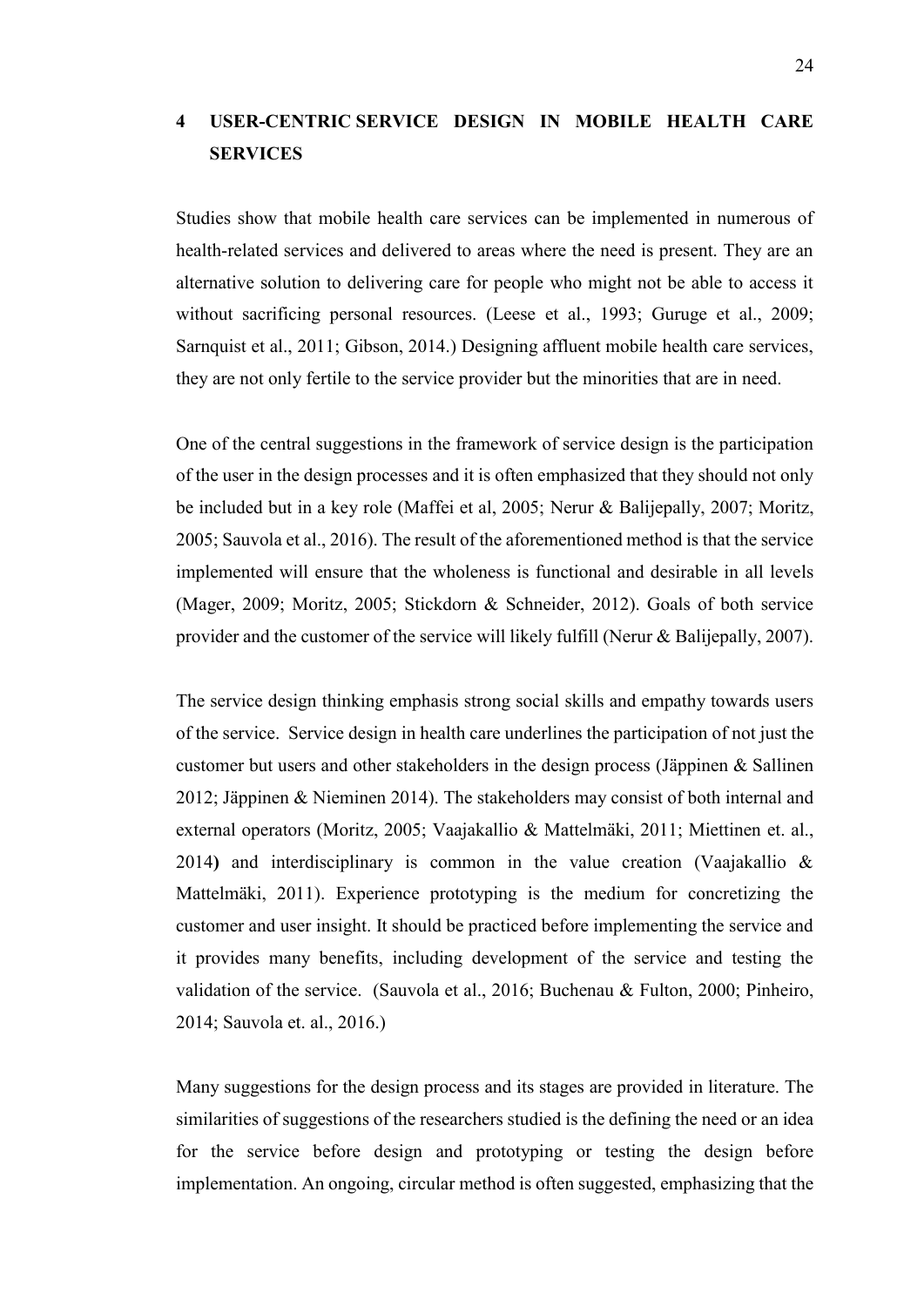process does not finish at implementation but is more of an ongoing development of the service with the service design philosophy. (Moritz, 2005; Van Oosterom, 2009; Mager, 2009; Tuulaniemi, 2011; Miettinen et. al. 2014.) Implementation of service design requires understanding of the existing market, the customer and the organization to ensure ongoing development opportunities and a lasting life-cycle for the service. A starting point in the design process should always be the need of the customer and defining that need. It ensures the continuum and utilization rate if the service (Sirviö et al. 2017).

The benefits of user-centricity can be seen both in customer and service producers' employee feedback. It is also stated to be improving both quality and profitability aspect of the service, as it can help reduce unnecessary services and the services offered will meet the expectations of the customers more efficiently. (Jäppinen & Sallinen 2012; Jäppinen & Nieminen 2014.) To ensure a long life-cycle and high quality in services, service providers should invest in strategies of participation and knowledge on needs and performance. It means that the service provider must change their perspective from organization-centered to networking and change focus from internal to external output and measure the user experiences throughout. (Politt et al., 2007.)



Figure 1 User-centric service design in a mobile health care service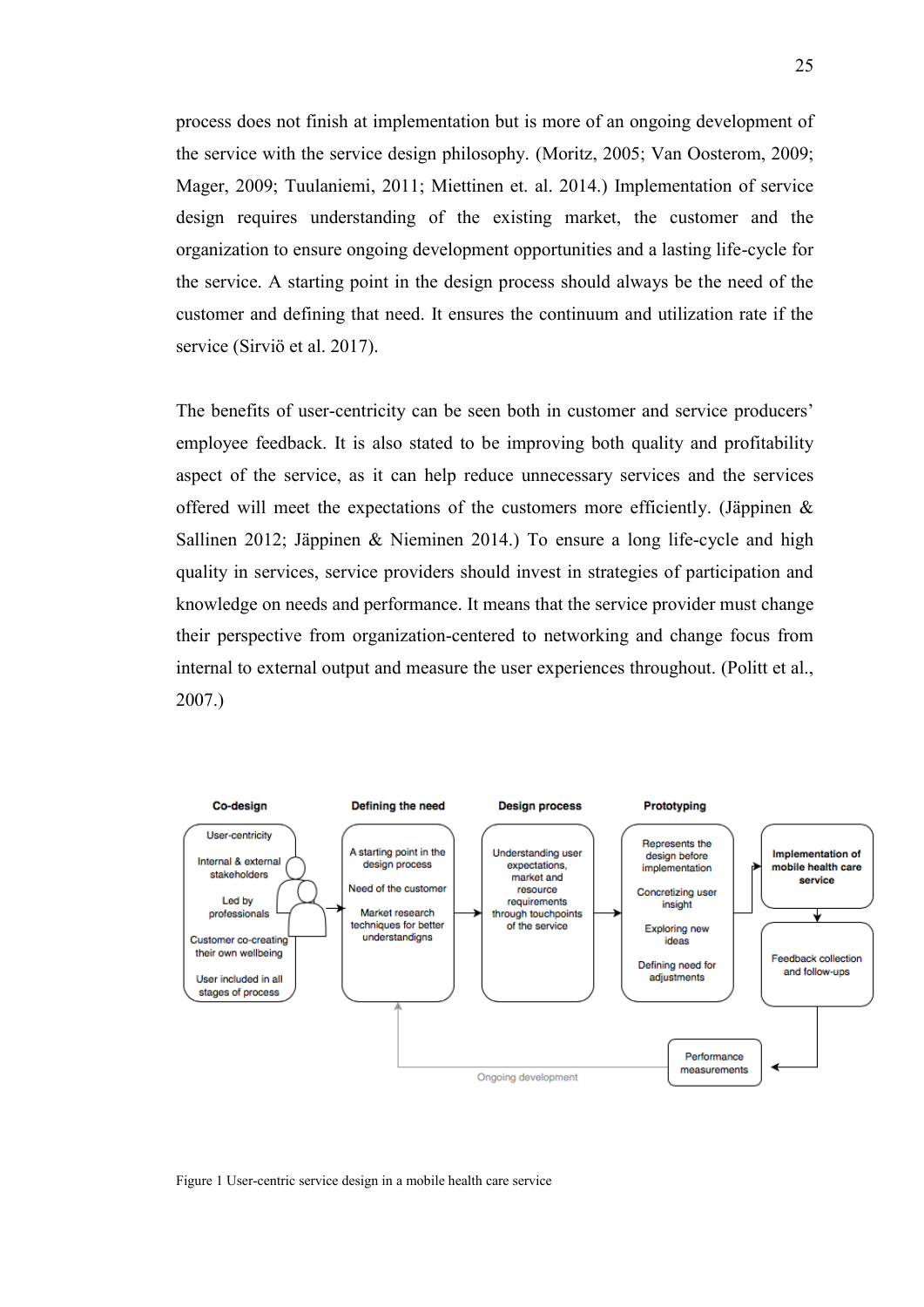#### <span id="page-25-0"></span>**5 RESEARCH DESIGN**

#### <span id="page-25-1"></span>5.1 Research methodology

The research is a qualitative in nature, which is suitable for studying processes where data collection, analysis and action are placed simultaneously (Gummerson, 2000). The characteristics of qualitative study, such as inductive logic, hypotheses drawn from single cases and understanding the relationships between existing knowledge support the nature of qualitative study in this research. (Koskinen et al., 2005.)

This study uses semi-structured interviews as a method for collecting data. The interview as a method is considered suitable for the nature of the research as the interest of the study was to declare views and experiences of the mobile health care services (Hirsjärvi & Hurme, 2010). The thematic structure of the interviews are pre-planned and based on the goals of the study (Hoskins & Mariano, 2004). The themes are based on the theoretical framework summarized in chapter four to discover the experiences and actions related to those service design operations.

This study is a case study, which is usually one or few cases that are selected for a thorought examination. It is one of the most common methods used in academic business research (Koskinen et al., 2005).The interviews were agreed most often via email conversations and the interviews themselves were done on the phone and recorded with a recording device. The interview lengths varied from twenty minutes to almost an hour per interview. The question structure was sent to the informants prior upon request, to save time in the interview situation. The records were transcript and categorized afterwards. The nature of the interviews was highly dependent on the time and interest of the participating informant and the scale they shared their insights. Different aspects in the interview that raised interest of the researcher, that were less common, were discussed further and further questions were asked.

#### <span id="page-25-2"></span>5.2 Data collection and analysis method

The data collected for this study was done using semi-structured interviews of service providers' representatives to understand the research context. All the interviews were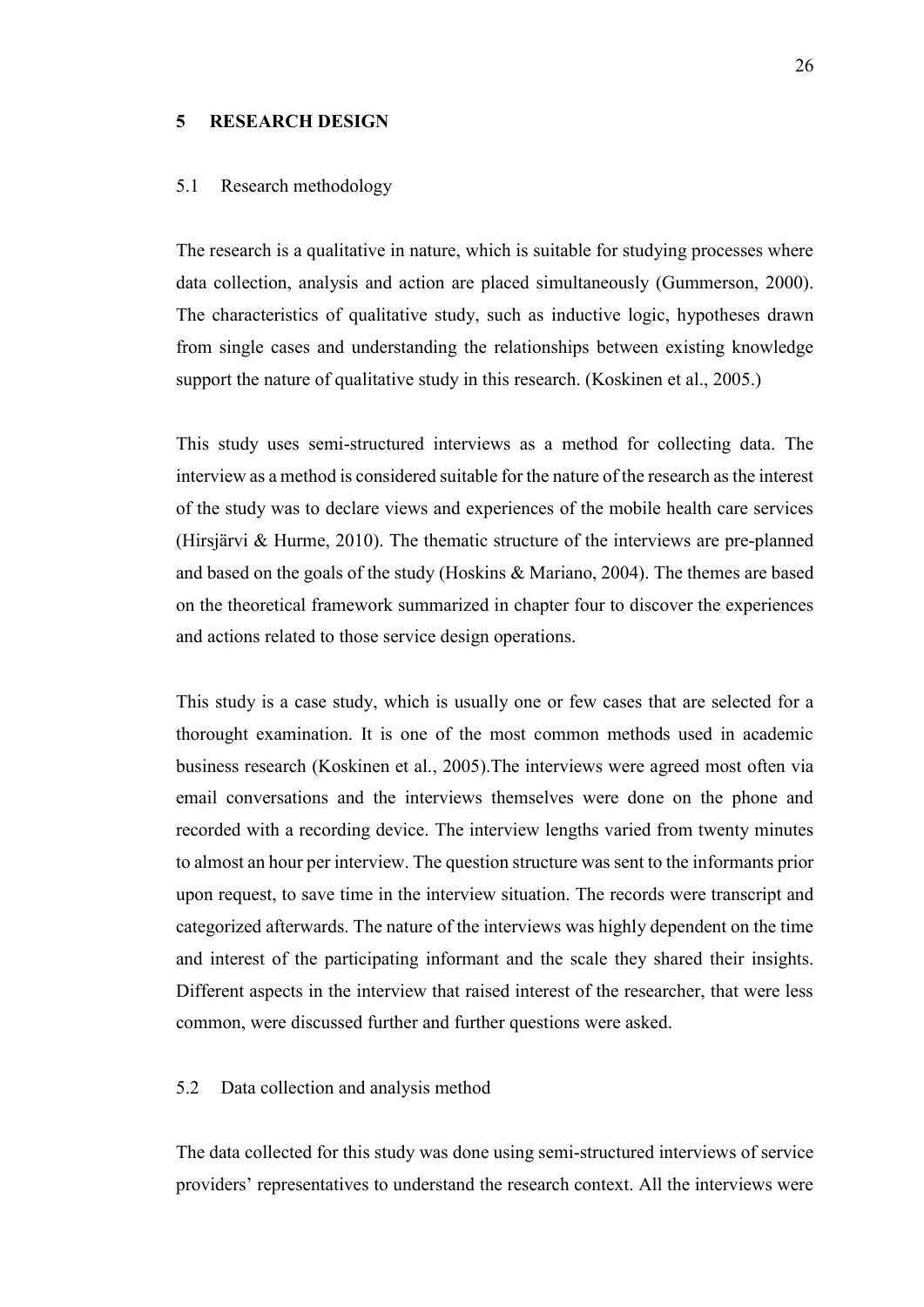conducted in Finnish and more detailed information is in Table 2. The interviews were carried via phone calls due to long distances between the researcher and the informants.

The data has been gathered by interviewing representatives of mobile health care services that are involved in existing operations. The focus group is consistent of both managerial level and employees to get insight from both perspectives. The existing service providers of mobile health care services were explored to list the existing health care services and each operator was contacted. The result in interviewed service providers' presentatives represents the number of interviews that were successfully scheduled with those whom were interested in participating to the research.

The informants were asked to describe different stages of the service from need definition to implementing the service and current methods for performance measurements. User participation was inquired. The aim of the interviews was to ask thematic questions and let the respondents share their insights freely. Some specified, further questions were made about topics to learn more. The structure of the question pattern followed the themes of service design framework to learn how those were implemented in practice by the informants. The interviews were recorded and transcript afterwards. Some of the informants are managers in their that also performed in the operational duties, they are marked as *Duty managers*.

Having conducted the semi-structured interviews, the responses were categorized under thematics of service design and analyzed according to the theoretic framework presented in previous chapters.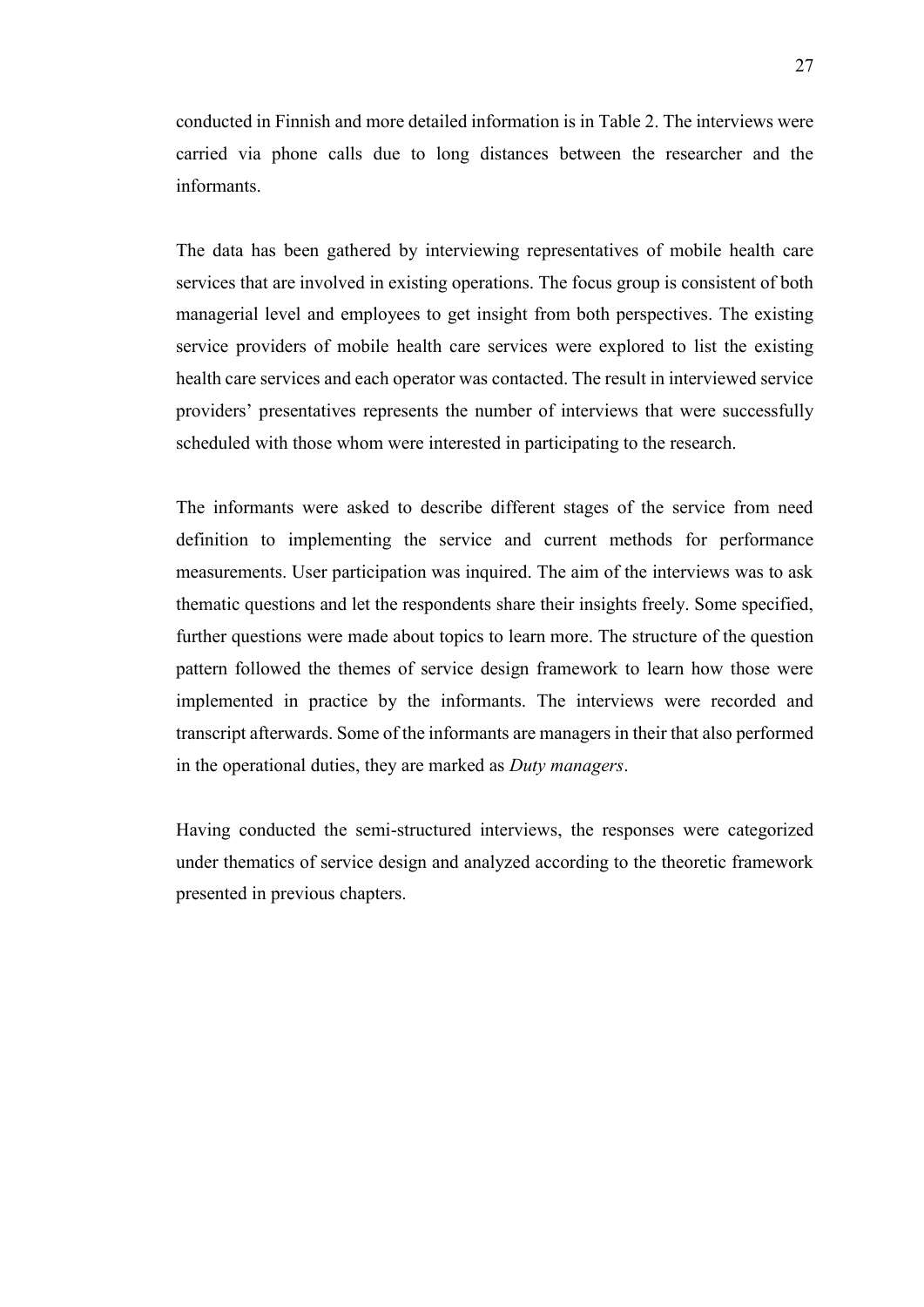#### **Table 1. Interview Information**

| Interviewee(s)  | Organisation                           | Date      | Lenght   |
|-----------------|----------------------------------------|-----------|----------|
| Employee        | Public health<br>care<br>organization  | 18.3.2019 | $50$ min |
| Duty manager    | Private health<br>care<br>organization | 18.3.2019 | 46min    |
| Duty manager    | Private health<br>care<br>organization | 19.3.2019 | $25$ min |
| Service manager | Private health<br>care<br>organization | 26.3.2019 | $20$ min |
| Service manager | Public health<br>care<br>organization  | 28.3.2019 | 47min    |
| Project manager | Public health<br>care<br>organization  | 28.3.2019 | 33min    |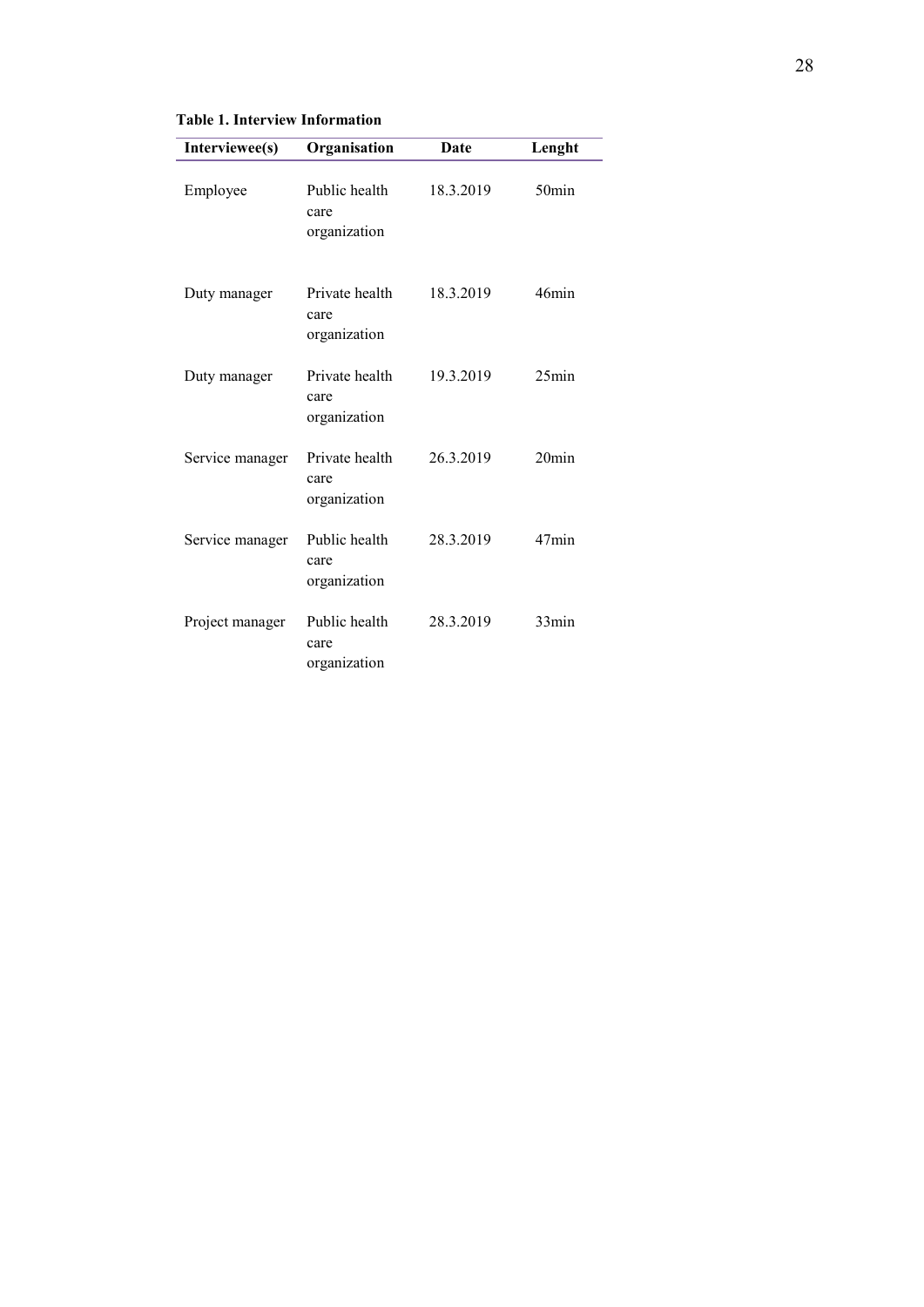## <span id="page-28-0"></span>**6 EMPIRICAL RESEARCH ON SERVICE DESIGN ACTIVITIES IN DESIGNING MOBILE HEALTH CARE SERVICES**

#### <span id="page-28-1"></span>6.1 Service design activities in the design processes of mobile health care services

The categorization of the empirical data is based on Figure 1. in chapter four, a result of findings in the frameworks examined in service design and supporting literature. The overview of data is in form of a thematic transcript, which narrates the data from the interviews. No direct quotations are included in form of citations as the data narrates under the themes are described in a summarizing medium and therefore would provide no extra value to the data nor the research.

#### <span id="page-28-2"></span>**Defining the need for the service**

Some informants described an individual survey project in collaboration with several institutions that was conducted to examine the need for a mobile health care service. One of the aims was to offer public health services to remote areas with fewer populations and that along start replacing health centers with the mobile service.

Another information source for defining the need of a mobile health service was particular publications of the Ministry of social affairs and health and research on how services are decreasing in remote areas together with the findings of the benefits of mobile health services and digital services. The publications gave justification to the organization to start planning mobile services in the area.

One of the services of the informants conducted an individual survey project for the purpose of defining the need for the mobile health service which lasted for a certain time and started the process of the implementation of the mobile health clinic. In the survey project, the backgrounds for the need for the service were studied in terms of geographic distribution and the age structure of the population in the target area

The definition for need of a mobile health care service was discovered through an operating health care service, also a mobile one, that had limited resources and therefore led to launching an additional one. An internal need was discovered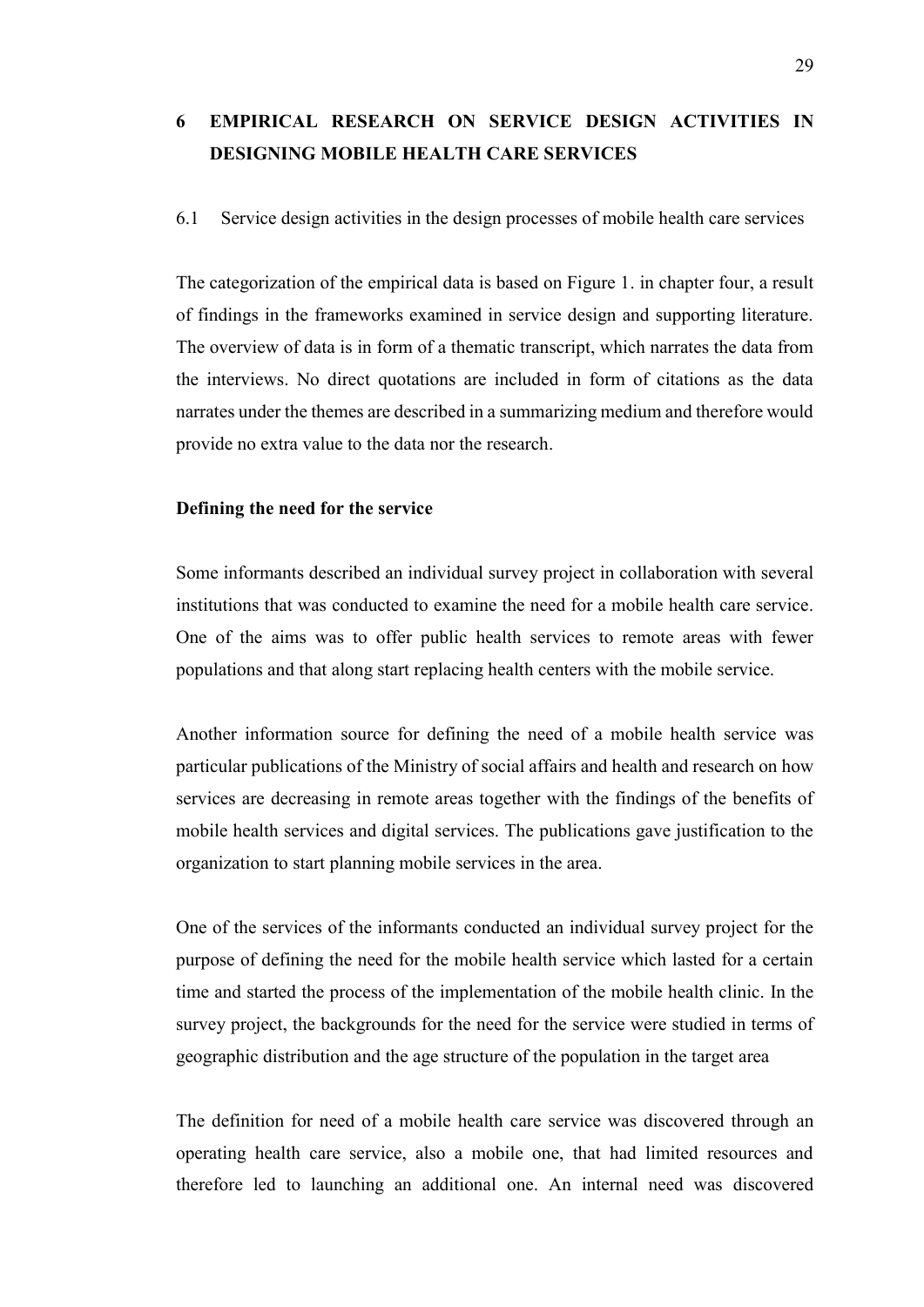according to the distances between services of a company, and lack of onsite health centers in smaller municipalities which meant that the company had to transfer patients between the facilities, which again was not profitable.

Estimations were made in order to define whether it is justified to start the new service or not. One of the causes for the problem was the fact that all of the locations did not have the service but it had to be offered from another town. According to the findings of the operator, there was a need for the service in the smaller locations as well and the company did not want to lose any more customers. The informant describes that there was often also a scenario that the service was provided outside the business and results brought to the referral company, and the quality of the competitors did not meet the expectations and caused difficulties for the company.

In a public sector, it was noticed that the elderly had difficulties of leaving for services and parents spent a lot of time transporting their children to health care. According to an informant, the information of a need was received from the citizens of the municipality and people living in remote areas.

Another channel for the definition of need was through an informant's own profession, where they faced the lack of resources for a service in Finland and developed a whole new concept of a moving vehicle providing this service based on their empirical observations and discussions with professionals in the industry.

One of the private sector operators discovered the need by the executives of a company when they found that they are not receiving as many customers as they would ideally long for. They had given referrals for treatment for customers which ended up going to a competitor for the follow-up treatment. An idea for a mobile health care service in another organization also came from the executive that was certain that there is a demand to study the need further.

#### <span id="page-29-0"></span>**Service design process & methods**

Some of the mediums of design were described as softwares that mapped locations where the service is optimal to use. Those softwares are still in use in the organization.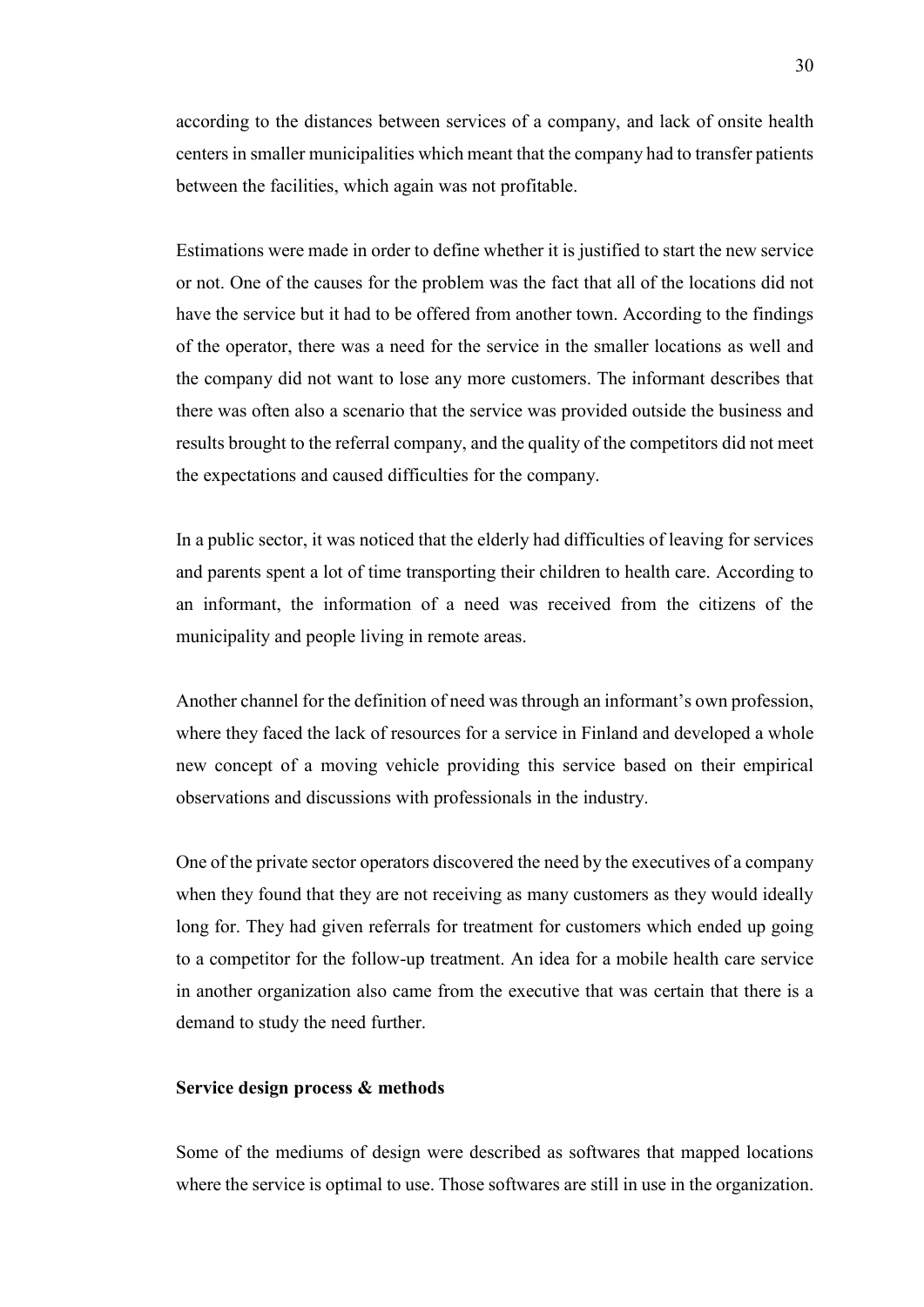Workshops were conducted. Some of the touchpoints designed were timetables of the service, the content, and variety of the services. The emphasis of the workshops was on providing the possibility to have all kinds of suggestions, and no limits were drawn to the variety of ideas in planning the possibilities of the service. In practice, the participants involved in the design process were divided into randomly assigned groups of about five people, so that each group most likely consisted of any age groups and professions and occupations. The ideas were written on paper and collected after for general discussion, where new ideas evolved even further. According to the informant, these workshops were extremely fertile to the project.

Thematic days were organized with playful activities. Those events were well-received and caught positive feedback.

One service provider clarified that they used both customer workshops with visual methods and both traditional surveys and interviews. The visual methods were conducted by service design students of a partnering institution.

Also, similar, existing mobile health care services organized by other organizations were observed as examples and those were visited in their place of operation.

Some examples of mobile health services from other countries were researched and observed and it gave the service designers the conclusion that the vehicle they will implement shall be smaller than a truck so that anyone can drive it. This particular organization did participate some technical professionals in the design process to collect information regarding the computer technology in the service and observed some examples from other countries to develop a similar service to Finland.

#### <span id="page-30-0"></span>**Prototyping**

Almost all of the informants stated the service has not been tested before implementing it. A few arguments for this were that there was no need to test the service, the service was straightforward as it is, and that there was no time for testing the service before launching it. Another statement was that the service had been used in another location by another company, so the testing was not necessary. According to one informant,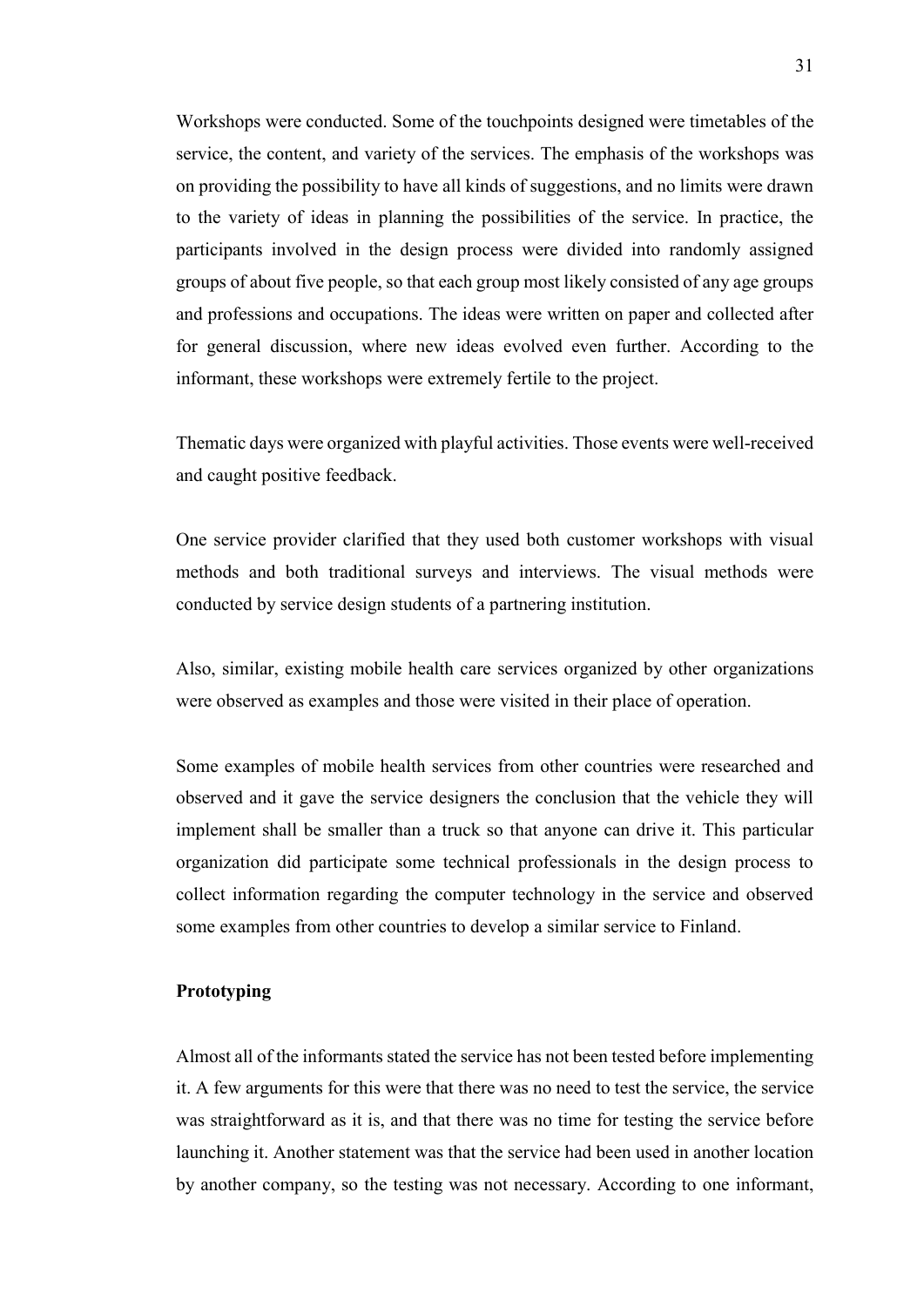the training of employees to use the facilities of the mobile health care service was the only testing needed for the service.

Only one of the informants did state however that they tested the service with students and elderly before implementation. Several surveys were also made by some cooperating institutions and educational thesis's were conducted according those occasions. The service efficiency of the employees was also studied by asking them and how they experienced the service in relation to onsite operations.

#### <span id="page-31-0"></span>**Including users in the design activities**

Certain service that was launched in addition to an existing one of the same operator, was used to gather information from citizens by collecting surveys for businesses, educational institutions and associations and professionals to find out what services could be implemented in the new concept. The customers of that old service were also interviewed to find out what services they would like to have.

The project group of the mobile health care service, the presentatives interviewed the research group to determine whether mobile services could be conducted in the area and existing mobile health care services were visited.

One of the services showed a great amount of including the customer of the service in the design process of the service. According to the informant, public customer forum events were held frequently to gather people of all ages and occupation to plan, design and compose the services.

Customer workshops with visual methods and interviews were collected by a service provider, for example workshops amongst elderly and interviewing children at schools. Also, mentally disabled youngsters and young adults were heard and the information gathered was used to create different scenarios from the service design students.

It was emphasized that it has been extremely important to include the customer in the design process from the very beginning. The variety of ages and occupations, for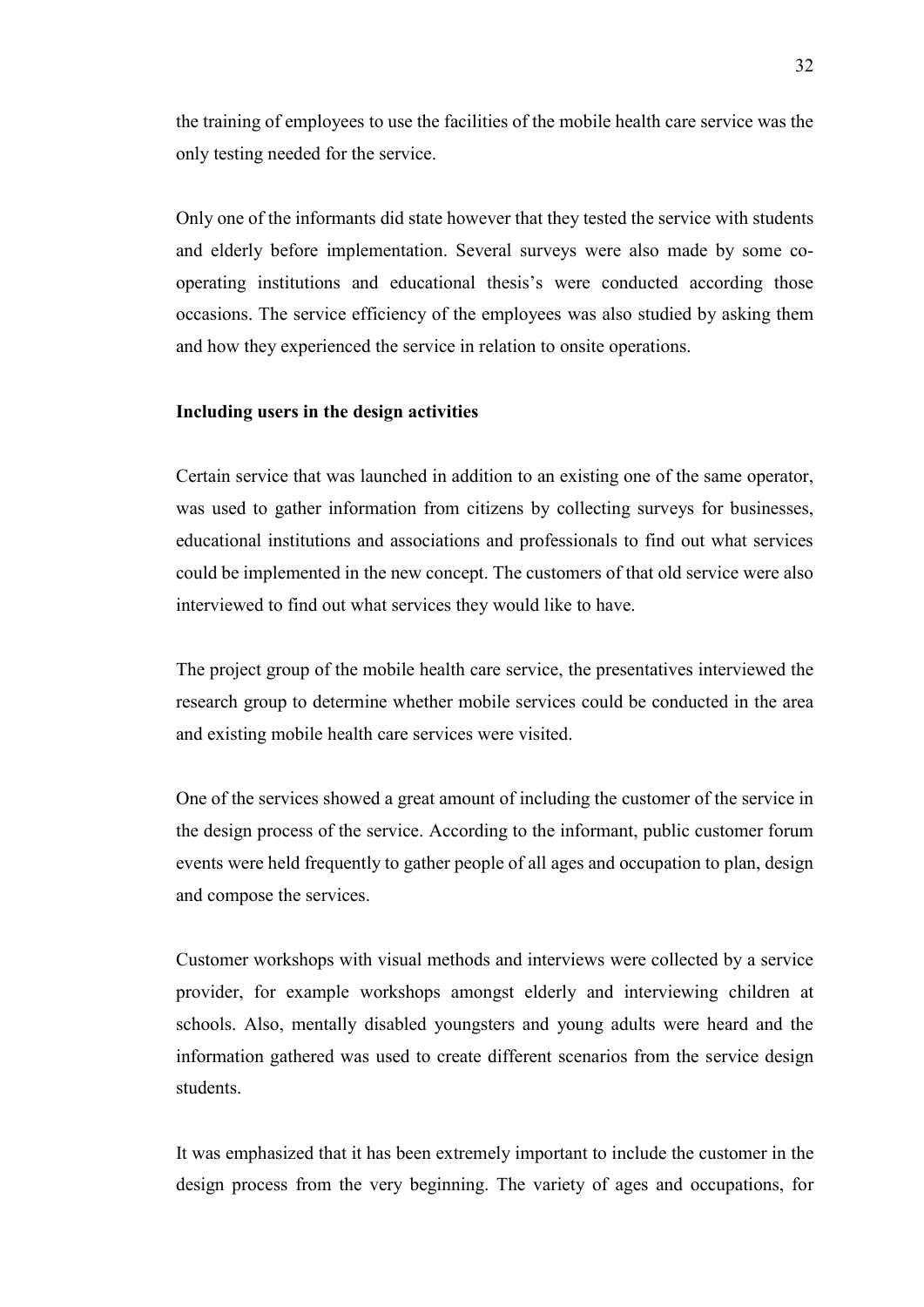example people in and outside of working life provided many different aspects to the process.

Some service providers visited municipalities that had mobile health services and interviewed their employees and conducted interviews to their potential customers.

Some meetings and development days were held monthly, and the phase at the beginning was rather intense and the planning group was consistent of numerous people. Through time the group was downsized to the certain people. There was an assigned team for familiarizing with the existing mobile services and the team also consisted of drivers and technical professionals.

This particular organization did participate some technical professionals in the design process to collect information regarding the computer technology in the service and observed some examples from other countries to develop a similar service to Finland.

After familiarizing with the existing services, the team made decisions on the procuring of the vehicle and the future driver of the service was included in all stages of the planning. From the ambulance industry professionals provided their insight on the body of the car and how it is suitable to the traffic in the countryside.

When another organization was planning the implementation of their service innovation, the designers only participated the customer in the process after the service was ready. The aim in the meetings with the customers did not affect on the results of the service, only the implementation with that particular facet when selling the service for them. According to the informant, this was due to launching such an innovation at that time that no-one had the experience for it, especially the customer. Also the representatives of the future operative employees were always included. No customers were involved in these processes but some of the employees acted as customer insight to provide those aspects, it was described as efficient. According to the informant, they provided valuable insight on what could be improved in regards to their own work.

According to the informant, the service was so successful because the professionals from different professions were co-designing the services in-stead of individually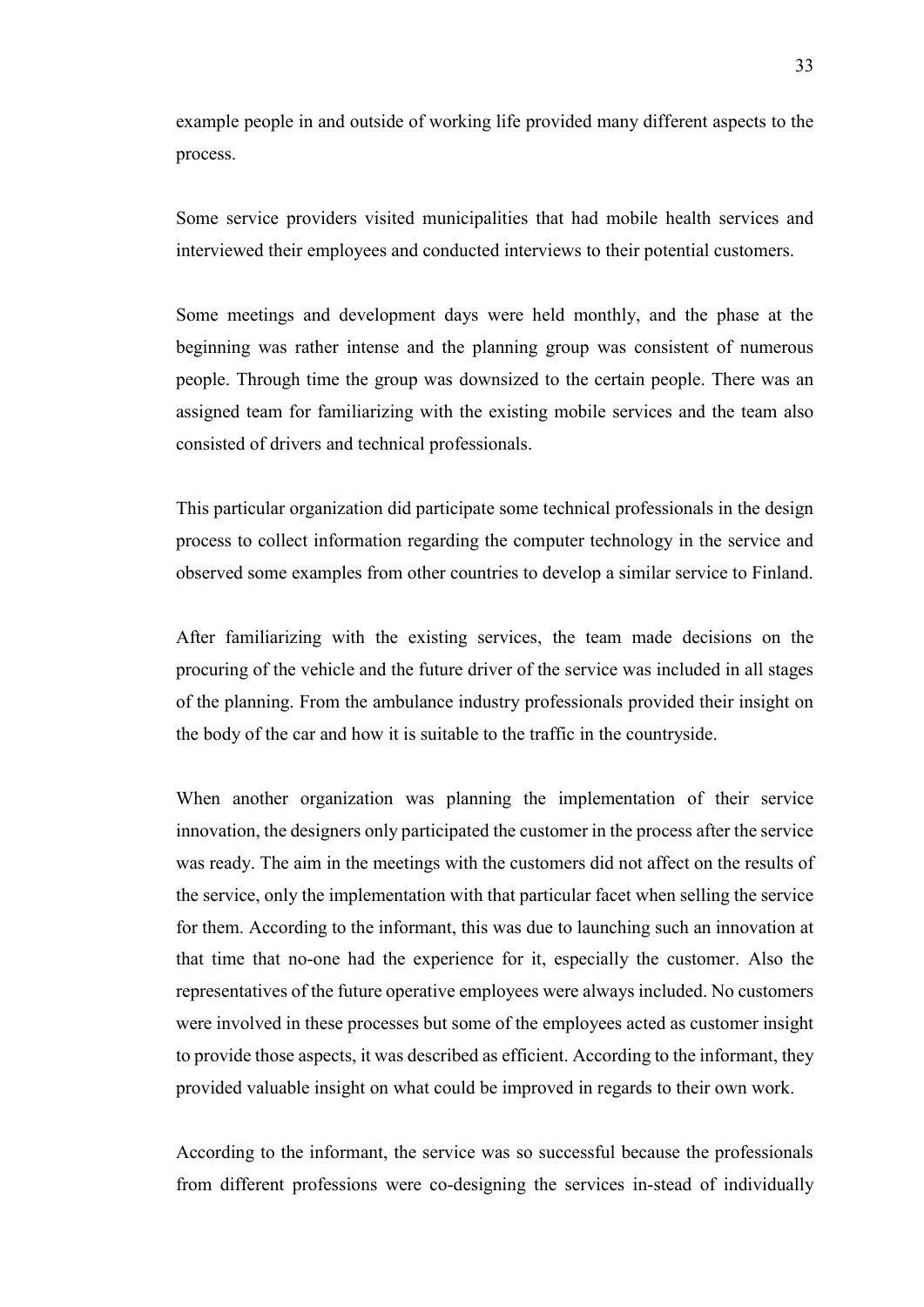working on them. Also, the fact that the designing group maintained the same for the whole time of the project was helpful.

It was emphasized that the designers of individual components such as the cabinets in vehicles was always designed and planned together with other participants of the design process. One of the core-operators was always involved in all touchpoints and their design.

One informant stated that the management of the organization was in crucial role in regards to the planning process included implementing surveys about where the services are needed most, which was strongly involved in the process.

It was emphasized that it was extremely important to include the customer in the design process from the very beginning. The variety of ages and occupations, for example people in and outside of working life provided many different aspects to the process.

#### <span id="page-33-0"></span>**Performance measurements**

The most common medium for (outwards) measurement in the data was customer feedback. It was implemented in various forms, from traditional paper sheets to digital questionnaire forms and NPS.

The data does not highlight any of the applied performance measurements, other than feedback gathering. From the feedback collection methods, no individual medium was not underlined nor the success of those mediums highlighted. The positive results of those feedbacks, however, were introduced, although the actual information from those scores is relatively minimum. The positive result being a high ranking in the customer feedback score. The problematics in that kind of measurement is the information that is not recorded, for example the feedbacks of those who don't reply to the questionnaires or NPS.

Similar to all feedback collection in the data was that the activity was irregular. Another tendency was the collection of feedback after implementation of the service only, and not since. It can be assumed that the amount of knowledge collected in those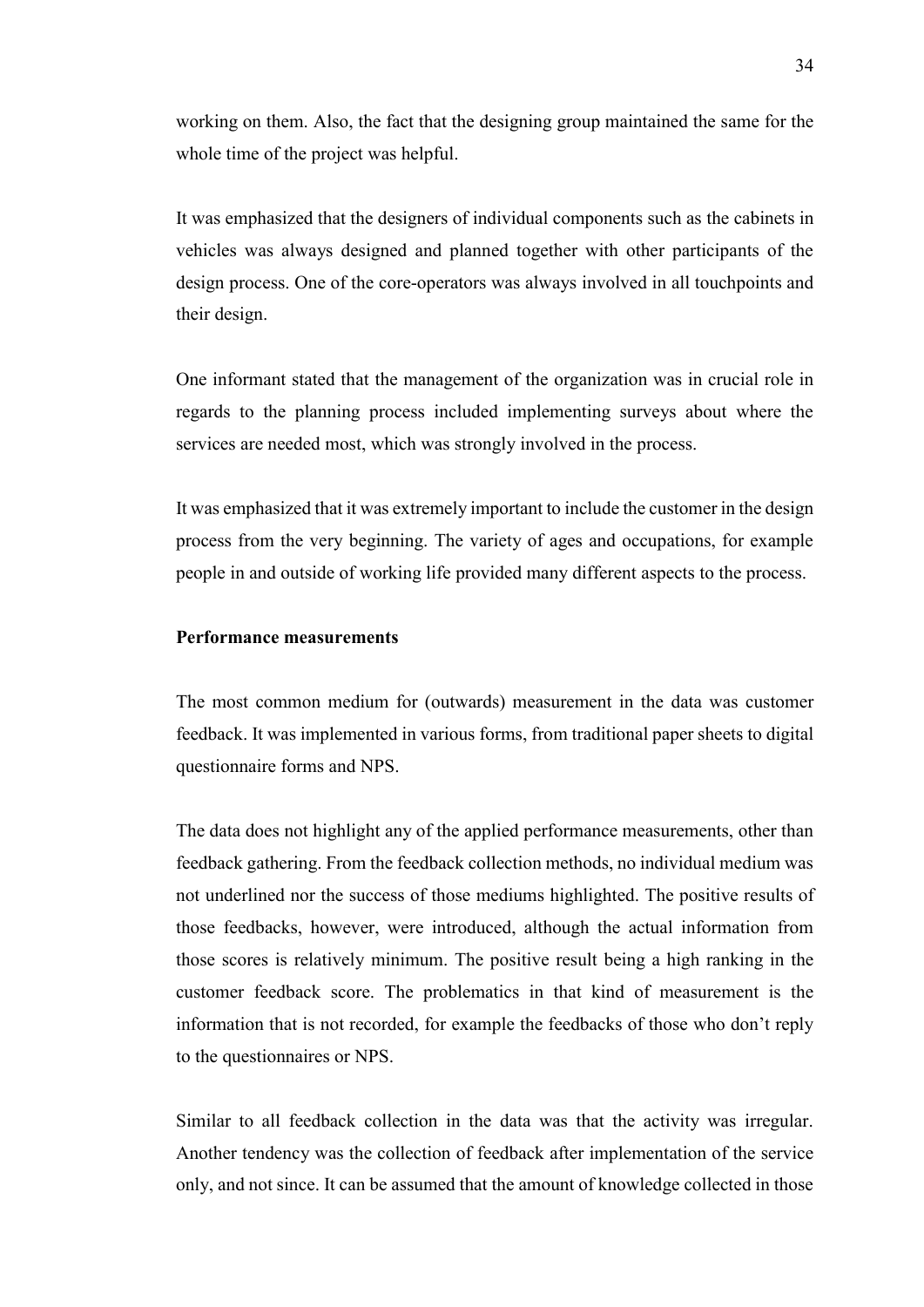occasional and potentially remote surveys is either fragmented or not prevalent. Such non-systematic model might be an obstacle for further development opportunities in the mobile health service.

In the data, one of the biggest trends was the amount of oral feedback from customers and from or via employees of the service. The many benefits of mobile health care services were gathered from empirical and unwritten sources, such as word of mouth at work, from customers to employees. A particular feedback was mentioned, about how the motivation of the employees affected to the customer-satisfaction of a certain customer of the mobile health care service.

#### <span id="page-34-0"></span>6.2 Analysis of designing user-centric mobile health care services

In this section, the different design processes in the mobile health care services are discussed and analyzed. Additionally, solutions to the existing shortcomings are identified and practical implementations are proposed to address the identified shortages appeared in the data. Finally, outcomes will be analyzed from the service design point-of-view. In the analysis, the representatives interviewed for the research will be referred to as informants. The term user will be representing all users of the service, including the customer, employees, management and other potential users of the service and those will be identified more precisely when the context requires so. The service provider in the analysis represents the facet or organization conducting the mobile health care service, regardless if they are a private or public operator. The informants of the services are either management or employee level representatives, some are managers of the service and the service provider company and some are involved in the operational duties only – some are both.

The analysis is categorized under the themes according to service design's design processes and the user-centricity and co-design are discussed under those themes individually. Lastly, conclusions are drawn upon the thematic analysis.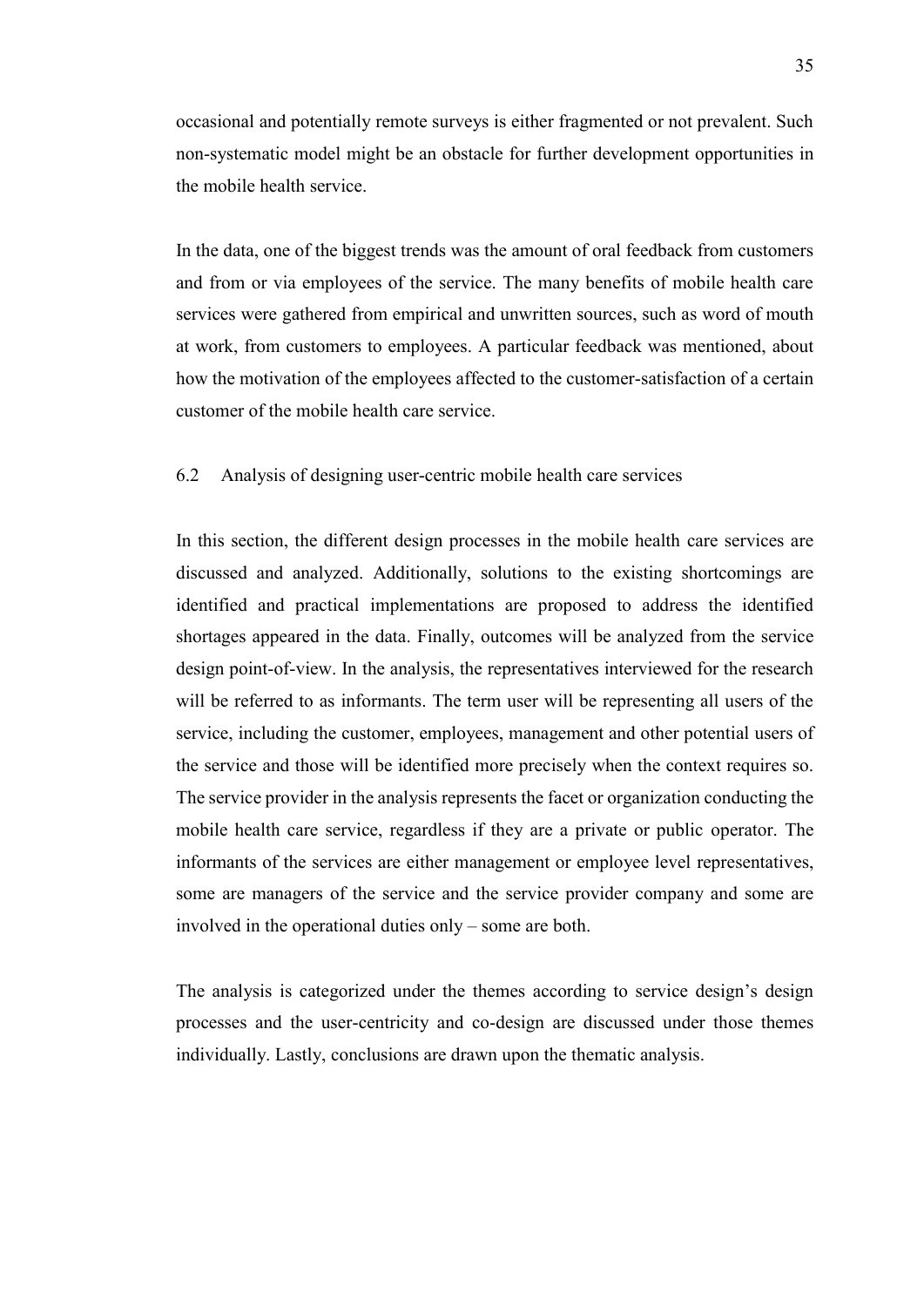#### <span id="page-35-0"></span>**Recognizing the need**

Several methods for the need recognition appeared in the data. The most comprehensive medium of gathering information was individually assigned survey projects that were particularly launched for gathering the required information to define whether there is a need for the mobile health care service. It can be seen as the extreme of the mediums of gathering the knowledge of the need for the service. Another initiative for the need recognition in the data was investigating external publications and research on mobile health care services and background information related to them. The relationship between the two can be seen as research-based information about the need for the planned service which form a realistic and reliable review on the need for the observed services.

Empirical findings for recognizing the need for a mobile health care service were made by employees and managers of the organization through their occupation or existing health care operations. According to the data, some triggers to the need definition were lack of resources of the service provider itself, need for development in the operations, seeking of competitive advantages, or observations of the citizen needs such as poor access to service or time management related issues. Besides personnel observations, an initiative also came from the citizens themselves. An extreme to the need definition in comparison to the data collection discussed previously was the idea for the service from an executive of a company, based on their own intuition. According to the data, no further studies were conducted to confirm those intuitions.

The information regarding the necessity of the mobile health care service were collected from the citizens, professionals and (educational) institutions. An observation was also occasionally on other, existing mobile health care services, which provided information to the service providers. Presentatives and customers of those mobile health care services were collected data from, in order to gain knowledge about the implementation and experiences of them.

The empirical observations had been collecting insight from real-life situations and users, such as customers, employees, executives, managers and citizens and their experiences in the field. The importance of empirical findings, according to the data,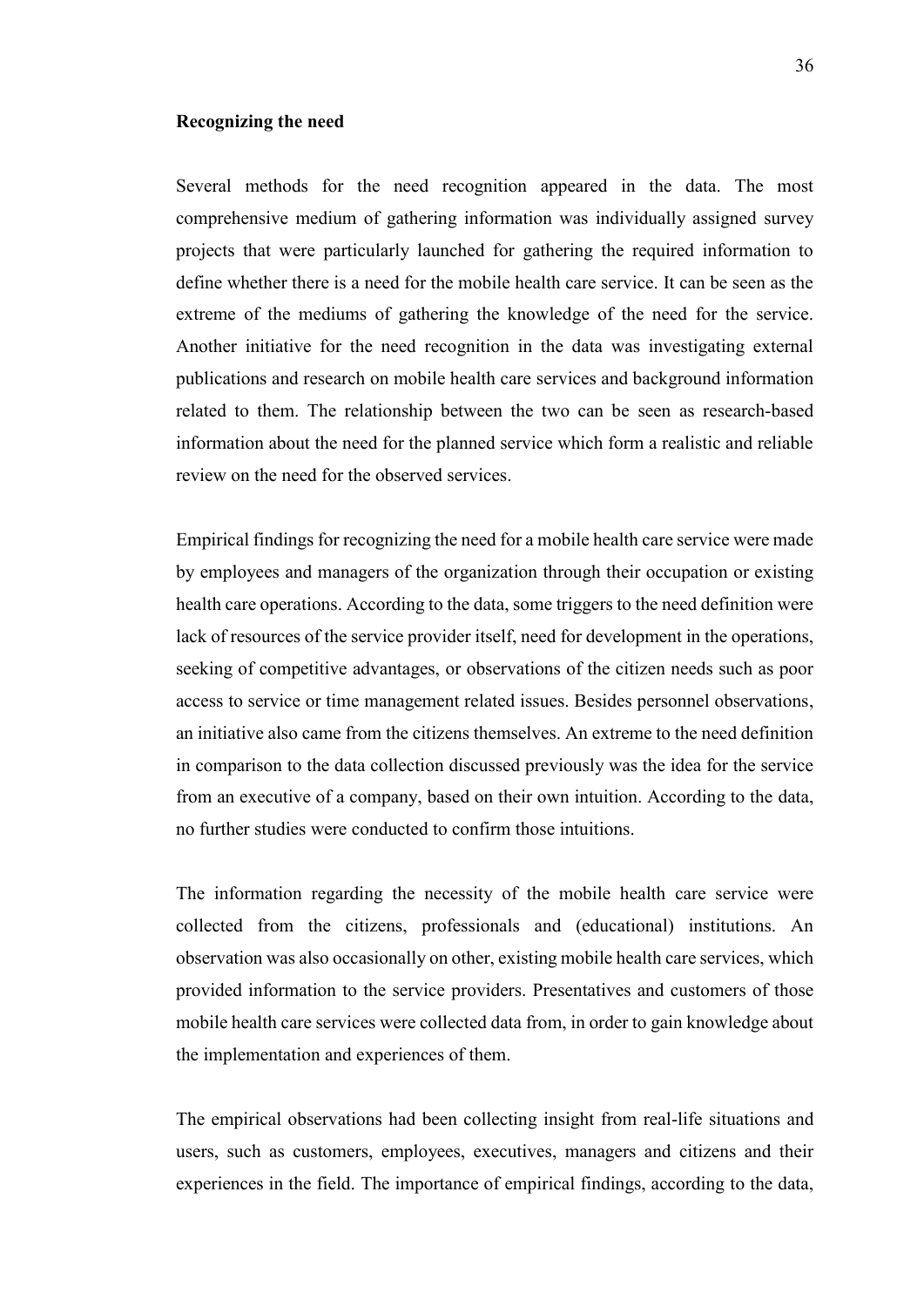is relevant and provides solid base for information related to defining the need for services. They can also be more casual, but also impulsive. It also conducts the usercentricity highlighted in the framework, which emphasizes the importance of userparticipation in the need definition stage of the design process.

The research-based knowledge on service need and background knowledge is perhaps a more resource consuming approach but can act as a good method for a newly to-be launched service, whereas the empirical definitions might occur within process of existing services. The participation of the user in the more formal and profound data collection for the need is seen in form of surveys and research. The timeliness and currency of the results in such research and surveys could be seen as a risk, as the system of such data collections are somewhat less prompt than for example, oral feedback. That said, results of research are often conducted in a more reliable manner and cover larger respond groups than individual feedback.

#### <span id="page-36-0"></span>**Design process**

Most methods described in designing the mobile health service in the data were common means of service design. Although there was no need to assume these methods are not applicable to designing mobile health care services, it can be stated that they have been successful in the context. Those methods were workshops, both visual and more traditional, surveys and questionnaires for users, brainstorming, presentations, to mention a few. Both visual and qualitative methods are applicable and described as successful. An alternative to familiar service design methods was the arrangements of thematic evens for the local citizens. Such event was received well by the citizens and the attention towards the launching of mobile health care services can be interpreted as a beneficial medium for positive attitudes of the citizens and potential service users.

The focus group collection of the workshops in the data was emphasized by the informant and described as extremely important. The wide selection of various candidates from different age and occupational groups for co-designing the services in forms of workshops was key in the results which determined the outcome of desirable services for various end-users.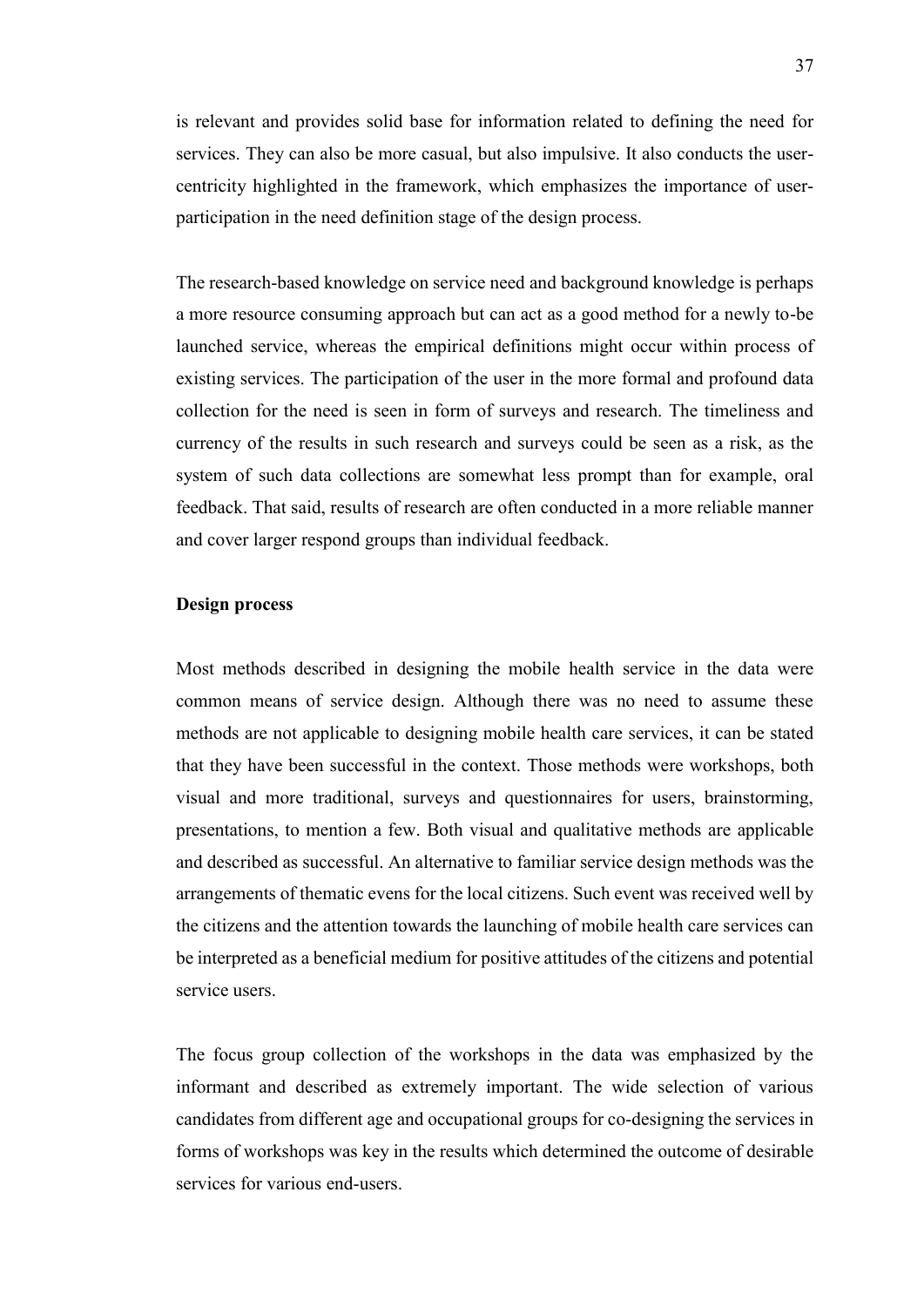The traditional methods, such as phone- internet and face-to-face meetings were mentioned in the data but no emphasis was drawn to those. It could be assumed, that such methods are inevitable and provide no extra value to designing services, and therefore will not be highlighted any further in the conclusions.

In the service design process, the user was key in many cases of the data. The forms of customer collaboration varied from events such as forums and thematic occasions to individual surveys and interviews to collect data to apply to the design processes. The design processes included many target groups, for instance, i.e. the elderly, students, the disabled and children. The data shows a few differences in focus group selection – random, mixed groups amongst each other and specifically selected customer segments. Those informants whom had implemented the mixed focus groups for design, emphasized the success of those methods. An informant whom stated that the participation of the customer in the design process from the very beginning was extremely important, also clarified that another important aspect was the variety of socio-economical groups in the design process for versatile aspects.

The collaboration with students was mentioned in some cases, and it was seized to outsource some opportunities, such as collecting the data from the users for the design purposes. A mutual benefit was likely to be conducted with the collaboration with educational institutes, and perhaps resources released to other operations.

Professionals appeared to be involved in all stages in service designing process, except in prototyping, of which the data is minimum. In the design stage of the mobile health care services especially, professionals were employed to gain additional information about the components of the service or service facilities, such as technical features of the vehicle. Professional drivers were also included in service processes. External expertise was used in form of insight in solutions, for instance, some ambulance personnel to share their knowledge on technical aspects on driving in the countryside. In internal use of professionals, the tasks that needed to be designed were divided into teams according to the areas of expertise. Another philosophy appeared in the data was the components which were always designed together although led by the experts of that area.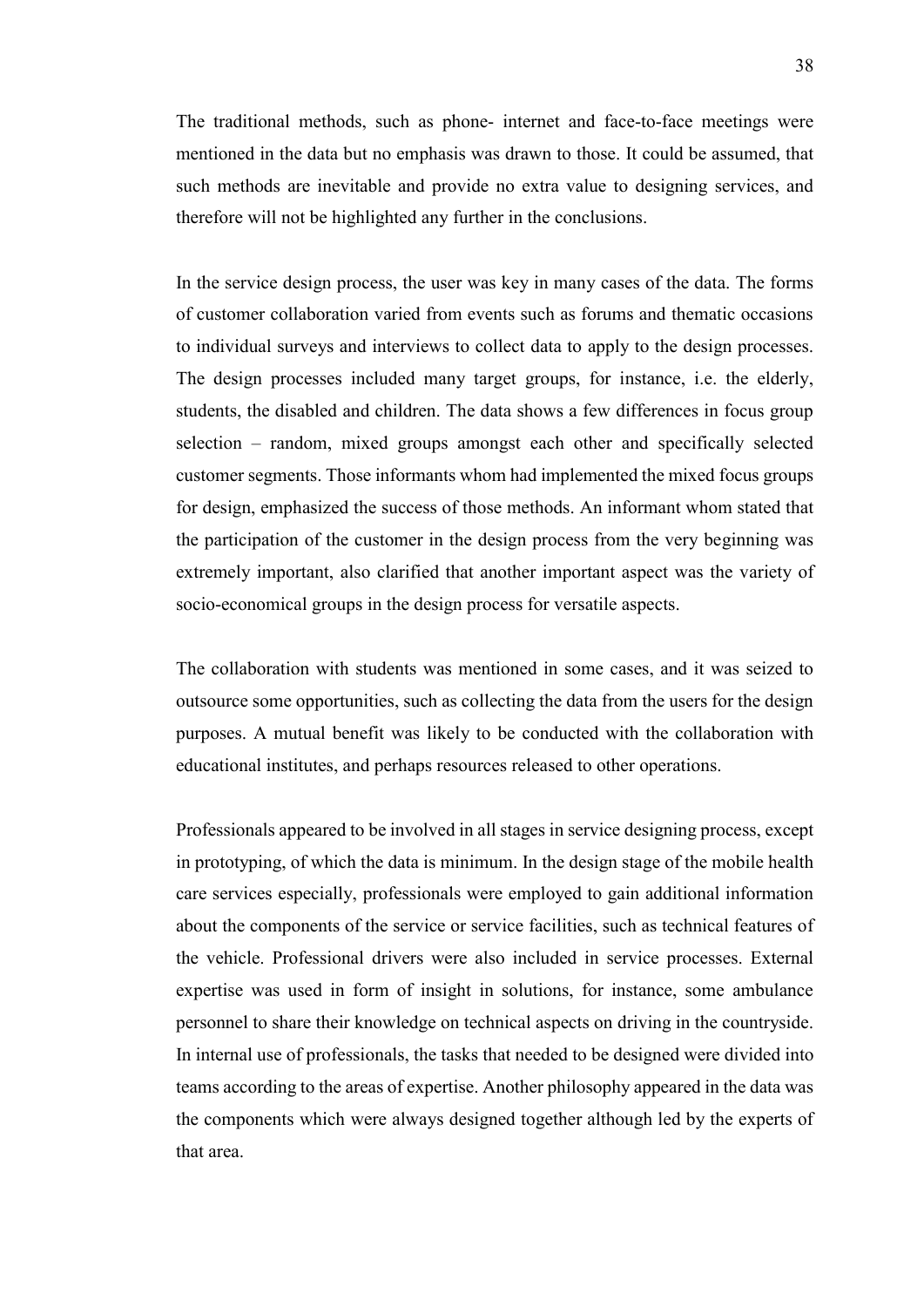It was emphasized in the data that one of the managerial operators of the design project was always included in all teams of the design. The data highlights the importance of such co-design including multiple experts from different areas of expertise. In addition, the consistency of persons in the design groups maintaining the same throughout the whole process, was mentioned. The modeling of existing mobile health care services in other countries were observed in order to develop a similar one in Finland.

Employee participation was present in the data as well. Especially, in the design process, future employees of the service were included in the decision making and influencing their future working environment. The managerial level in the decision processes in the design of the services was also in a role in the data. They also visited municipalities that had mobile health services and interviewed their employees and conducted interviews to their potential customers.

#### <span id="page-38-0"></span>**Prototyping**

As prototyping was absent in the data, it could be interpreted that it is not essential, however the long-term effects of such lacking are difficult to analyze. The fact that the size of the data is relatively small, also effects on the reliability of such assumption.

The service provider that did test their service with two customer segments gathered a number of information about the experience of the service, yet the use of that knowledge is not seen in the data. It can only be assumed that the data of the information from potential prototyping is valuable for further development, identifying problems before implementation, possible adjustments and the opportunity to create comparable statistics for the future. The service operator also gathered information from employees, comparing the mobile health care services to the corresponding onsite services. The data from those comparisons can be seen as development initiatives for the offsite facilities in terms of both operational quality and employee satisfaction.

The service provider that tested the service before implementing it, used two segments to do so, and addition to that, the students collaborating to the design processes, were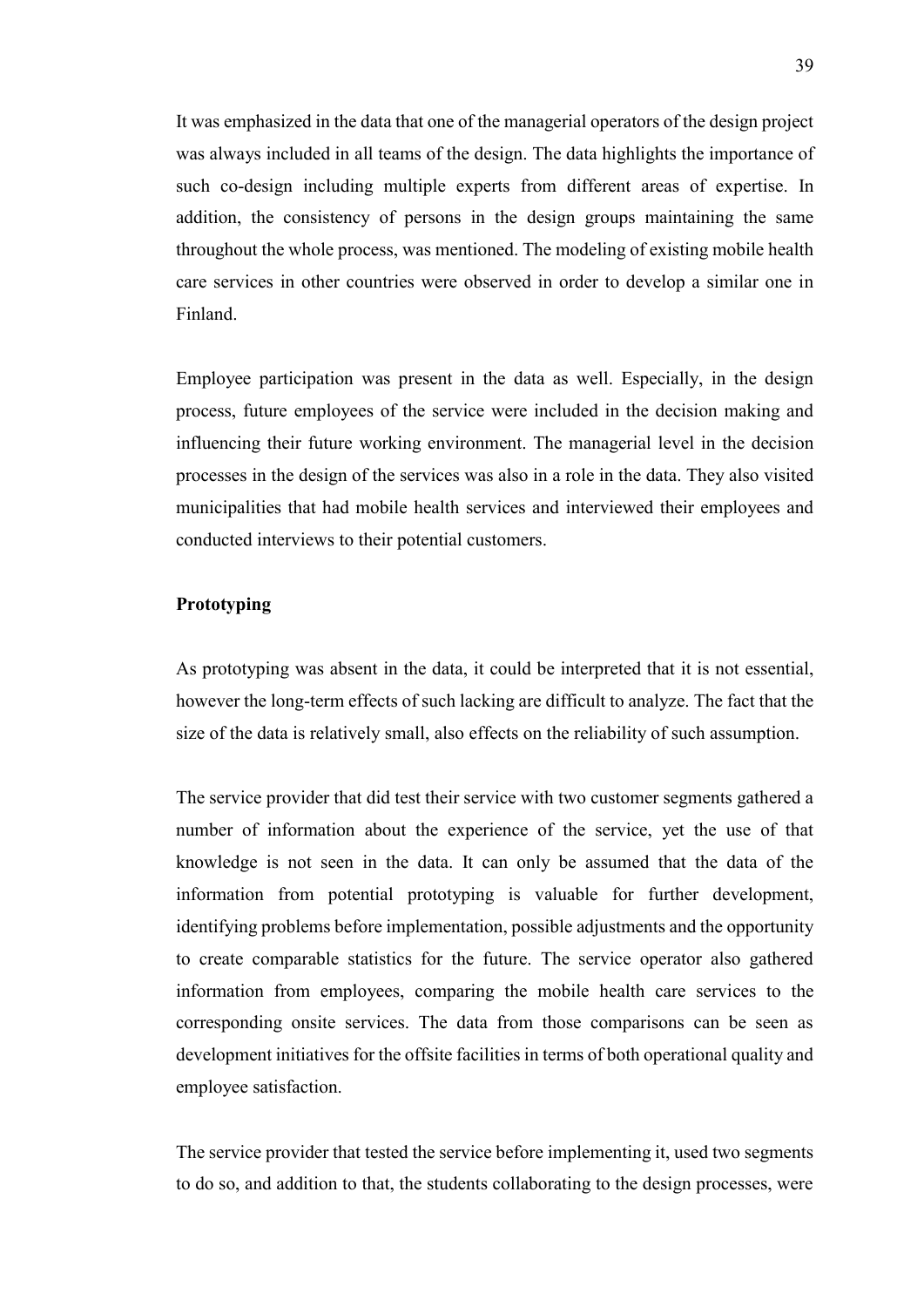also experience informants. They also acted as feedback informants in the role of future customers.

#### <span id="page-39-0"></span>**Performance measurement**

The most common medium for (outwards) measurement in the data was customer feedback. It was implemented in various forms, from traditional paper sheets to digital questionnaire forms and NPS.

The data does not reveal any of the applied performance measurements, other than feedback gathering from customers. From the feedback collection methods, no individual medium was not underlined nor the success of those mediums highlighted. The positive results of those feedbacks, however, were introduced, although the actual information from those scores is relatively minimum. The positive result mentioned was a high ranking in the customer feedback score. The problematics in such of measurement is the information that is not recorded, for example the feedbacks of those who don't reply to the questionnaires or NPS.

In the beginning of the service implementation, one service operator was collecting the feedbacks systematically from every customer. Even though they don't actively collect feedbacks any longer, the data collected in the beginning of the life of the service is most probably reliable. It reduces the odd of gathering data from only certain respondent groups, such as only satisfied or dissatisfied customers.

Similar to all feedback collection in the data was that the activity was irregular. Another tendency was the collection of feedback after implementation of the service only, and not since. It can be assumed that the amount of knowledge collected in those occasional and potentially remote surveys is either fragmented or not prevalent. Such non-systematic model might be an obstacle for further development opportunities in the service.

In the data the amount of oral feedback from customers came and from or via employees of the service. The many benefits of mobile health care services were gathered from empirical and unwritten sources, such as word of mouth at work, from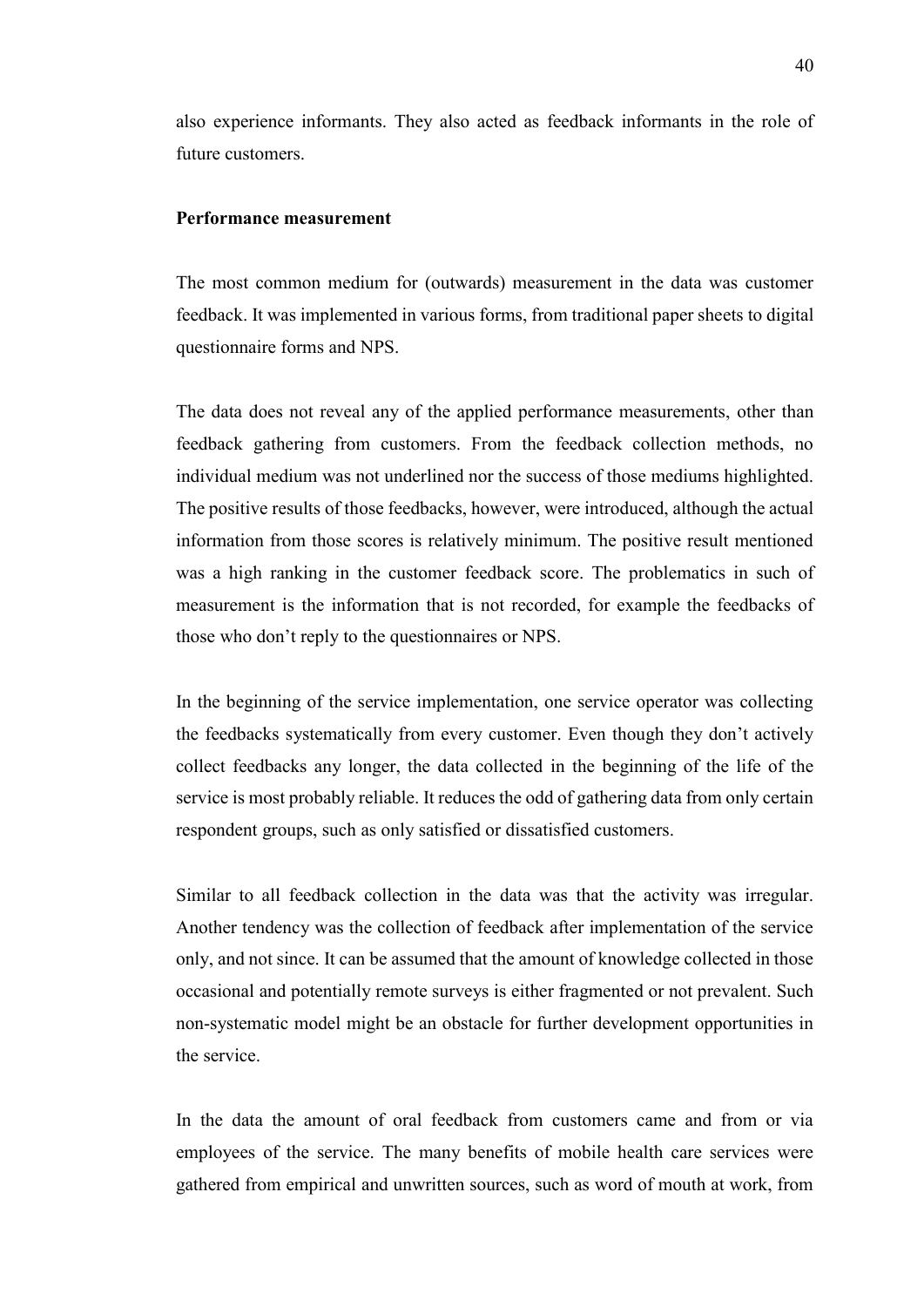customers to employees. If these benefits and areas of success could be recorded in some form of documentary, they could be act as a valuable resource of information and knowledge about the operating services and their impact.

#### <span id="page-40-0"></span>**Concluding analysis**

In terms of co-design, many of the phases of the design process were conducted in collaboration or co-operation with different stakeholders, including customers, employees, professionals and sometimes educational institutions. It demonstrates the fact that in the context of mobile health care services the user-centric co-design is applicable in all stages of common service design process. It also contributes to the opportunities of alternative stakeholders able to include in the different design phases.

The data shows many aspects highlighted in the framework of service design. Codesign have been fertile to the service providers according to the data of the study. In contrast, lack of experience prototyping was absent, and stated as unnecessary. In the framework studied previously, it is emphasized that prototyping should be practiced before implementing the service as it provides many benefits including development of the service. (Sauvola et al., 2016; Buchenau & Fulton, 2000; Pinheiro, 2014; Sauvola et. al., 2016.)

Another shortcoming of the interviewed focus group was the lack of systematic or regular feedback collection after implementing the service. In fact, none of the respondents could describe having a systematic operation in terms of feedback from either customers or personnel of the service. Together with lack of prototyping, the amount of information of the performance is bare minimum and leaves little or no room for easy alterations and further development. To ensure a long life-cycle and high quality in services, service providers are encouraged to invest in strategies of knowledge on needs and performance (Politt et al., 2007). Without the ability to analyze the long-term effects further, it can be claimed that either prototyping or performance measurements of the service would provide valuable information about the result of the service design and its' user-satisfaction.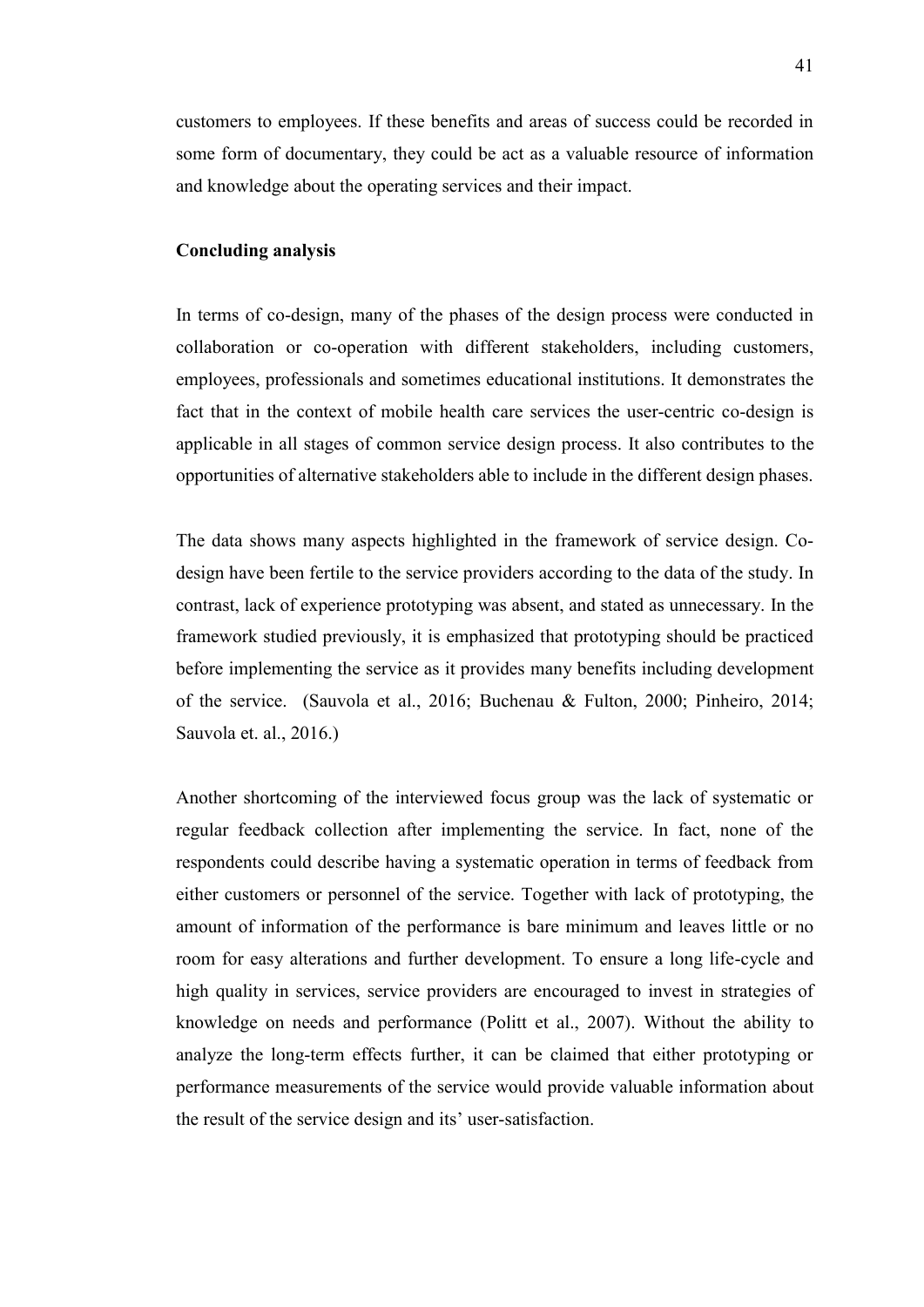The simulation of other existing mobile health care services in the data was common and worth recognizing. According to the informants, it gave the projects valuable information on how to implement services either in a similar or completely different manner. Pollitt (2007) also declares that such modeling can work as a good method to recognize good practices for services. It can be assumed that in the context of mobile health care services, such method is considerable.

The need for the executed service in the data was widely defined by the service providers prior the designing of the mobile health care services. According to Sirviö et al. (2017), a starting point in the design process should always be the need of the customer and defining that need. It ensures the continuum and utilization rate if the service. Several methods for the need recognition appeared and the most comprehensive medium of gathering information was the assigned survey projects that for gathering the required information. Another extreme in comparison was the idea for the service from an executive of a company, based on their own intuition. According to Pollitt (2007) the assumption is, that changes are coming from the top of the organization and therefore will be implemented in the strategy of that organization. The outside suggestions are ranked to be in the bottom in terms of reacceptance. Without further knowledge, it can only be speculated whether similar initiatives had been suggested by other members of the organization. By time, the lack of knowledge of the operations of managerial level may be insufficient for developing the services and the studies suggest that by designing services together with customers, they ease the tasks of the managerial level in the future (Polaine, 2012).

In the data, one of the biggest trends was the amount of oral feedback from customers and from or via employees of the service. The many benefits of mobile health care services were gathered from empirical and unwritten sources, such as word of mouth and discussions within treatment. If the benefits and areas of success could be recorded in a documentary form, they could be act as a valuable resource of information and knowledge about the operating services and their impact. With regular feedback collections from all users, including the employees, perhaps the oral customer feedbacks could be collected in order to record the reviews for measurement. Perhaps, in the forms of those regular feedbacks, initiatives for such innovations as mobile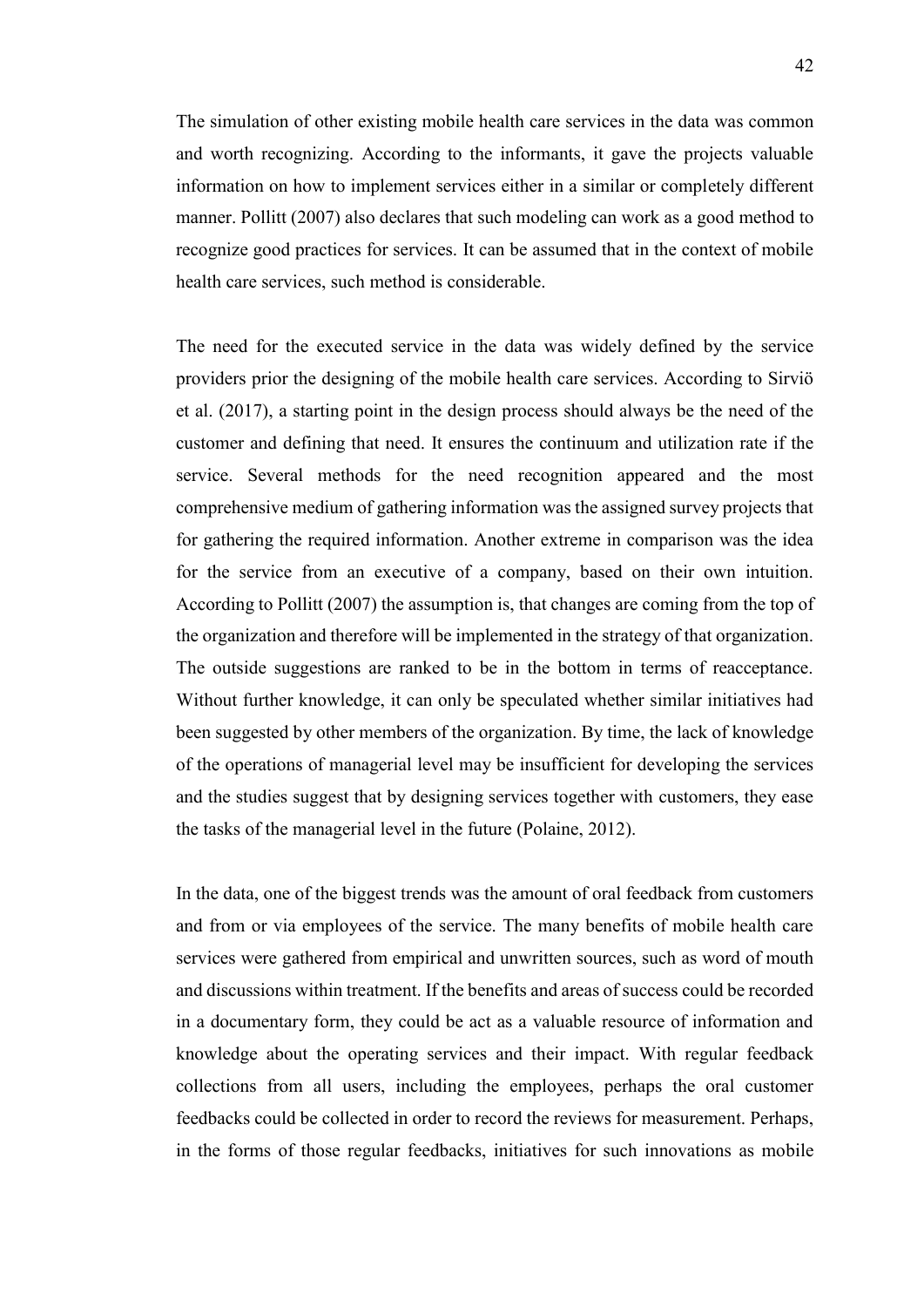health care services or other important ideas would be delivered in comparison to independent initiatives.

The feedback on the motivation of the employee by a satisfied customer emphasizes the importance of including the employee of the service in the co-design process of the service. As one of the main challenges in service design in health care is the patientdoctor relationship, which is preventing the bigger changes in industry (Shove, 2003; Freire & Sangiorgi, 2010), it can only be assumed that including the employee of the service is crucial in the design process to encounter their perspective in the changes of their working environment.



Figure 2 User-centric service design in mobile health care services 2.0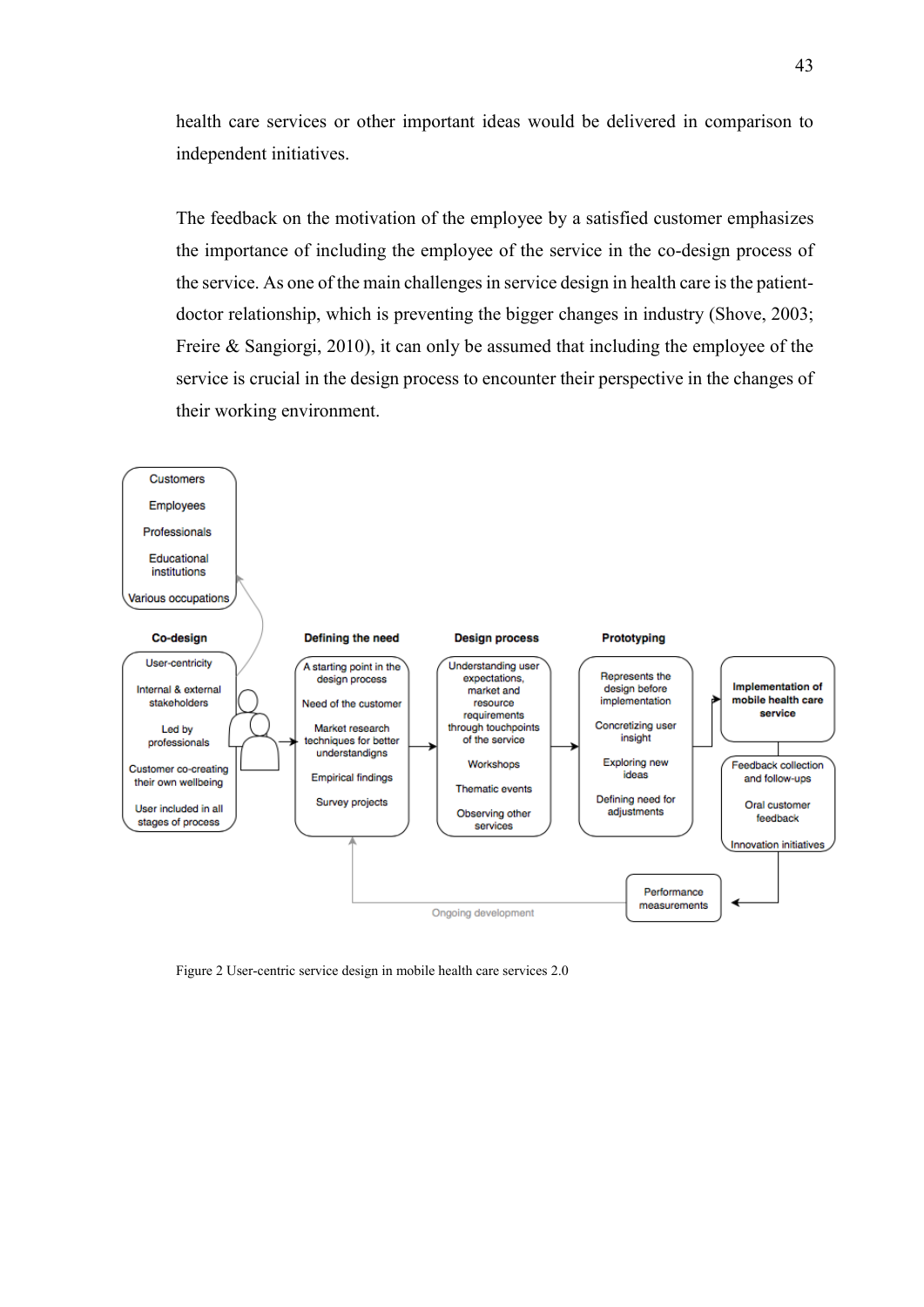#### <span id="page-43-0"></span>**7 CONCLUSIONS**

#### <span id="page-43-1"></span>7.1 Theoretical implications

The main goal of this research was to answer the research question: *How to design user-centric mobile health care services through service design framework?* This was supplemented with the following sub-questions: *What are the core stages of service design process?* and *How to include the user in the design process of mobile health care services?*

The purpose of the study was to explore a mobile health care service provider's opportunities in designing user-centric services. Thus, the research serves a practical need in addition to theoretical contributions. To contribute to literature, discussing and combining the theoretical points of view on service design, user-centricity and design thinking in health care and mobile health care services, this study submits to knowledge on designing user-centric mobile health care services and how it can be implemented in practice by each phase.

In the theory review, the questions are answered based on literature concerning service design and user-centric design thinking in health care. By discussing and combining the theoretical points of view on service design, user-centricity and design thinking in health care and the context of mobile health care services, this study makes a contribution to knowledge on designing user-centric mobile health care services and how it can be implemented in practice by each stage of the design process.

Although service design architecture is relatively common in the context of health care, research in service design in mobile health care has been significantly smaller so far. According to existing research, service design and related co-design methods have been successfully adapted to the health care industry and the co-design methods key to the service design approach have achieved desirable results according research. The growing requirement for mobile health care has been addressed, yet research process of its design have yet not been conducted. This research aimed to fill that gap in order to define a solution to framework for designing those services with user-centric service design methods.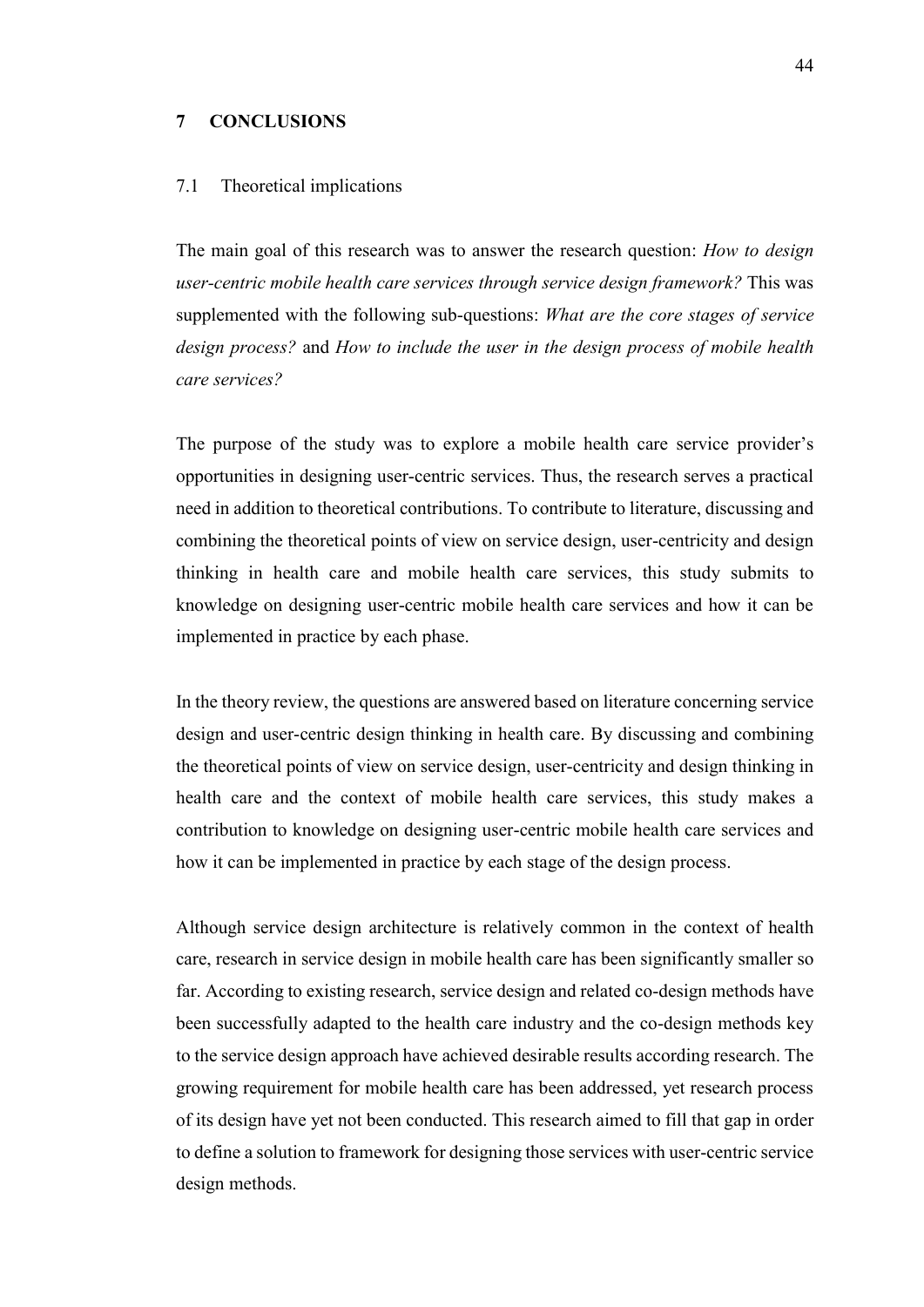This study confirms the adaptability of service design in mobile health care services. It also reveals many practical aspects regarding the design process and the possibilities in co-design activities. More precisely, this study suggests that the user of the service can and should be included in all stages of service design process of mobile health care services in several ways – from defining the need to the implementation and ongoing development. The user-centricity in the context of this study means the users of the service that are involved in the service operations along its way – including employees and other encounters to the service.

Moreover, this study contributed to the model of service design by assessing its suitability to designing mobile health care services with user-centric approach and gathered concrete practices of such methods and addressing potential shortcomings in the design process.

The outcome of this case study was a multi-phased framework for designing mobile health care services with a user-centric approach. It also proposed new tools and methods for gathering data, transforming service design methods into practicalities in the context of mobile health care services, and finally providing tools for the important development of the performance within the context. Some important observations were also made in terms of crucial elements in the design process of mobile health care services. The case study initiated a research interest towards service design and its possibilities in the mobile health care service context in the health care sector.

#### <span id="page-44-0"></span>7.2 Managerial implications

The critical observance of the operations of some mobile health care service providers can provide useful examples of how to implement service design in such services successfully and by acknowledging some limitations that the currently existing services might either have or lack performing, a future service provider may be able to form a more coherent service without neglecting the same shortages.

As a concrete implication, it could be underlined how much of importance the collection of feedback serves to the organization. When the emphasis is on designing user-centric mobile health care services that are also fertile for the service provider,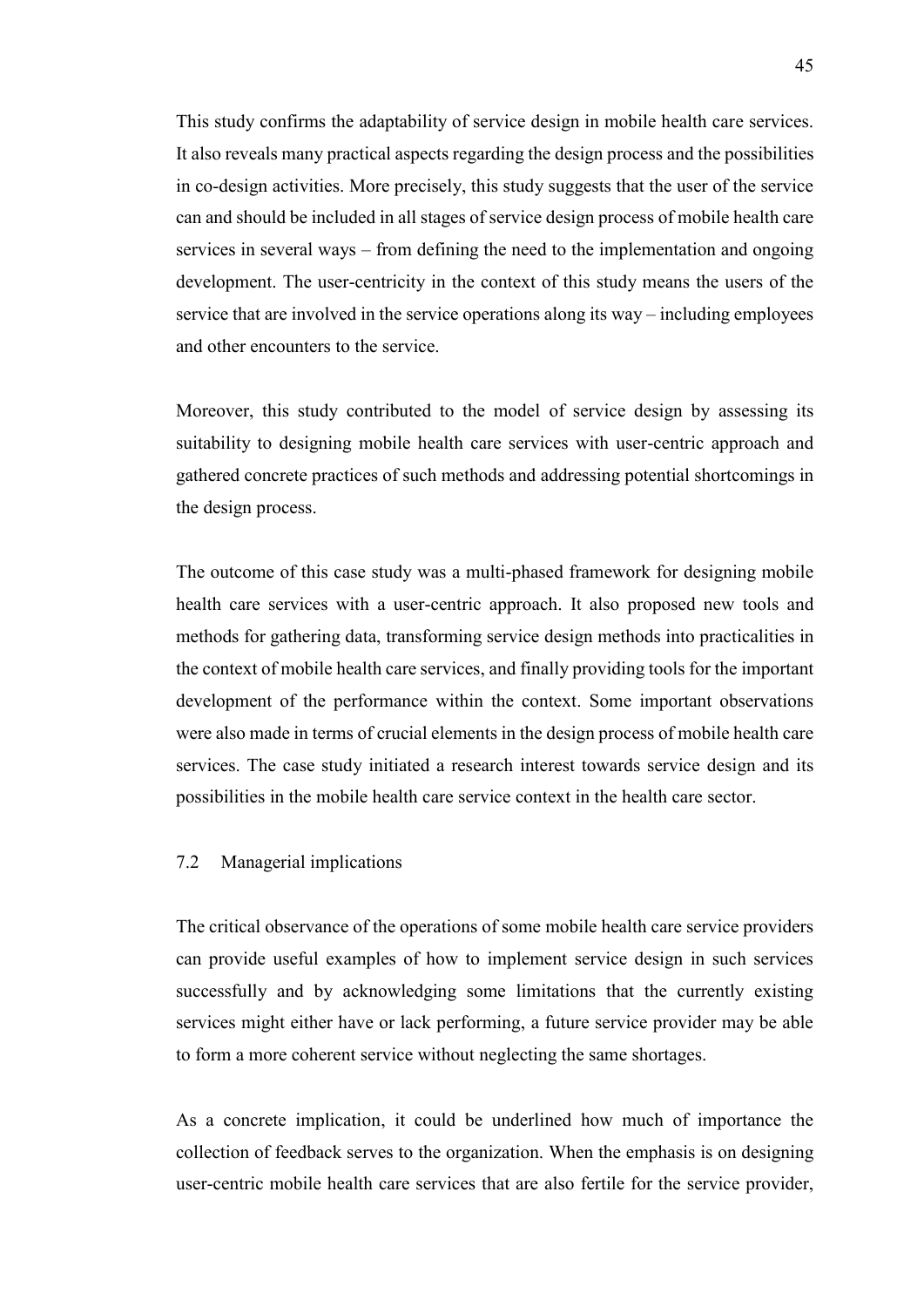gathering feedback is a medium of measuring the performance and satisfaction of the service for all facets. It should perhaps be as important as the measurement of measurement of profitability, which is often a self-evident for organizations.

According to this study, it can be suggested that a service provider may either invest in the appropriate prototyping of the service to gather the appropriate data for developing the service before implementation, or in systematic feedback gathering after implementation to make needed development and adjustments accordingly. Ideally, one would perform both to maximize the opportunities of those methods. By gathering the feedback from both customers and employees, the data between those encounters could be documented as well as the amount of employee initiatives.

#### <span id="page-45-0"></span>7.3 Evaluation of the research and its limitations

Throughout the research, the quality was considered, as suggested by Hirsjärvi and Hurme (2000). The reliability and validity of the research design and process are evaluated from the viewpoint of this study.

Validity can be divided into statistical validity, construct validity, internal validity, and external validity. In this case, as a qualitative study, the statistical and internal validity are not relevant. (Hirsjärvi & Hurme, 2000.) Structural validity on the other hand can be seen as quite important in a research using qualitative methods. Through construct validity, it is evaluated how the research corresponds with reality, and how it succeeded to measure what it aimed to measure. (Hirsjärvi & Hurme 2000; Gummeson 2000). Hirsjärvi and Hurme (2000) emphasize that problem of interpretation is the key and that construct validity can be built through triangulation. In this research, construct validity was particularly applied through theoretical triangulation. This was done by creating a framework that could be used to reflect against the case. Interviews were conducted for both at the employee and at the management level although other methods, such as observations, focus group discussions and interviewing customers would have enhanced the validity of the research even further.

External validity refers to how well the results can be generalized to different situations and cases (Hirsjärvi & Hurme 2000). In order to assure the external validity in this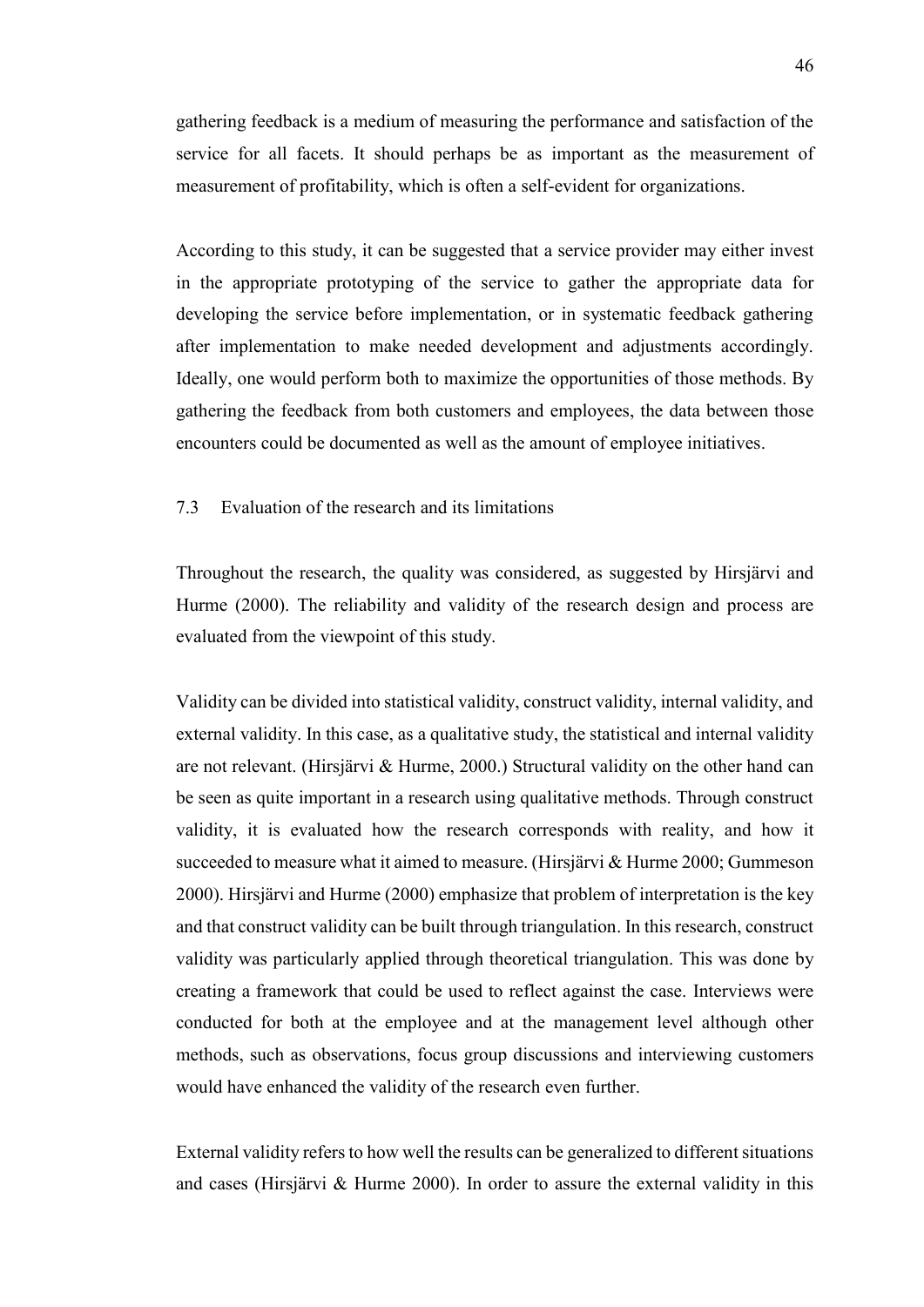research, the case explained throughout its working processes to enable possibilities to adapt it to other similar research. Although, Koskinen et al. (2005) state that generalization in qualitative research can be seen to happen from case to theory. Nevertheless, the results of this study are targeted to the context of mobile health care services, thus adjustments needs to be made to copy the study.

Reliability of a research describes how well it can be replicated, according to Gummeson (2000). In practise, it means that if two persons study the same phenomenon with similar objectives, the result should be approximately the same. In this study, the reliability was pursued with narrating the empirical research process in detail, leaving no gaps in the report. The results are analyzed with the presented frameworks earlier in the research. The lack of citations in the data may cause little room for conclusions by the readers, yet the descriptive narrative in terms of manuscript in the empirical data section is aimed to compensate for that shortage by being precise. The recordings of the interview are available upon request may someone wish to examine those further.

The study aimed to avoid risks in single-case research, therefore multiple informants were interviewed for the research. In addition, equal amount of both private and public service operators was collected data from to avoid the effects of the service operator background to the generalizability of the results. To be able to draw more dramatic conclusions than this study could, the size of data should be significantly larger.

#### <span id="page-46-0"></span>7.4 Directions for future research

This study proposes an adjusted framework for designing mobile health care services with user-centric orientation. There is no reason to doubt whether the suggestions presented in the context could be examined even further. Given that this research is exploratory, the results of this study have not been applied to practice. In order to test the theories presented in the conclusions of this study, a practical implementation with reporting the results could be in place. To form data on long-term effects, regular, overtime observations would have to be conducted. In addition to aforementioned, the existing challenges in service design and health care, for example in regards to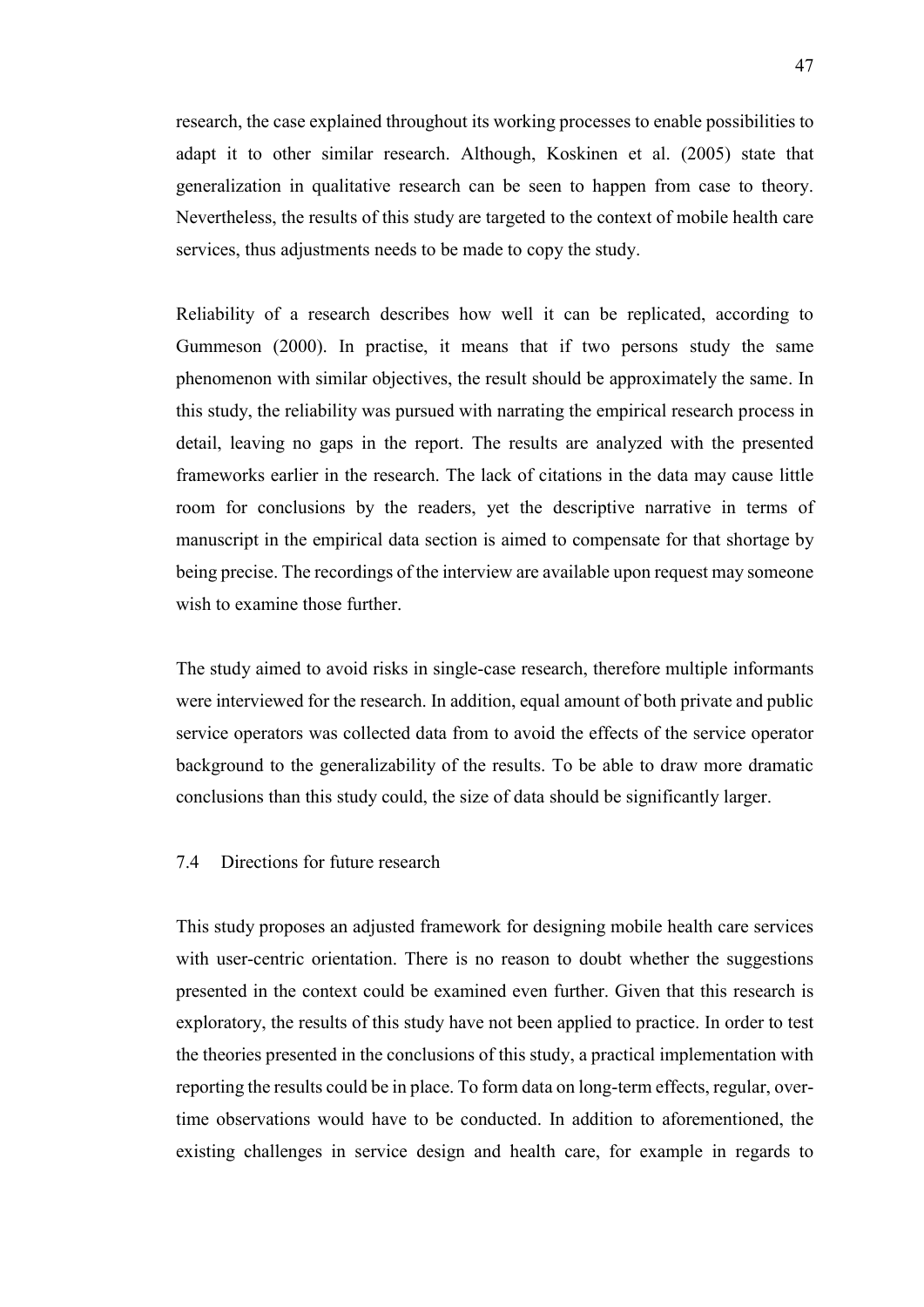employee motivation in service entities, could be examined with the required depth in order to solve those issues.

As the concept of mobile health care is relevant and timely, also declared earlier in this study, the future possibilities in research in the context will be many. Another important aspect of research at the time is the issue of sustainability, an extremely relevant field of study which can be applied to many research contexts –service design nor mobile health care service being no exception. The social responsibility and effects, environmental issues and the effects on the economy of mobile health care services together would form a valuable justification for the importance and impacts of service from a scientific perspective.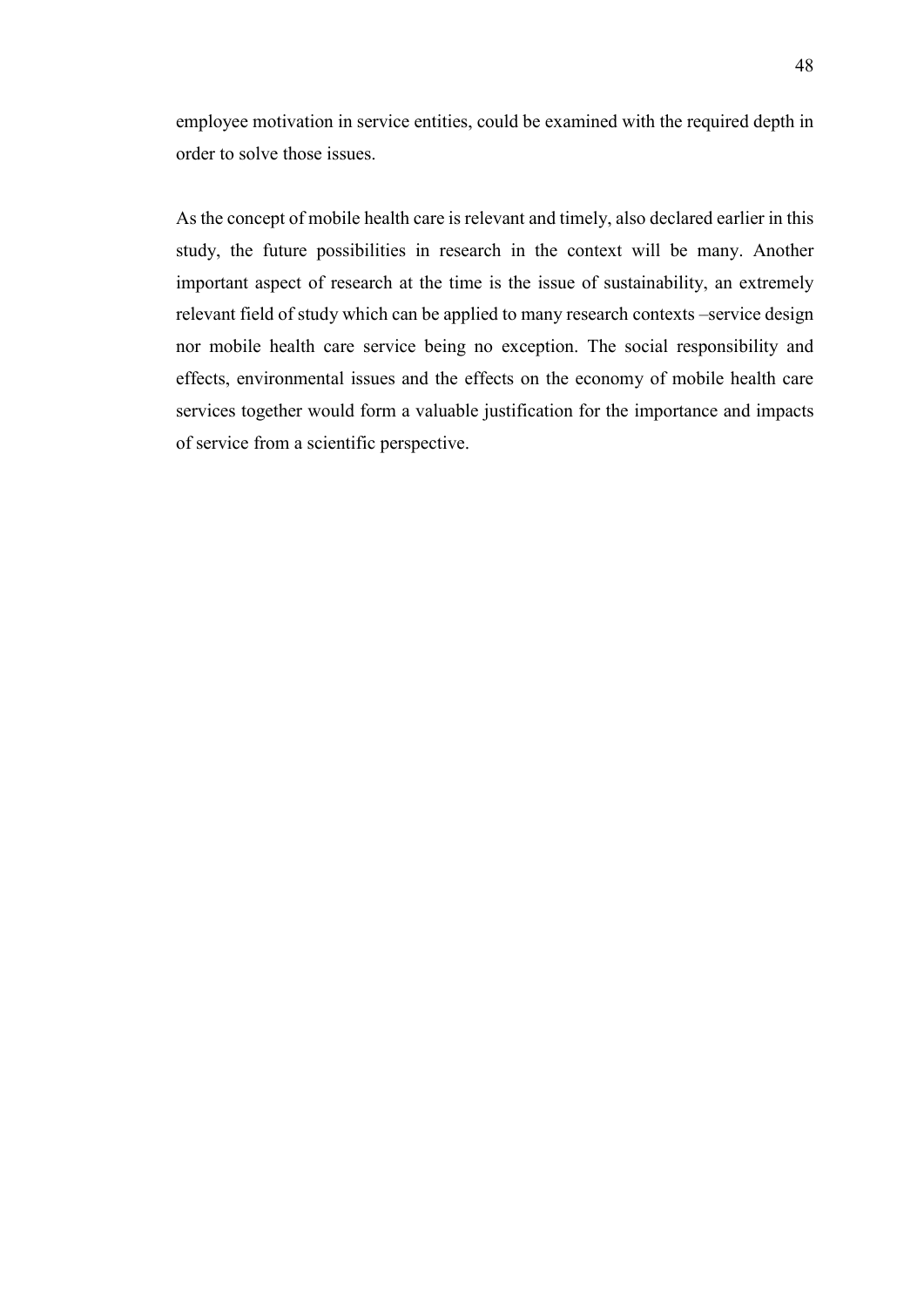- <span id="page-48-0"></span>Aalto, A.,Manderbacka, K., Muuri, A., Karvonen, S., Junnila, M. and Pekurinen, M. (2016). Mitä väestö ajattelee sosiaali- ja terveyspalveluiden uudistamisesta? Terveyden ja hyvinvoinnin laitos. *Tutkimuksesta tiiviisti*. Maaliskuu 2016
- Alhonsuo, M., Marttila, H. and Miettinen, S. A. (2017). Developing Healthcare Services: How to Create Efficient Services through Service Design Methods. *Infrahealth 2017.* Aarhuus: Denmark.
- Alhonsuo, M. E. (2016) For profit for good: developing organizations through service design. Rytilahti, P. & Miettinen, S. (eds.). Taiteiden tiedekunta, p. 43-48. *Taiteiden tiedekunnan julkaisuja B. Tutkimusraportti. no. 11.* Rovaniemi: Lapin yliopisto.
- Andaleeb, S. S. (2001). Service quality perceptions and patient satisfaction: A study of hospitals in a developing country. *Social Science & Medicine,* 52(9), pp. 1359- 1370.
- Bhandari, G. (2012). Design of a patient-centric, service-oriented health care navigation system for a local health integration network. *Behaviour & Information Technology,* 31(3), pp. 275-285.
- Buchenau, M. and Fulton Suri, J. (2000). *Experience prototyping.* in Proc. 3rd Conference on Designing Interactive Systems: Processes, Practices, Methods, and Techniques (DIS '00), ACM, USA, pp. 424–433.
- Caires, A.L. (2017). "Mobile health care for people who are homeless". *Creative Nursing.* Vol. 23. No 3.
- Freire, K. and Sangiorgi, D. (2010). Service design & healthcare Innovation: from consumption to co-production and co-creation. Lancaster University.
- Gibson, B. A. (2014). Accessibility and utilization patterns of a mobile medical clinic among vulnerable populations. Health and Place, 28, p. 153.
- Gummerson, E. (2000). On defining marketing: Finding a new roadmap for marketing. *Marketing Theory.* 6, 395-416.
- Guruge, S. (2010). Immigrant women's experiences of receiving care in a mobile health clinic. *Journal of Advanced Nursing*, 66(2), pp. 350-359.
- Guruge, S., Hunter, J., Barker, K., McNally, J.K. and Magalhaes, L. (2010). "Immigrant women's experiences of receiving care in mobile health clinic." *Journal of advanced nursing.* Vol 66. No. 2. pp. 350-359.

Hirsjärvi S. and Hurme H. (2010). Tutkimushaastattelu. Helsinki: Gaudeamus.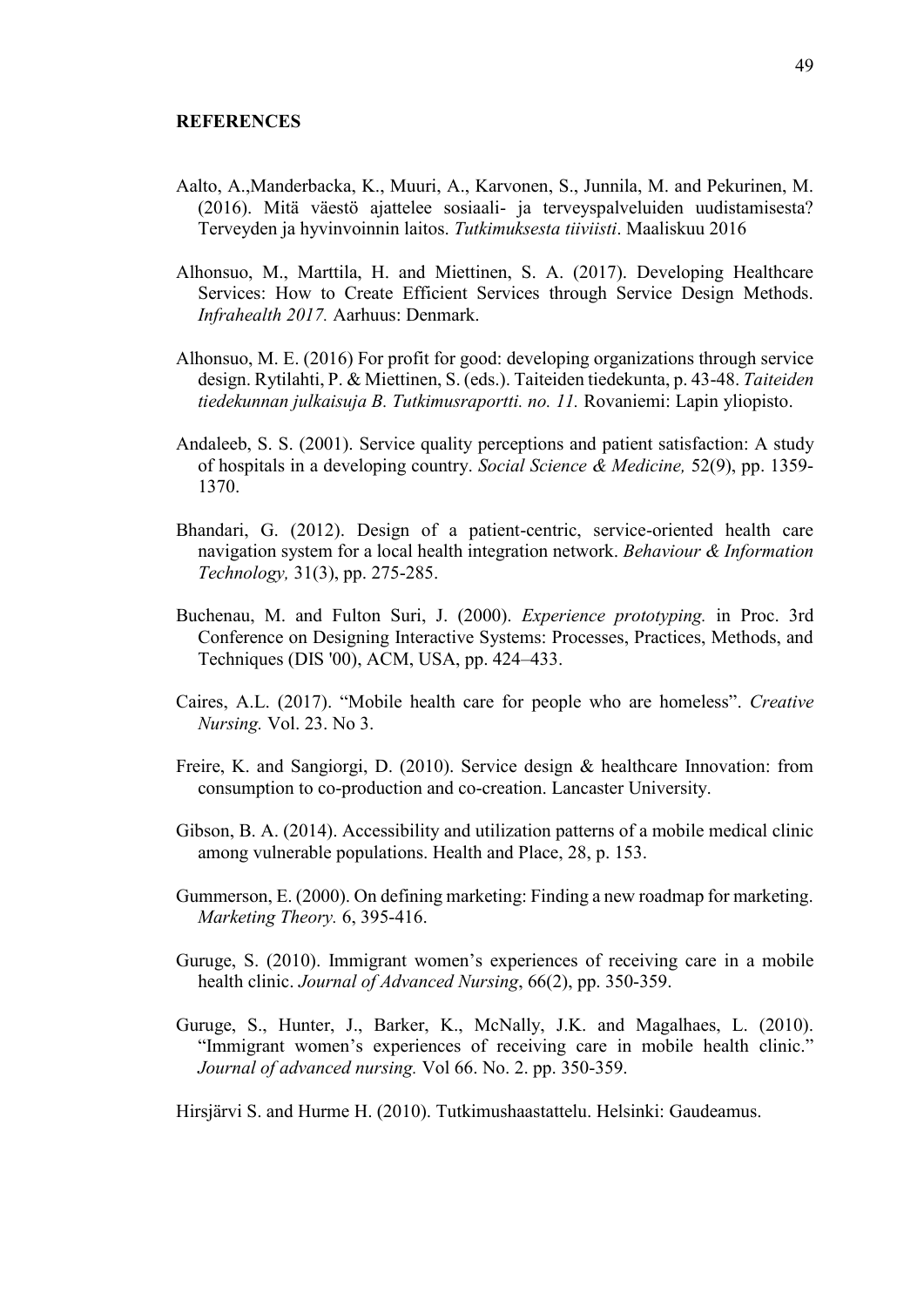- HS Selvitys 23.01.2013. Potilaskyydit syövät vuosittain jo satoja miljoonia. Available in:http://www.hs.fi/paivanlehti/kotimaa/Potilaskyydit+sy%C3%B6v%C3%A4t+v uosittain+jo+satoja+miljoonia/a1358831241001. Read 12.5.2019.
- Hyde, P. and Davies, H. (2004). Service design, culture and performance: Collusion and co-production in health care. *Human Relations*. Volume 57(11): 1407–1426. SAGE Publications: London, New Delhi.
- Hoskins CN. and Mariano C. (2004). Research in nursing and health: *Understanding and using quantitative and qualitative methods*. 2nd edition, New York: Springer Publishing Company.
- Järvi H, Immonen M. and Koivuniemi J. (2013). Mobile clinics in public health care: Integrated service offerings for rural elderly. *LUT Scientific and Expertise Publications – Research Reports,*13.
- Immonen, M., Koivuniemi, J., Natunen, S. & Laasonen, K. (2012). Liikkuvat palvelukonseptit hyvinvointipalvelujärjestelmässä: *Ikäihmisten hyvinvointipalvelutarpeet Etelä-Karjalan haja-asutusalueella*. Lappeenranta: Lappeenrannan teknillinen yliopisto.
- Jit, M., Stagg, H.R., Aldridge, R.W., White, P.J., Abubakar, I. (2011) Dedicated outreach service for hard to reach patients with tuberculosis in London : observational study and economic evaluation. BMJ. 343, d5376.
- Junginger, S. (2008). Product development as a vehicle for organizational change. D*esign issues,* 24(1), winter: 26-35.
- Jäppinen, T and Sorsimo, J. (2014). Muotoiluajattelu muutosjohtamisen työkaluna julkisten palveluiden uudistamisessa. In S. Miettinen (eds), *Muotoiluajattelu..* Tampere: Teknologiateollisuus ry. pp. 84–97.
- Jäppinen, T. & Nieminen, V. (2014). Kuntalaiset keskiöön. Suomen Kuntaliitto. Helsinki: Passi & Ripatti Oy.
- Jäppinen, T. & Sallinen, S. (2012). Kuntalainen palvelujen kehittäjänä. Suomen Kuntaliitto. Helsinki: Lönnberg.
- Karsisto, J. (2014). Liikkuva palvelut maaseudun tulevaisuus? Pro-gradu tutkielma. Aalto yliopisto. Teollisen muotoilun koulutusohjelma.
- Keinonen, T. and Jääskö, V. (toim). (2003). *Tuotekonseptointi*. Helsinki: Teknologiateollisuus.
- Kimbell, L. (2009). Insights from Service Design Practice. *8th European Academy of Design Conference*.
- Koskinen, I., Alasuutari,, P. and Peltonen, T. (2005). *Laadulliset menetelmät kauppatieteissä.* Tampere: Vastapaino.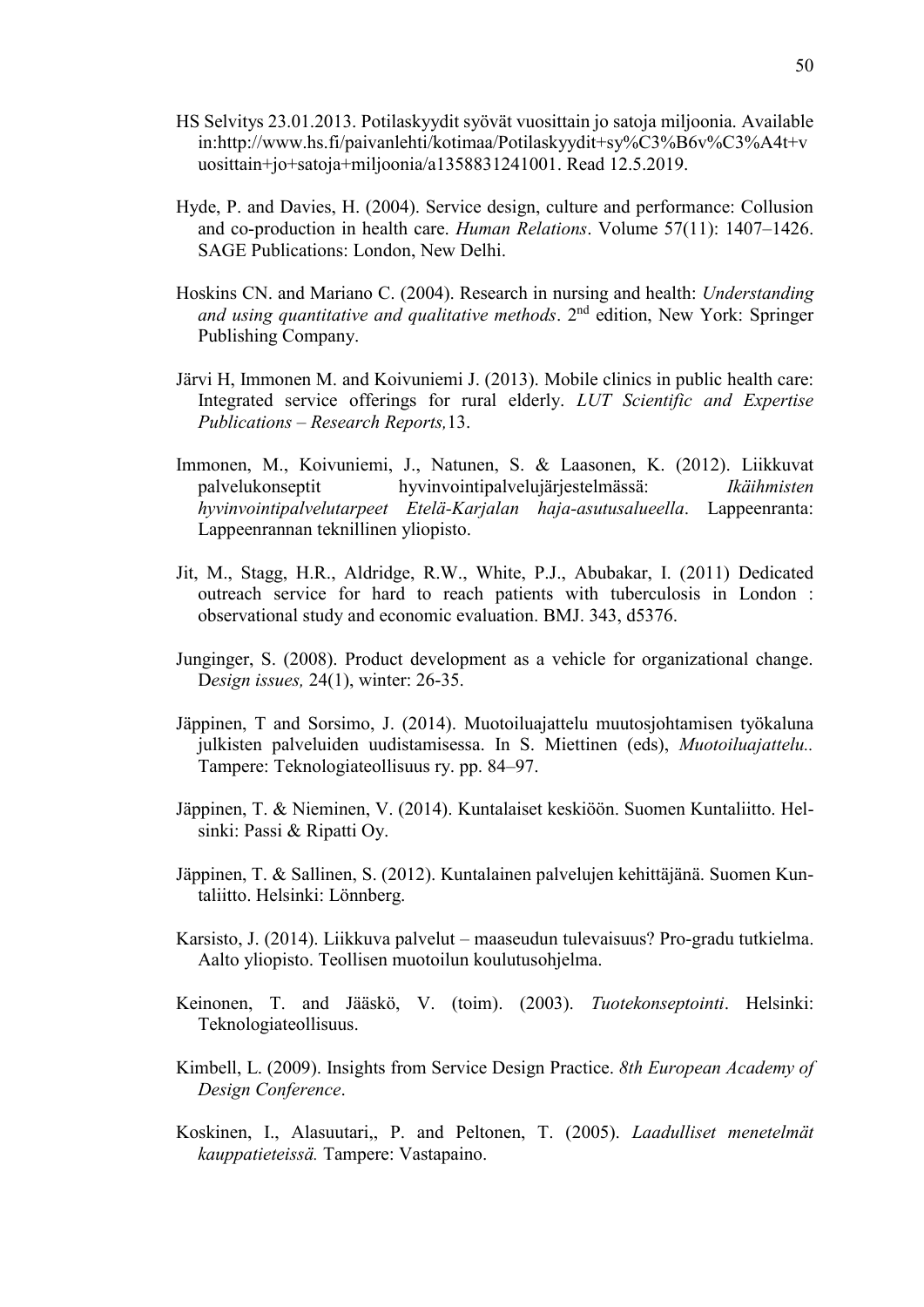- Lafuente, C. R. (2007). Post-Katrina provision of health care to veterans in a mobile clinic: Providers' perspectives. *Journal of the American Academy of Nurse Practitioners.* 19(8), p. 383.
- Lehtola, I. (2008). Matka maalta markettiin. Liikkuminen ja palvelujen muutos itäsuomalaisella maaseudulla. *Tiehallinnon selvityksiä 25/2008*.
- Länsman, A-K. and Sulila, A-S. (2014). Asiakkaiden kokemuksia piloteista. Julkaisussa: *Meinilä A. (toim.) Mitä ONNI on? Terveys- ja hyvinvointiauto ONNI – uudenlainen oppimisja työympäristö.* Lapin ammattikorkeakoulu, Sarja B. Raportit ja selvitykset 7, Lapin ammattikorkeakoulu. Rovaniemi.
- Maffei S., Mager, B. and Sangiorgi, D. (2005). Innovation through Service Design. From Research and Theory to a Network of Practice. A users' driven perspective. *Joining Forces Conference*, 21-23 September, Helsinki.
- Mager, Birgit (2009). Service desing as an emerging field. Satu Miettinen & Mikko Koivisto (eds.), *Designing services with innovative methods.* Helsinki: University of art and design, pp. 28–43.
- Mangu, V. (2017). Mobile Health Care.
- McNulty, T. and Ferlie, E. (2002) Re-engineering healthcare: The complexities of organizational transformation. *Oxford University Press*. Oxford.
- Miettinen, S., Rytilahti, P., Vuotisjärvi, H., Kuure, E. and Rontti, S. (2014). Experience Design in Digital Services. *Research in economics and business: central and eastern Europe.* REB 2014. Vol. 6, No.
- Miettinen, S. and Kuure, E. 2013. Designing a Multi-Channel Service Experience. *Design Management Review. The Changing Nature of Service & Experience Design.* 24(3), pp.30–37.
- Meinilä, A. (toim.). (2014). Mitä ONNI on? Terveys- ja hyvinvointiauto ONNI uudenlainen oppimisja työympäristö. Lapin ammattikorkeakoulu, Sarja B. *Raportit ja selvitykset,* 7/2014. Lapin ammattikorkeakoulu, Rovaniemi.
- Morano, J.P., Gibson, B.A. and Altice, F.L. (2013a) The Burge on ing HIV/HCV syndemic in the urban northeast: *HCV, HIV, and HIV/HCV co infection in an urban setting.* Plos One 8 (5).
- Moritz, S. (2005). *Service Design. Practical Access to an Evolving Field*. Köln: KISD Köln Internationl School of Design.
- Nerur, S. and Balijepally, V. (2007). Theoretical reflections on agile development methodologies. *Communications of the ACM— Emergency Response Information Systems: Emerging Trends and Technologies*, vol. 50, no. 3,pp 79-83.
- Pinheiro, T. (2014). *The Service Startup*. Design Gets Lean. USA: Hayakawa, Altabooks and Createspace.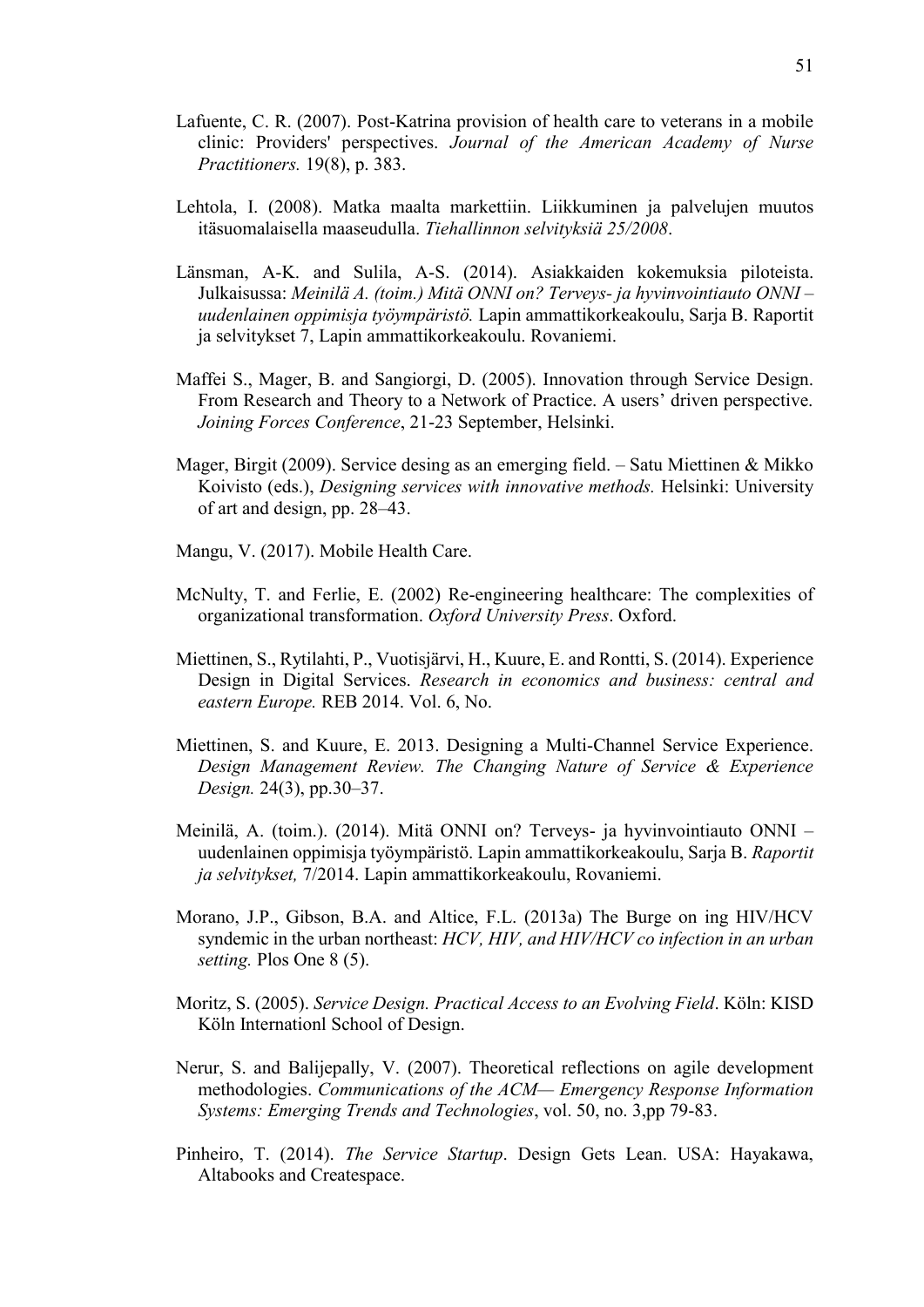- Pitt, C., Roberts, B. and Checchi, F. (2012). Treating childhood pneumonia in hard-toreach areas: A model-based comparison of mobile clinics and community-based care. *BMC health Services Research*. Vol 12. No 1. p. 1-9.
- Polaine, A., Løvlie, L., and Reason, B. (2013). Service design: From insight to implementation. New York: Rosenfeld.
- Pollitt, C., Bouckaert, G., and Löffler, E. (2007). Making quality sustainable: codesign, co-decide, co-produce and co-evaluate. *Scientific Rapporteurs, 4QC Conference*. Ministry of Finland.
- Powell, A.E. and Davies, H.T.O. (2001) Business process reengineering (BPR): Lost hope or learning opportunity? *British Journal of Healthcare Management*. 7, 446– 9.
- Ribeiro, J. S. (2014). Health professionals moving to… and from Portugal. *Health policy.* 114(2-3), pp. 97-108.
- Sanders, E., & Stappers, P. J. (2008). *Co-creation and the new landscapes of design. Co-design,* p.1-16.
- Sauvola, T., Rontti, S., Laivamaa, L., Oivo, M. and Kuvaja, P., (2016)*. Integrating Service Design Prototyping into Software Development*. ICSEA 2016, pp.325-332
- Sirviö, K., Taskinen, H. and Äijö, M. (2017). Liikkuvat hyvinvointipalvelut kehittämisen edellytykset ja haasteet. *Sosiaalilääketieteellinen aikakauslehti.* 2017: 54: 345–356
- Shove, E. (2003). Converging Conventions of Comfort, Cleanliness, and Convenience, *Journal of Consumer Policy*, 26.
- Segelström, F. (2009). Communicating through Visualizations: Service Designers on Visualizing User Research. *First Nordic Conference on Service Design and Service Innovation*. Oslo, November 2009.
- Stickdorn, M. and Schneider, J. (2012). This Is Service Design Thinking: Basics, Tools, Cases. New York, NY, USA: Wiley..
- Tuulaniemi, J. (2011). *Palvelumuotoilu*. Helsinki: Talentum.
- Vaajakallio, K. and Mattelmäki, T. (2011). Yhteissuunnittelu- ja palveluiden ideointi. In Miettinen, S. (eds) *Palvelumuotoilu – Uusia menetelmiä käyttäjätiedon hankintaan ja hyödyntämiseen.* Kuopion muotoiluakatemia: Teknologiateollisuus ry, Savonia-ammattikorkeakoulu. pp. 77–91.
- Van Oosterom, A. (2009). Who do we think we are? In In S. Miettinen and M. Koivisto (eds), *Designing services with innovative methods.* Helsinki: University of art and design, pp. 162–179.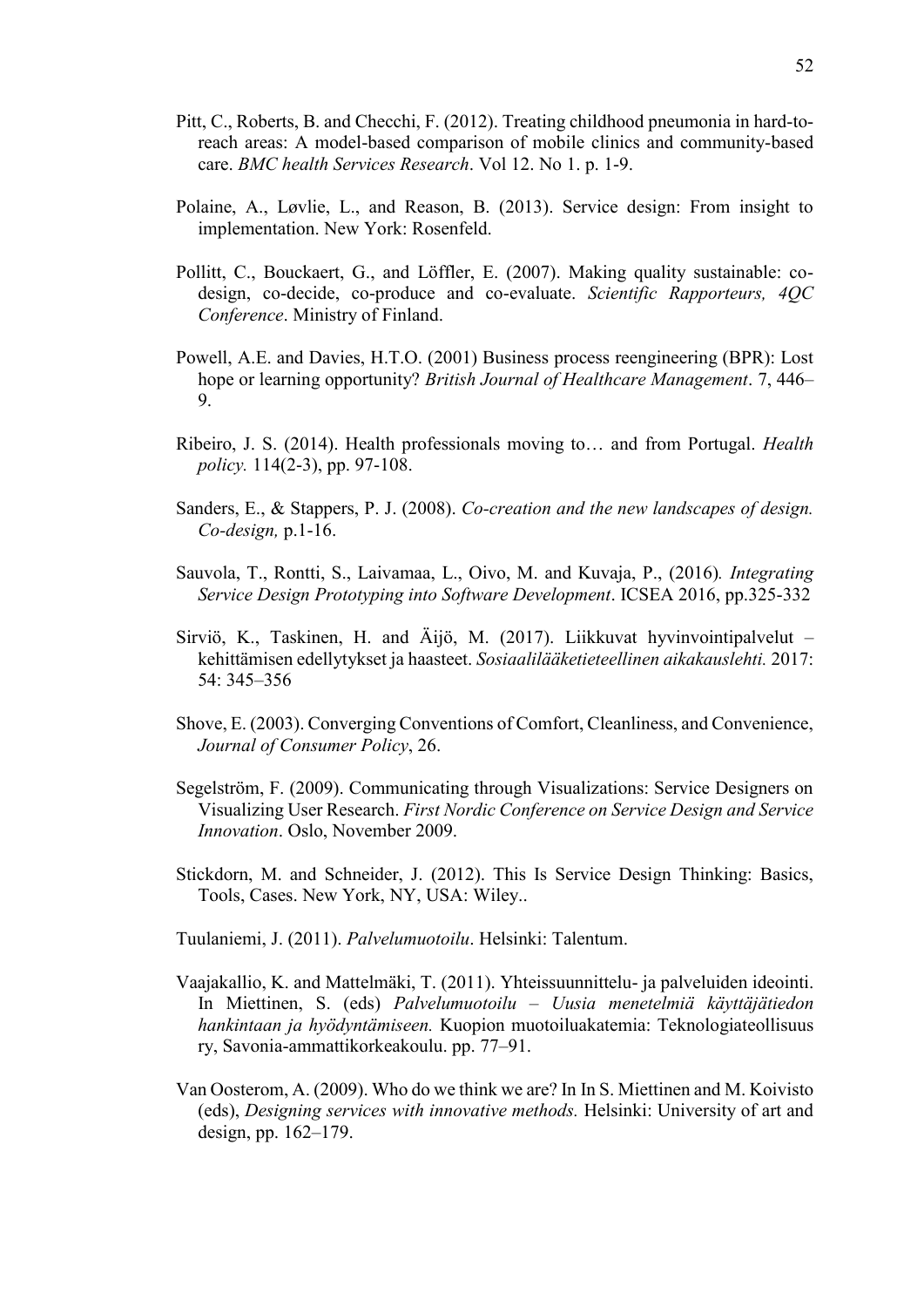- Vyas,A., Madhavan, S., Lemasters, T., Atkins, E., Gainor,S., Kennedy, S., Kelly,K., Vona-Davis, L. and Remick, S. (2011). Factors influencing adherence to mammography screening guidelines in appalachian women participating in a mobile mammography program. *J.CommunityHealth* 37(3),632–646.
- Äijö M. and Sirviö, K. (2013). Iäkkäiden ihmisten kokemuksia liikkuvasta suun terveydenhoitoyksiköstä. *Gerontologia* 27:22–30.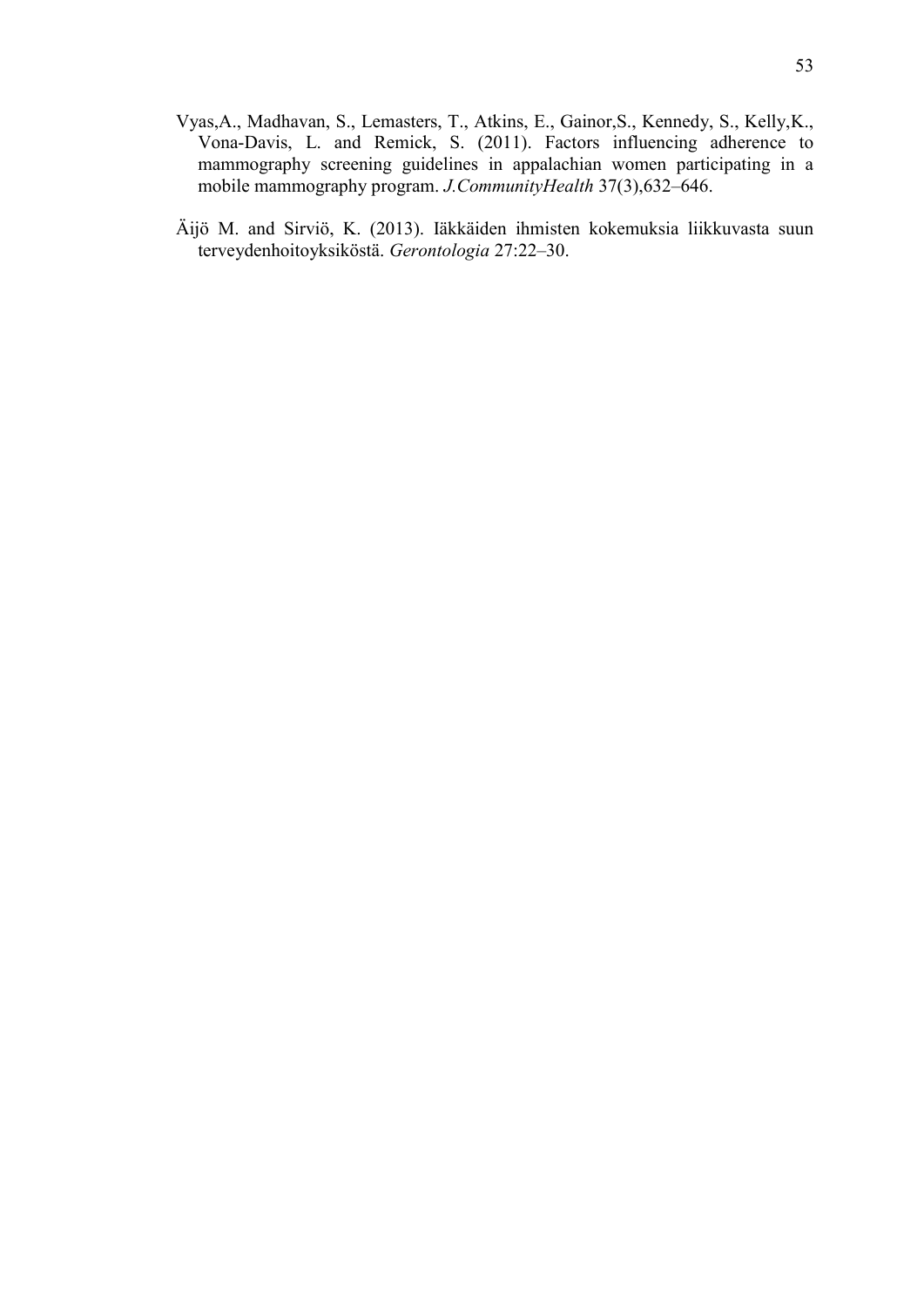#### <span id="page-53-0"></span>**APPENDIX**

| <b>Mobile</b> health<br>care service(s)                                                   | Service provider                                    | Name of the<br>service | Operating<br>municipalities                                                                                               | Region                   |
|-------------------------------------------------------------------------------------------|-----------------------------------------------------|------------------------|---------------------------------------------------------------------------------------------------------------------------|--------------------------|
| <b>Public service</b><br>providers                                                        |                                                     |                        |                                                                                                                           |                          |
| Dental<br>hygienist,<br>nursing services                                                  | South Karelia Social<br>and Health Care<br>District | Mallu                  | All<br>municipalities<br>in South Karelia                                                                                 | South<br>Karelia         |
| Laboratory<br>services                                                                    | South Karelia Social<br>and Health Care<br>District | Malla                  | Lappeenranta,<br>Imatra                                                                                                   | South<br>Karelia         |
| Dental services                                                                           | City of Jyväskylä                                   | Suupirssi<br>(leased)  | Jyväskylä                                                                                                                 | Central<br>Finland       |
| Diverse health<br>care services,<br>laboratory<br>services,<br>pharmaceutical<br>supplies | City of Rovaniemi                                   | Onni                   | Rovaniemi                                                                                                                 | Lapland                  |
| All dental<br>services                                                                    | City of Helsinki                                    | Liisu                  | Helsinki                                                                                                                  | Uusimaa                  |
| Variety of health<br>care services                                                        | Lahti University of<br><b>Applied Sciences</b>      | Linkku                 | Vääksy,<br>Vuolenkoski,<br>Padasjoki,<br>Orimattila,<br>Lahti, Kausala,<br>Kalkkinen,<br>Hämeenkoski,<br>Hollola, Hartola | Päijänne<br>Tavastia     |
| Eye examination<br>for diabetics                                                          | OYS Oulu University<br>Hospital                     | Silmo                  | Oulu                                                                                                                      | Northern<br>Ostrobotnia  |
| <b>MRI</b> Scans                                                                          | OYS Oulu University<br>Hospital                     | N/A                    | N/A                                                                                                                       | Norhthern<br>Ostrobotnia |

# **Appendix 1. Mobile health care services in Finland**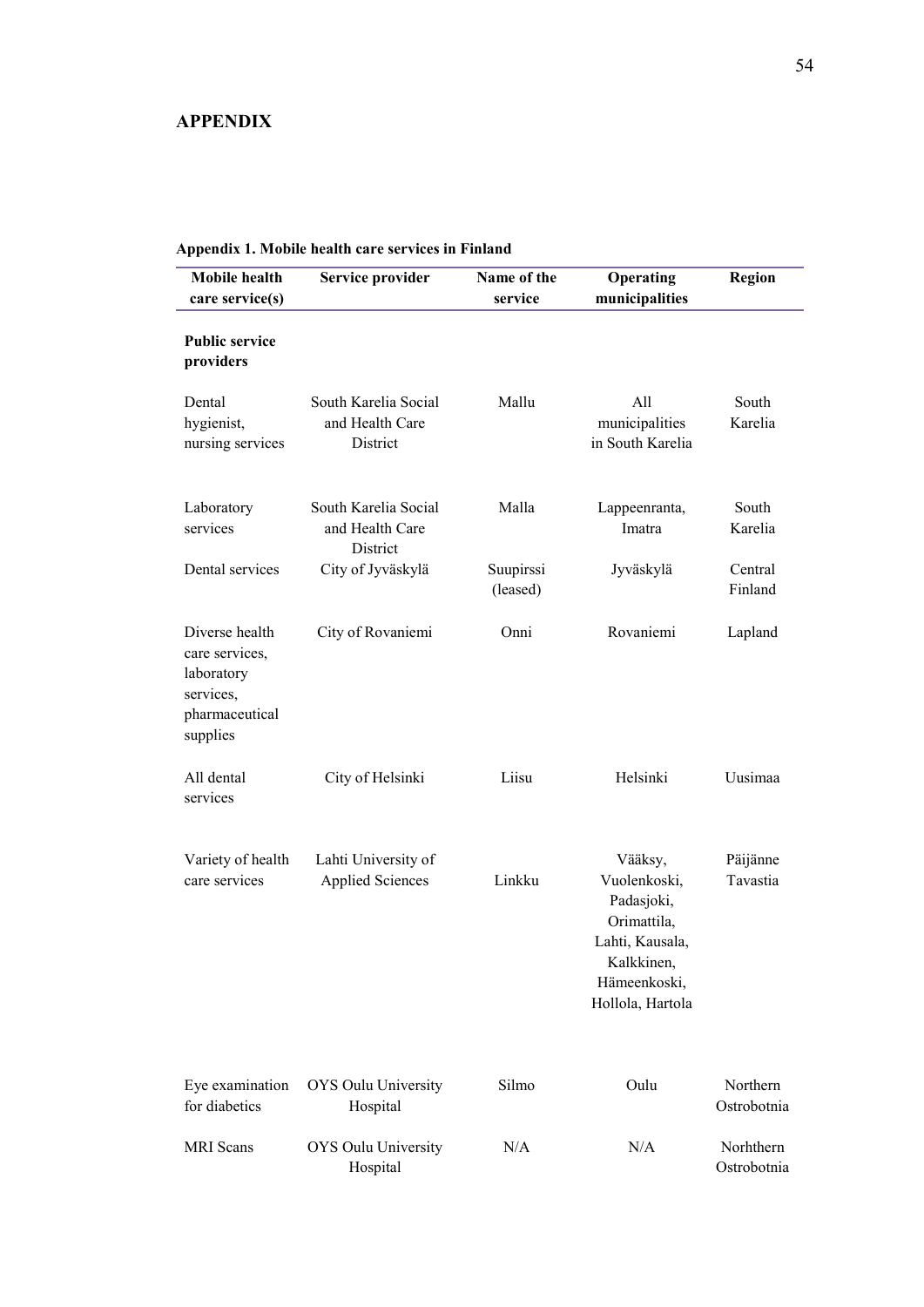| <b>MRI</b> Scans                                          | HUS Helsinki<br>University Hospital | N/A                         | Helsinki                                      | Uusimaa                                        |
|-----------------------------------------------------------|-------------------------------------|-----------------------------|-----------------------------------------------|------------------------------------------------|
| <b>Private Service</b><br><b>Providers</b>                |                                     |                             |                                               |                                                |
| <b>MRI</b> Scans                                          | Terveystalo Oy                      | N/A                         | All of Finland                                | All of<br>Finland                              |
| <b>MRI</b> Scans                                          | Mehiläinen Oy                       | N/A                         | All of Finland                                | All of<br>Finland                              |
| <b>MRI</b> Scans                                          | Botnia Scan Oy                      | N/A                         | All of Finland                                | All of<br>Finland                              |
| Vaccinations                                              | Saaristolääkärit Oy                 | Punkkibussi                 | Greater<br>Helsinki, Kotka,<br>Turku, Tampere | Uusimaa,<br>Southwest<br>Finland,<br>Pirkanmaa |
| <b>Third Sector</b><br><b>Service</b><br><b>Providers</b> |                                     |                             |                                               |                                                |
| Hearing tests,<br>hearing related<br>councelling          | Kuuloliitto ry                      | Kuuloauto                   | All of Finland                                | All of<br>Finland                              |
| Councelling for<br>injecting drug<br>users                | The Helsinki<br>Deaconess Institute | Liikkuva<br>terveysneuvonta | Tampere,<br>Vantaa                            | Pirkanmaa,<br>Uusimaa                          |